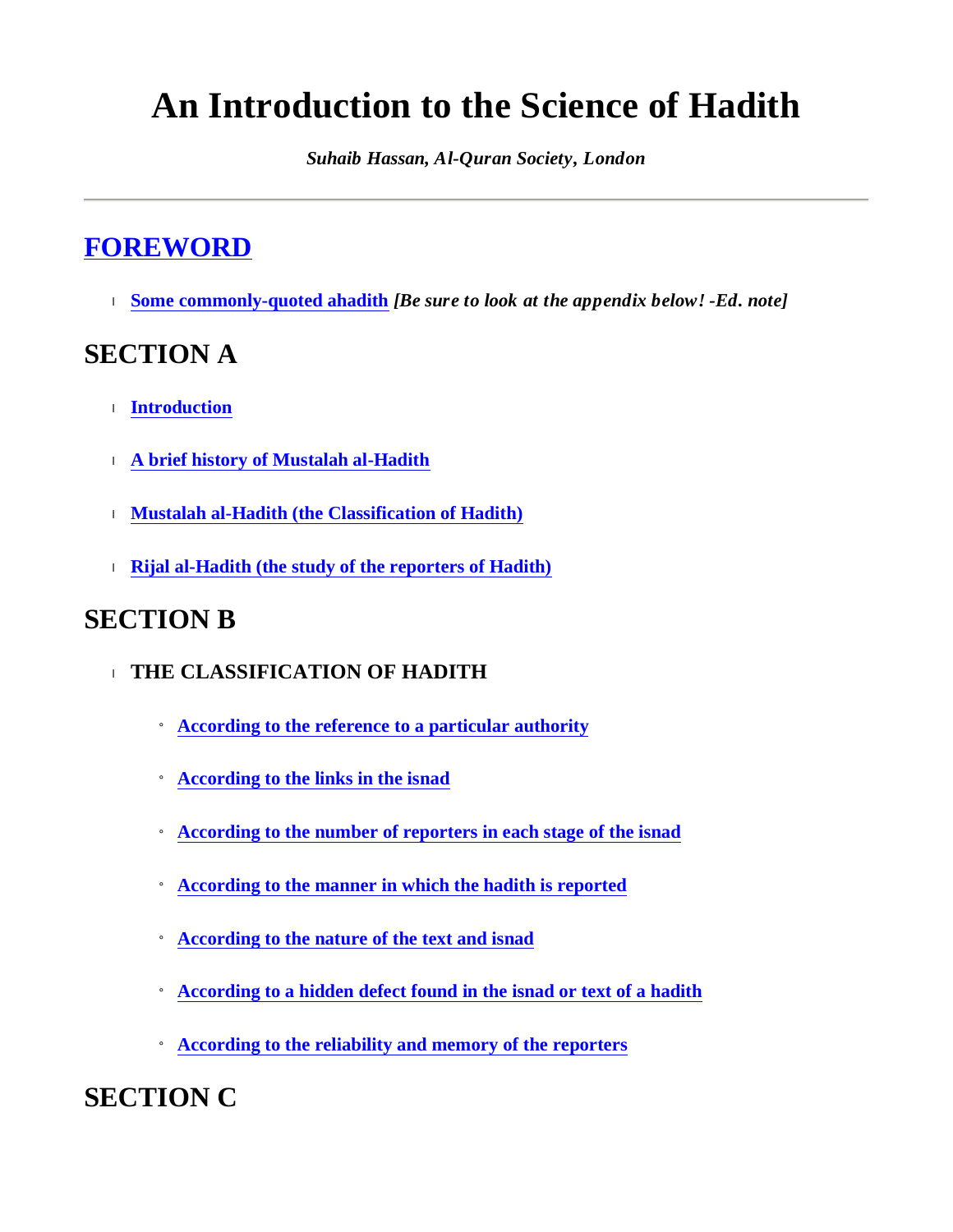<sup>l</sup> **Further branches of Mustalah and Rijal**

## **APPENDIX**

<sup>l</sup> **Verdicts on the ahadith mentioned in the Foreword**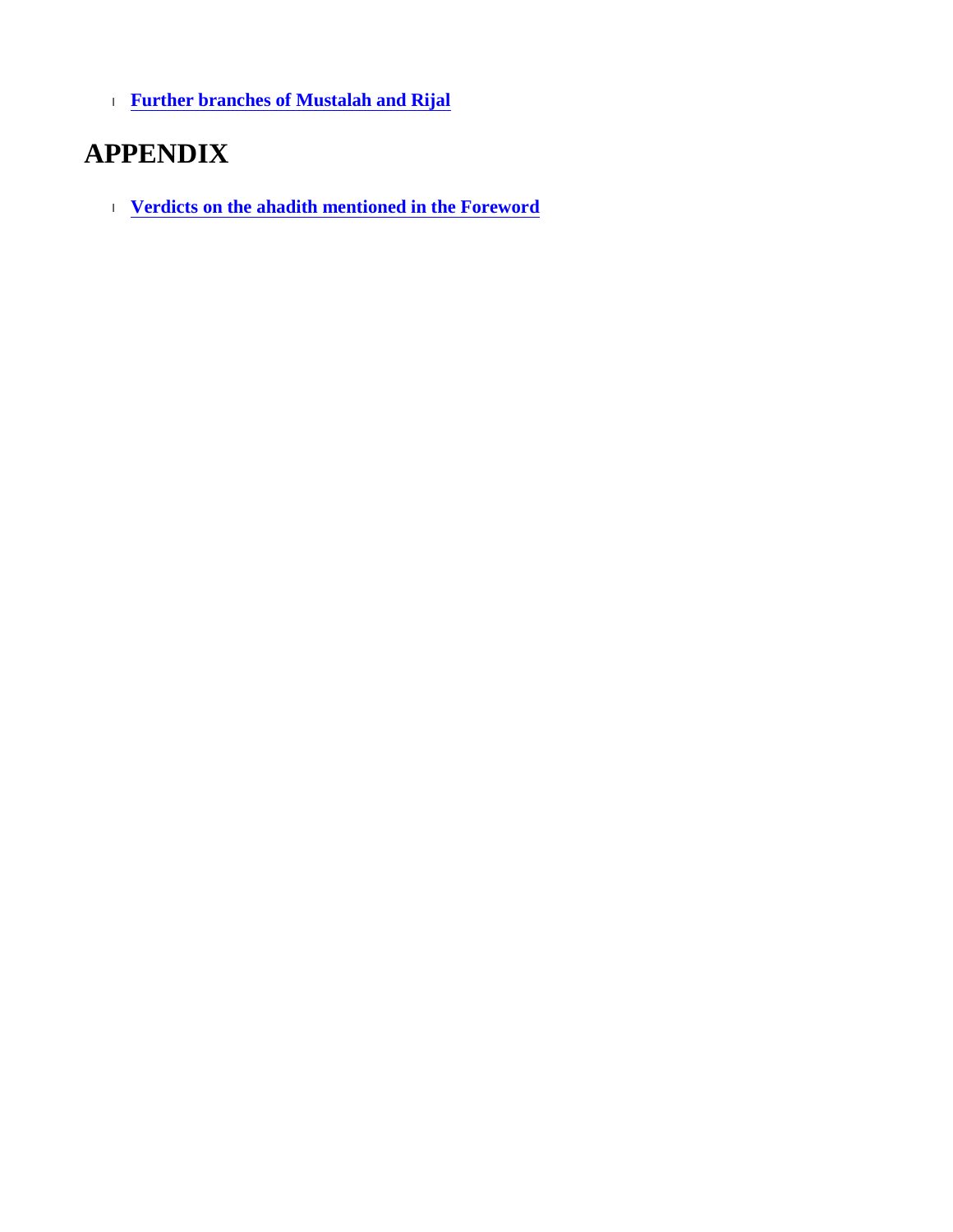## **FOREWORD**

All Praise be to Allah, Lord of the Worlds. Peace and blessings of Allah be upon our Prophet Muhammad, and on his family and companions.

#### **We have undoubtedly sent down the Reminder, and We will truly preserve it. (Al-Qur'an, Surah al-Hijr, 15:9)**

The above promise made by Allah is obviously fulfilled in the undisputed purity of the Qur'anic text throughout the fourteen centuries since its revelation. However, what is often forgotten by many Muslims is that the above divine promise also includes, by necessity, the Sunnah of the Prophet Muhammad (may Allah bless him and grant him peace), for it is the practical example of the implementation of the Qur'anic guidance, the Wisdom taught to the Prophet (may Allah bless him and grant him peace) along with the Scripture, and neither the Qur'an nor the Sunnah can be understood correctly without recourse to the other.

Hence, Allah preserved the Qur'an from being initially lost by the martyrdom of its memorisers, by guiding the Rightly-Guided Caliphs, endorsed by the consensus of the Messenger's Companions (may Allah bless him and grant him peace and may He be pleased with them), to compile the ayat (signs, miracles, "verses") of the Qur'an into one volume, after these had been scattered in writing on various materials and in memory amongst many faithful hearts. He safeguarded it from corruption by its enemies: disbelievers, heretics, and false prophets, by enabling millions of believers to commit it to memory with ease. He protected its teachings by causing thousands of people of knowledge to learn from its deep treasures and convey them to the masses, and by sending renewers of His Deen at the beginning of every century.

Similarly, Allah preserved the Sunnah by enabling the Companions and those after them (may Allah be pleased with them) to memorise, write down and pass on the statements of the Messenger (may Allah bless him and grant him peace) and the descriptions of his Way, as well as to continue the blessings of practising the Sunnah. Later, as the purity of the knowledge of the Sunnah became threatened, Allah caused the Muslim nation to produce outstanding individuals of incredible memory-skills and analytical expertise, who journeyed tirelessly to collect hundreds of thousands of narrations and distinguish the true words of precious wisdom of their Messenger (may Allah bless him and grant him peace) from those corrupted by weak memories, from forgeries by unscrupulous liars, and from the statements of the enormous number of 'ulama', the Companions and those who followed their way, who had taught in various centres of learning and helped to transmit the legacy of Muhammad (may Allah bless him and grant him peace) - all of this achieved through precise attention to the words narrated and detailed familiarity with the biographies of the thousands of reporters of Hadith. Action being the best way to preserve teachings, the renewers of Islam also revived the practice of the blessed authentic Sunnah.

Unfortunately however, statements will continue to be attributed to the Prophet (may Allah bless him and grant him peace) although the person quoting them may have no idea what the people of knowledge of Hadith have ruled regarding those ahadith, thus ironically being in danger of contravening the Prophet's widely-narrated stern warnings about attributing incorrect/unsound statements to him. For example, here are **some very commonly-quoted ahadith**, which actually **vary tremendously in their degree of authenticity** from the Prophet (may Allah bless him and grant him peace):

- 1. "Surah al-Ikhlas is worth a third of the Qur'an."
- 2. The hadith about the Ninety-Name Names of Allah.
- 3. Allah says, "I was a hidden treasure, and I wished to be known, so I created a creation (mankind),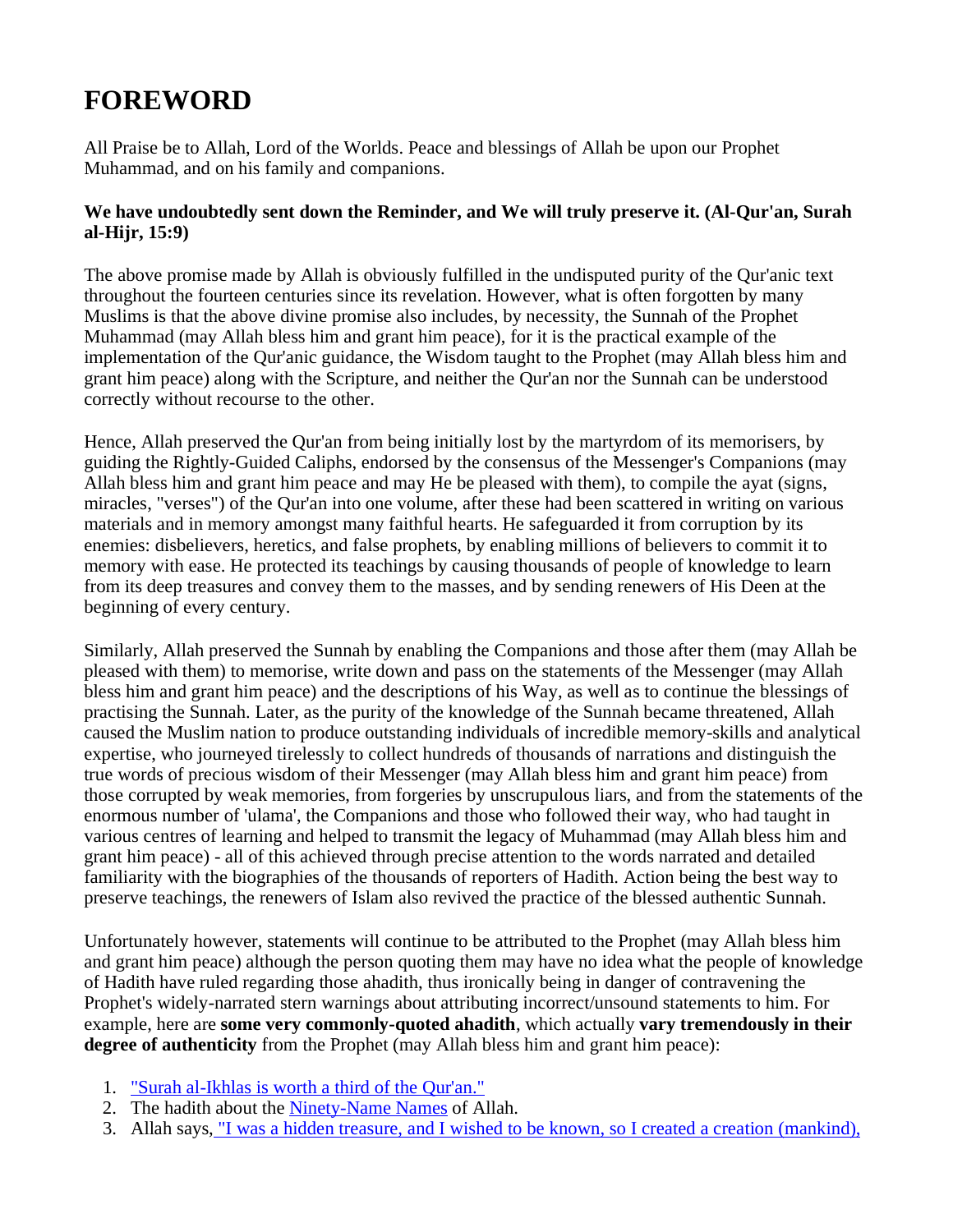then made Myself known to them, and they recognised Me."

- 4. Allah says, "Were it not for you (O Muhammad), I would not have created the universe."
- 5. When Allah completed creation, He wrote in a Book (which is) with Him, above His Throne, "Verily, My Mercy will prevail over My Wrath."
- 6. Allah says, "Neither My heaven nor My earth can contain Me, but the heart of My believing slave can contain Me."
- 7. "He who knows himself, knows his Lord."
- 8. "Where is Allah?"
- 9. "Love of one's homeland is part of Faith."
- 10. "I have left amongst you two things which, if you hold fast to them, you will never stray: the Book of Allah, and my Sunnah."
- 11. "I have left among you that which if you abide by, you will never go astray: the Book of Allah, and my Family, the Members of my House."
- 12. The hadith giving ten Companions, by name, the good tidings of Paradise.
- 13. "If the iman (faith) of Abu Bakr was weighed against the iman of all the people of the earth, the former would outweigh the latter."
- 14. "I am the City of Knowledge, and 'Ali is its Gate."
- 15. "My companions are like the stars: whichever of them you follow, you will be guided."
- 16. "The differing amongst my Ummah is a mercy."
- 17. "My Ummah will split up into seventy-three sects: seventy-two will be in the Fire, and one in the Garden."
- 18. Prophecies about the coming of the Mahdi (the guided one), Dajjal (the False Christ, the Anti-Christ) and the return of Jesus Christ son of Mary.
- 19. Description of punishment and bliss in the grave, for the wicked and pious people respectively.
- 20. Intercession by the Prophet (may Allah bless him and grant him peace), and the believers seeing Allah, on the Day of Judgment.
- 21. "Paradise is under the feet of mothers."
- 22. "Paradise is under the shade of swords."
- 23. "Seeking knowledge is a duty upon every Muslim."
- 24. "Seek knowledge, even if you have to go to China."
- 25. "The ink of the scholar is holier than the blood of the martyr."
- 26. "We have returned from the lesser Jihad to the greater Jihad (i.e. the struggle against the evil of one's soul)."

The methodology of the expert scholars of Hadith in assessing such narrations and sorting out the genuine from the mistaken/fabricated etc., forms the subject-matter of a wealth of material left to us by the muhaddithun (scholars of Hadith, "traditionists"). This short treatise is a humble effort to introduce this extremely wide subject to English readers. The author has derived great benefit from the outstanding scholarly work in this field, Muqaddimah Ibn al- Salah.

A brief explanation of the verdicts from the experts in this field on the above ahadith is given in the Appendix.

We ask Allah to accept this work, and make it beneficial to its readers.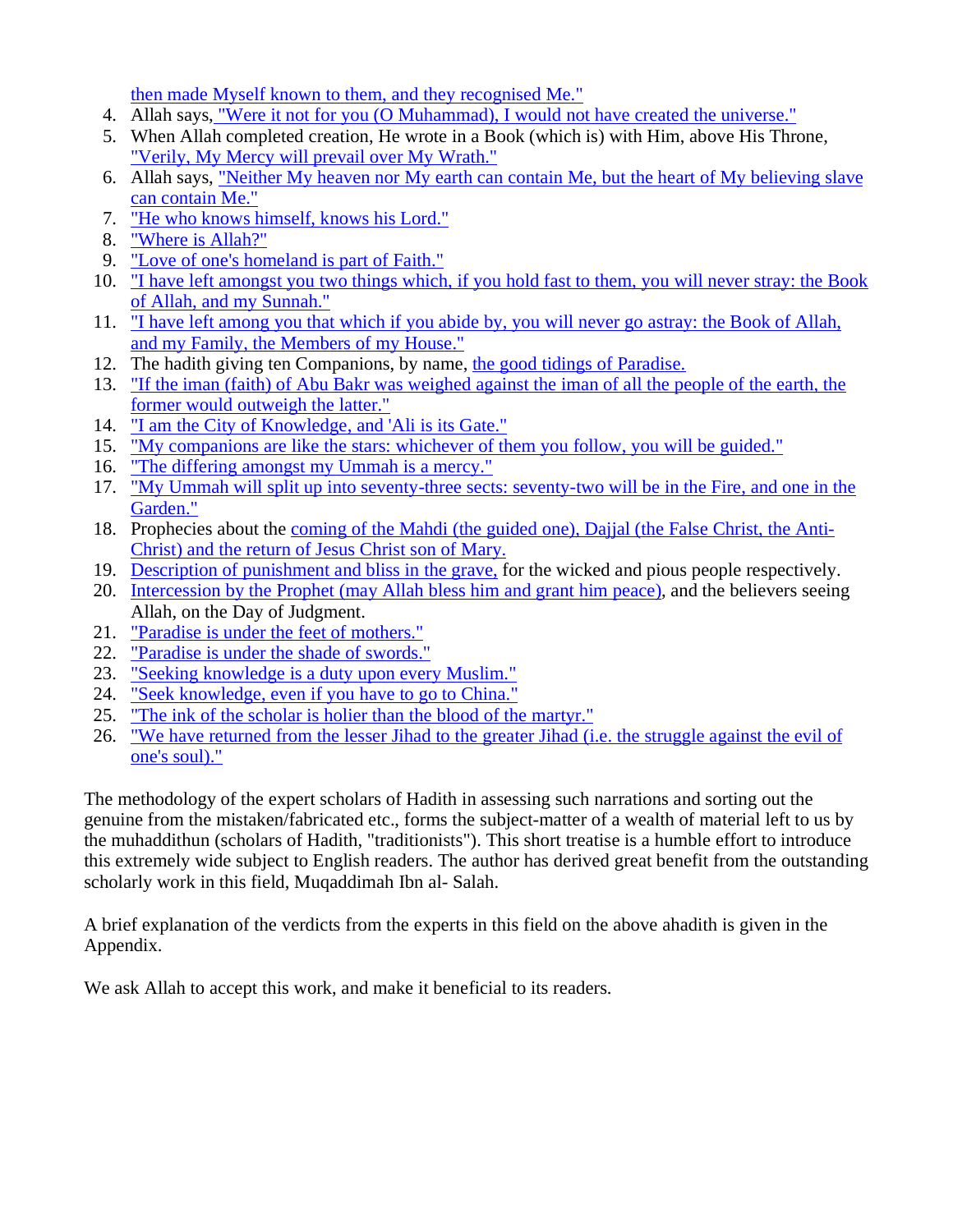## **SECTION A**

## **INTRODUCTION**

The Muslims are agreed that the Sunnah of the Prophet Muhammad (may Allah bless him and grant him peace) is the second of the two revealed fundamental sources of Islam, after the Glorious Qur'an. The authentic Sunnah is contained within the vast body of Hadith literature.1.

A hadith (pl. ahadith) is composed of two parts: the matn (text) and the isnad (chain of reporters). A text may seem to be logical and reasonable but it needs an authentic isnad with reliable reporters to be acceptable; 'Abdullah b. al-Mubarak (d. 181 AH), one of the illustrious teachers of Imam al-Bukhari, said, "The isnad is part of the religion: had it not been for the isnad, whoever wished to would have said whatever he liked."2.

During the lifetime of the Prophet (may Allah bless him and grant him peace) and after his death, his Companions (Sahabah) used to refer to him directly, when quoting his sayings. The Successors (Tabi'un) followed suit; some of them used to quote the Prophet (may Allah bless him and grant him peace) through the Companions while others would omit the intermediate authority - such a hadith was later known as mursal. It was found that the missing link between the Successor and the Prophet (may Allah bless him and grant him peace) might be one person, i.e. a Companion, or two people, the extra person being an older Successor who heard the hadith from the Companion. This is an example of how the need for the verification of each isnad arose; Imam Malik (d. 179) said, "The first one to utilise the isnad was Ibn Shihab al- Zuhri" (d. 124).3.

The other more important reason was the deliberate fabrication of ahadith by various sects which appeared amongst the Muslims, in order to support their views (see later, under discussion of maudu' ahadith). Ibn Sirin (d. 110), a Successor, said, "They would not ask about the isnad. But when the fitnah (trouble, turmoil, esp. civil war) happened, they said: Name to us your men. So the narrations of the Ahl al-Sunnah (Adherents to the Sunnah) would be accepted, while those of the Ahl al-Bid'ah (Adherents to Innovation) would not be accepted."4.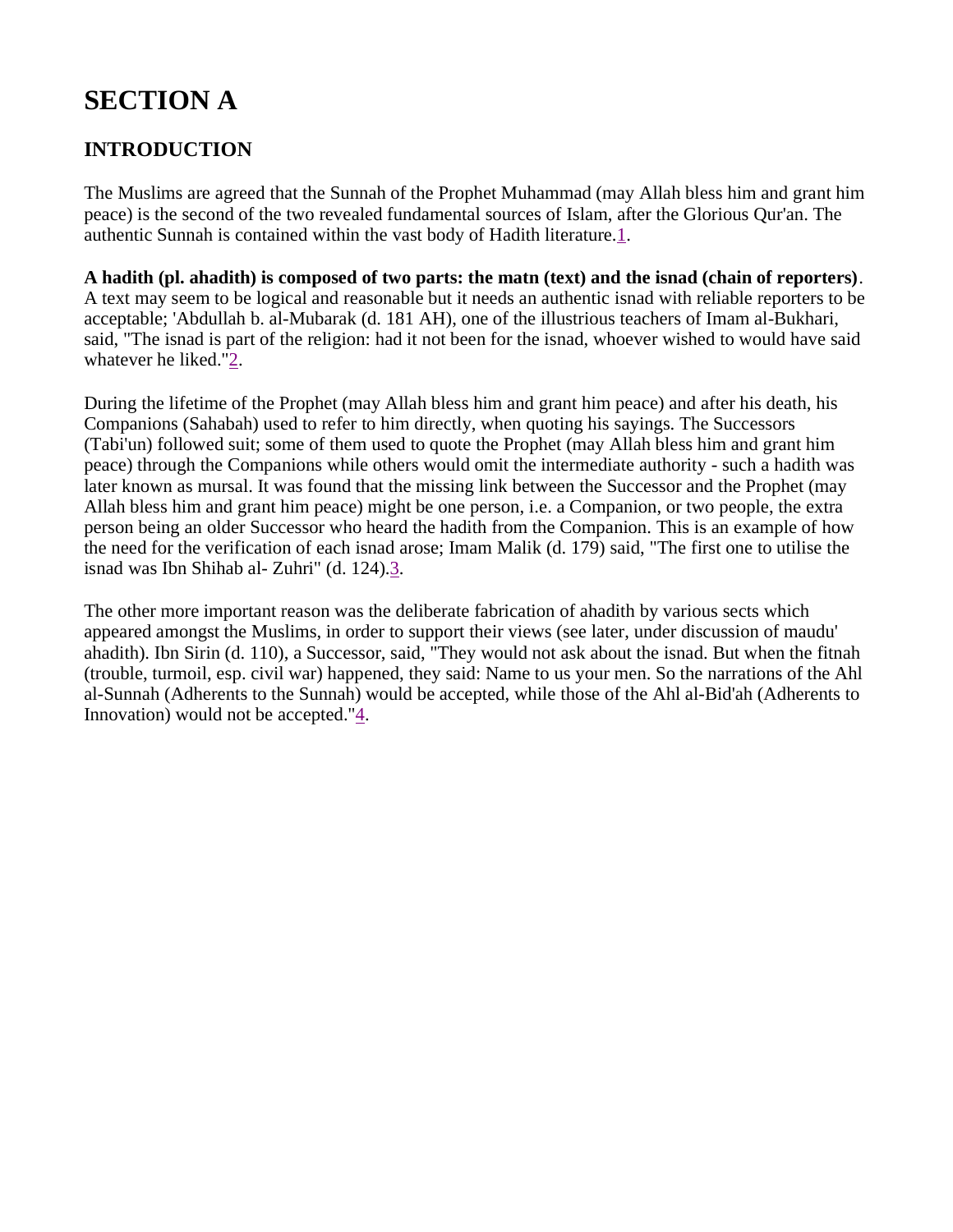## **A brief history of Mustalah al-Hadith (Classification of Hadith)**

As time passed, more reporters were involved in each isnad, and so the situation demanded strict discipline in the acceptance of ahadith; the rules regulating this discipline are known as Mustalah al-Hadith (the Classification of Hadith).

Amongst the early traditionists (muhaddithin, scholars of Hadith), the rules and criteria governing their study of Hadith were meticulous but some of their terminology varied from person to person, and their principles began to be systematically written down, but scattered amongst various books, e.g. in Al-Risalah of al- Shafi'i (d. 204), the Introduction to the Sahih of Muslim (d. 261) and the Jami' of al-Tirmidhi (d. 279); many of the criteria of early traditionists, e.g. al-Bukhari, were deduced by later scholars from a careful study of which reporters or isnads were accepted and rejected by them.

One of the earliest writings to attempt to cover Mustalah comprehensively, using standard (i.e. generally-accepted) terminology, was the work by al-Ramahurmuzi (d. 360). The next major contribution was Ma'rifah 'Ulum al-Hadith by al- Hakim (d. 405), which covered fifty classifications of Hadith, but still left some points untouched; Abu Nu'aim al-Isbahani (d. 430) completed some of the missing parts to this work. After that came Al-Kifayah fi 'Ilm al- Riwayah of al-Khatib al-Baghdadi (d. 463) and another work on the manner of teaching and studying Hadith; later scholars were considered to be greatly indebted to al-Khatib's work.

After further contributions by Qadi 'Iyad al- Yahsubi (d. 544) and Abu Hafs al-Mayanji (d. 580) among others, came the work which, although modest in size, was so comprehensive in its excellent treatment of the subject that it came to be the standard reference for thousands of scholars and students of Hadith to come, over many centuries until the present day: 'Ulum al- Hadith of Abu 'Amr 'Uthman Ibn al-Salah (d. 643), commonly known as Muqaddimah Ibn al-Salah, compiled while he taught in the Dar al-Hadith of several cities in Syria. Some of the numerous later works based on that of Ibn al-Salah are:

- <sup>l</sup> An abridgement of Muqaddimah, Al-Irshad by al- Nawawi (d. 676), which he later summarised in his Taqrib; al-Suyuti (d. 911) compiled a valuable commentary on the latter entitled Tadrib al-Rawi.
- <sup>l</sup> Ikhtisar 'Ulum al-Hadith of Ibn Kathir (d. 774), Al-Khulasah of al-Tibi (d. 743), Al- Minhal of Badr al-Din b. Jama'ah (d. 733), Al- Muqni' of Ibn al-Mulaqqin (d. 802) and Mahasin al-Istilah of al-Balqini (d. 805), all of which are abridgements of Muqaddimah Ibn al- Salah.
- <sup>l</sup> Al-Nukat of al-Zarkashi (d. 794), Al-Taqyid wa 'l-Idah of al-'Iraqi (d. 806) and Al-Nukat of Ibn Hajar al-'Asqalani (d. 852), all of which are further notes on the points made by Ibn al- Salah.
- <sup>l</sup> Alfiyyah al-Hadith of al-'Iraqi, a rewriting of Muqaddimah in the form of a lengthy poem, which became the subject of several commentaries, including two (one long, one short) by the author himself, Fath al-Mughith of al-Sakhawi (d. 903), Qatar al-Durar of al- Suyuti and Fath al-Baqi of Shaykh Zakariyyah al-Ansari (d. 928).

### **Other notable treatises on Mustalah include:**

- <sup>l</sup> Al-Iqtirah of Ibn Daqiq al-'Id (d. 702). Tanqih al-Anzar of Muhammad b. Ibrahim al- Wazir (d. 840), the subject of a commentary by al-Amir al-San'ani (d. 1182).
- <sup>l</sup> Nukhbah al-Fikr of Ibn Hajar al-'Asqalani, again the subject of several commentaries, including one by the author himself, one by his son Muhammad, and those of 'Ali al-Qari (d. 1014), 'Abd al-Ra'uf al-Munawi (d. 1031) and Muhammad b. 'Abd al-Hadi al-Sindi (d. 1138). Among those who rephrased the Nukhbah in poetic form are al-Tufi (d. 893) and al- Amir al-San'ani.
- <sup>l</sup> Alfiyyah al-Hadith of al-Suyuti, the most comprehensive poetic work in the field. Al-Manzumah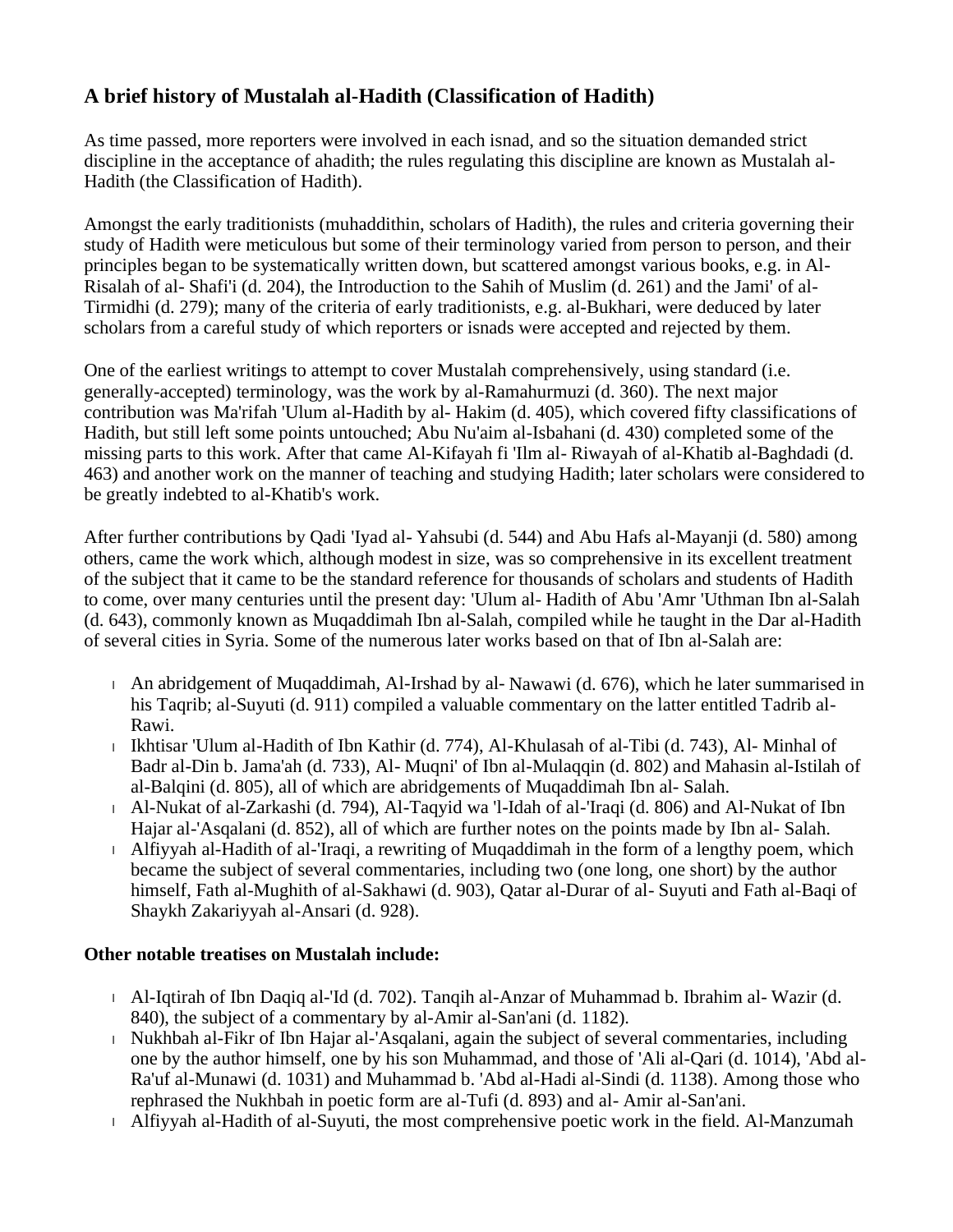of al-Baiquni, which was expanded upon by, amongst others, al-Zurqani (d. 1122) and Nawab Siddiq Hasan Khan (d. 1307). Qawa'id al-Tahdith of Jamal al-Din al-Qasimi (d. 1332).

<sup>l</sup> Taujih al-Nazar of Tahir al-Jaza'iri (d. 1338), a summary of al-Hakim's Ma'rifah.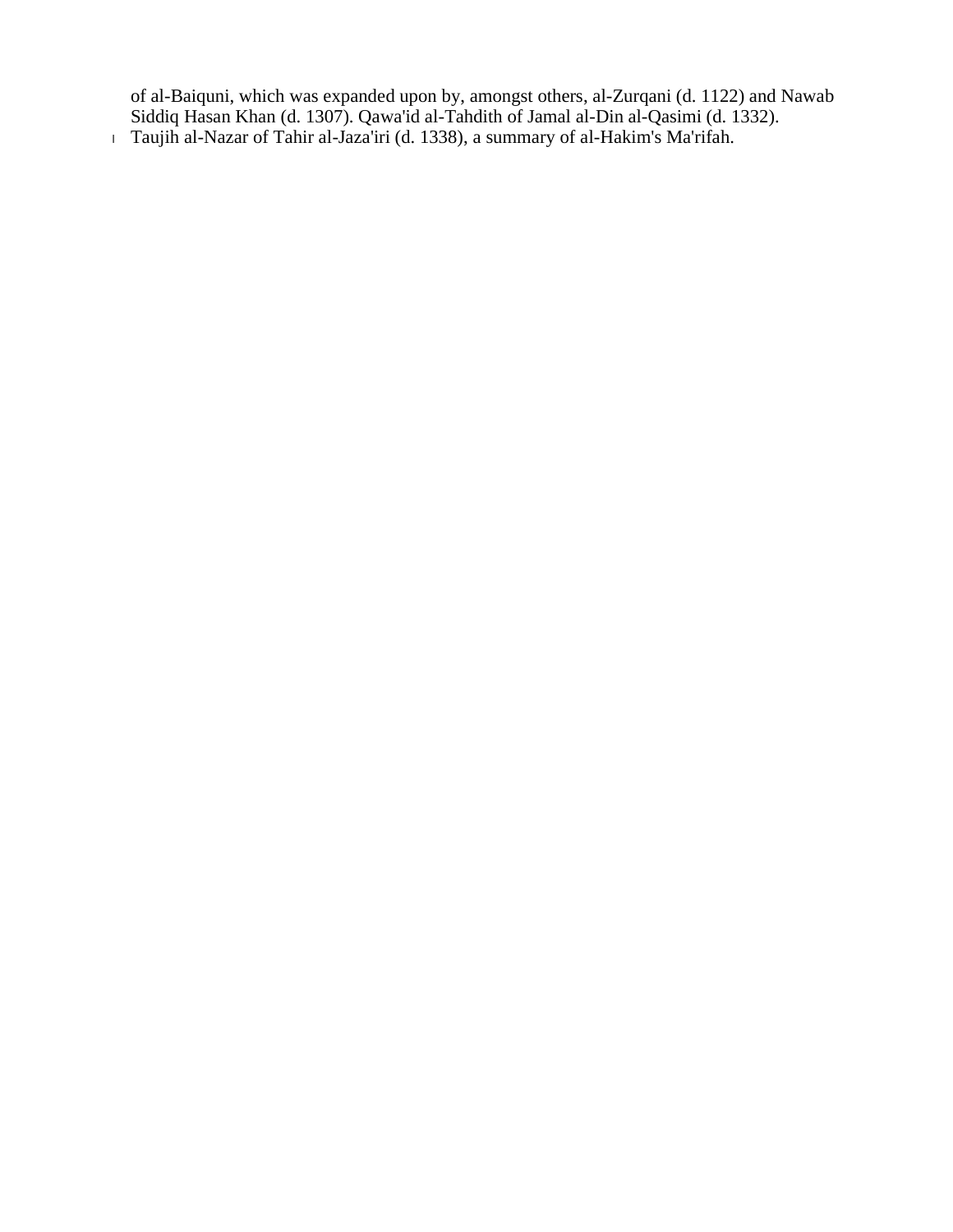## **Mustalah al-Hadith (Classification of Hadith)**

Mustalah books speak of a number of classes of hadith in accordance with their status. The following broad classifications can be made, each of which is explained in the later sections:

- <sup>l</sup> According to the reference to a particular authority, e.g. the Prophet (may Allah bless him and grant him peace), a Companion, or a Successor; such ahadith are called marfu' (elevated), mauquf (stopped) and maqtu' (severed) respectively .
- <sup>l</sup> According to the links in the isnad, i.e. whether the chain of reporters is interrupted or uninterrupted, e.g. musnad (supported), muttasil (continuous), munqati' (broken), mu'allaq (hanging), mu'dal (perplexing) and mursal (hurried).
- <sup>l</sup> According to the number of reporters involved in each stage of the isnad, e.g. mutawatir (consecutive) and ahad (isolated), the latter being divided into gharib (scarce, strange), 'aziz (rare, strong), and mashhur (famous).
- <sup>l</sup> According to the manner in which the hadith has been reported, such as using the (Arabic) words 'an ("on the authority of"), haddathana ("he narrated to us"), akhbarana (- "he informed us") or sami'tu ("I heard"). In this category falls the discussion about mudallas (concealed) and musalsal (uniformly-linked) ahadith. *[Note: In the quotation of isnads in the remainder of this book, the first mode of narration mentioned above will be represented with a single broken line thus: ---. The three remaining modes of narration mentioned above, which all strongly indicate a clear, direct transmission of the hadith, are represented by a double line thus: ===.]*
- I According to the nature of the matn and isnad, e.g. an addition by a reliable reporter, known as ziyadatu thiqah, or opposition by a lesser authority to a more reliable one, known as shadhdh (irregular). In some cases, a text containing a vulgar expression, unreasonable remark or obviously-erroneous statement is rejected by the traditionists outright without consideration of the isnad: such a hadith is known as munkar (denounced). If an expression or statement is proved to be an addition by a reporter to the text, it is declared as mudraj (interpolated).
- <sup>l</sup> According to a hidden defect found in the isnad or text of a hadith. Although this could be included in some of the previous categories, a hadith mu'allal (defective hadith) is worthy to be explained separately. The defect can be caused in many ways; e.g. two types of hadith mu'allal are known as maqlub (overturned) and mudtarib (shaky).
- <sup>l</sup> According to the reliability and memory of the reporters; the final judgment on a hadith depends crucially on this factor: verdicts such as **sahih (sound), hasan (good), da'if (weak) and maudu' (fabricated, forged)** rest mainly upon the nature of the reporters in the isnad.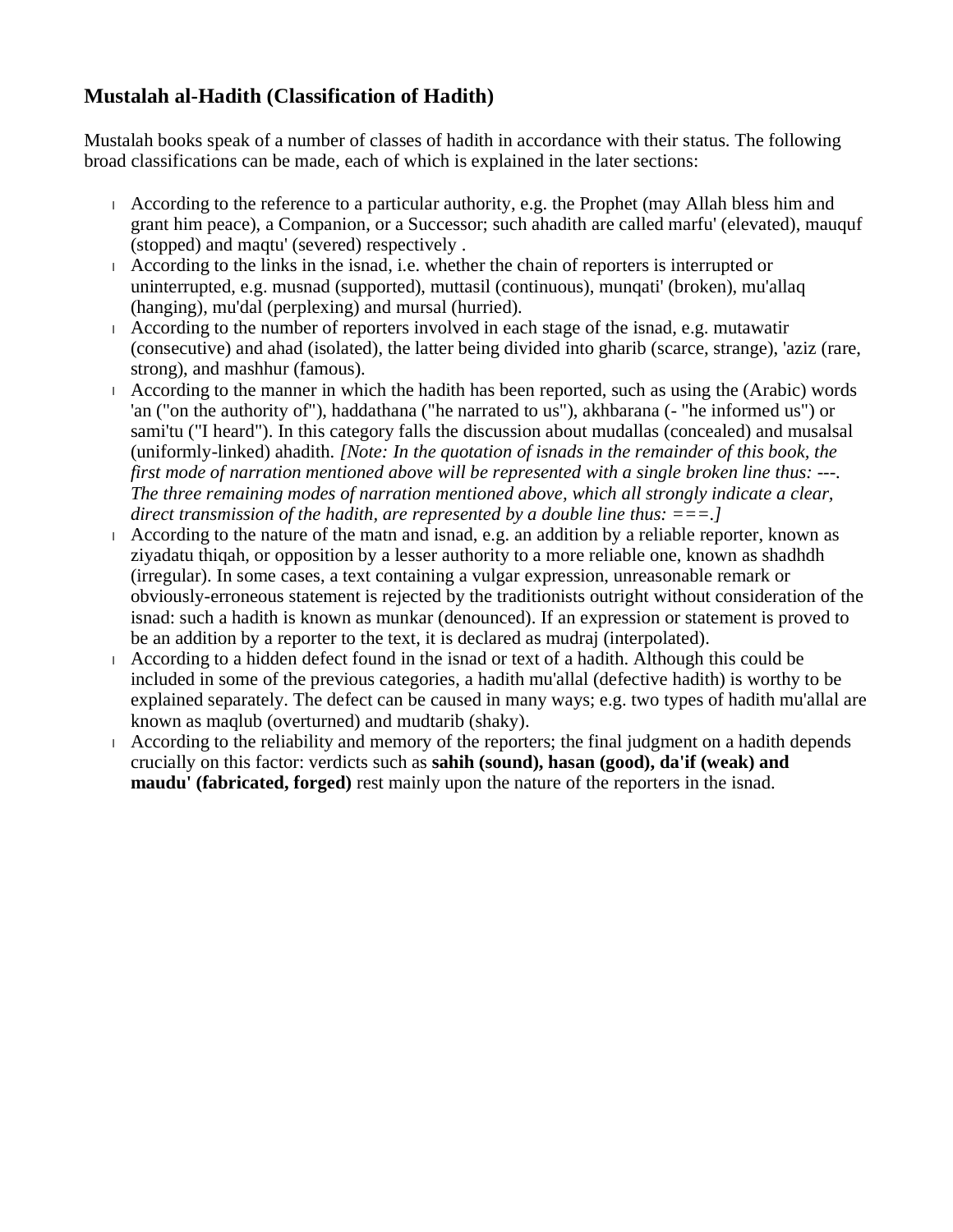## **Rijal al-Hadith (the study of the reporters of Hadith)**

Mustalah al-Hadith is strongly associated with Rijal al-Hadith (the study of the reporters of hadith). In scrutinising the reporters of a hadith, authenticating or disparaging remarks made by recognised experts, from amongst the Successors and those after them, were found to be of great help. Examples of such remarks, in descending order of authentication, are:

- <sup>l</sup> "Imam (leader), Hafiz (preserver)."
- <sup>l</sup> "Reliable, trustworthy."
- <sup>l</sup> "Makes mistakes."
- <sup>l</sup> "Weak."
- <sup>l</sup> "Abandoned (by the traditionists)."
- <sup>l</sup> "Liar, used to fabricate ahadith."5

Reporters who have been unanimously described by statements such as the first two may contribute to a sahih ("sound", see later) isnad. An isnad containing a reporter who is described by the last two statements is likely to be da'if jiddan (very weak) or maudu' (fabricated). Reporters who are the subject of statements such as the middle two above will cause the isnad to be da'if (weak), although several of them relating the same hadith independently will often increase the rank of the hadith to the level of hasan (good). If the remarks about a particular reporter conflict, a careful verdict has to be arrived at after in-depth analysis of e.g. the reason given for any disparagement, the weight of each type of criticism, the relative strictness or leniency of each critic, etc.

The earliest remarks cited in the books of Rijal go back to a host of Successors, followed by those after them until the period of the six canonical traditionists, a period covering the first three centuries of Islam. A list of such names is provided by the author in his thesis, Criticism of Hadith among Muslims with reference to Sunan Ibn Majah, at the end of chapters IV, V and VI.

Among the earliest available works in this field are Tarikh of Ibn Ma'in (d. 233), Tabaqat of Khalifa b. Khayyat (d. 240), Tarikh of al- Bukhari (d. 256), Kitab al-Jarh wa 'l-Ta'dil of Ibn Abi Hatim (d. 327) and Tabaqat of Muhammad b. Sa'd (d. 320).

A number of traditionists made efforts specifically for the gathering of information about the reporters of the five famous collections of hadith, those of al-Bukhari (d. 256), Muslim (d. 261), Abu Dawud (d. 275), al- Tirmidhi (d. 279) and al-Nasa'i (d. 303), giving authenticating and disparaging remarks in detail. The first major such work to include also the reporters of Ibn Majah (d. 273) is the ten-volume collection of al-Hafiz 'Abd al-Ghani al-Maqdisi (d. 600), known as Al-Kamal fi Asma' al-Rijal. Later, Jamal al-Din Abu 'l-Hajjaj Yusuf b. 'Abd al-Rahman al-Mizzi (d. 742) prepared an edited and abridged version of this work, punctuated by places and countries of origin of the reporters; he named it Tahdhib al- Kamal fi Asma' al-Rijal and produced it in twelve volumes. Further, one of al-Mizzi's gifted pupils, Shams al-Din Abu 'Abdullah Muhammad b. Ahmad b. 'Uthman b. Qa'imaz al- Dhahabi (d. 748), summarised his shaikh's work and produced two abridgements: a longer one called Tadhhib al-Tahdhib and a shorter one called Al-Kashif fi Asma' Rijal al-Kutub al- Sittah.

A similar effort with the work of al-Mizzi was made by Ibn Hajar (d. 852), who prepared a lengthy but abridged version, with about one- third of the original omitted, entitled Tahdhib al-Tahdhib in twelve shorter volumes. Later, he abridged this further to a relatively-humble two- volume work called Taqrib al-Tahdhib.

The work of al-Dhahabi was not left unedited; al- Khazraji (Safi al-Din Ahmad b. 'Abdullah, d. after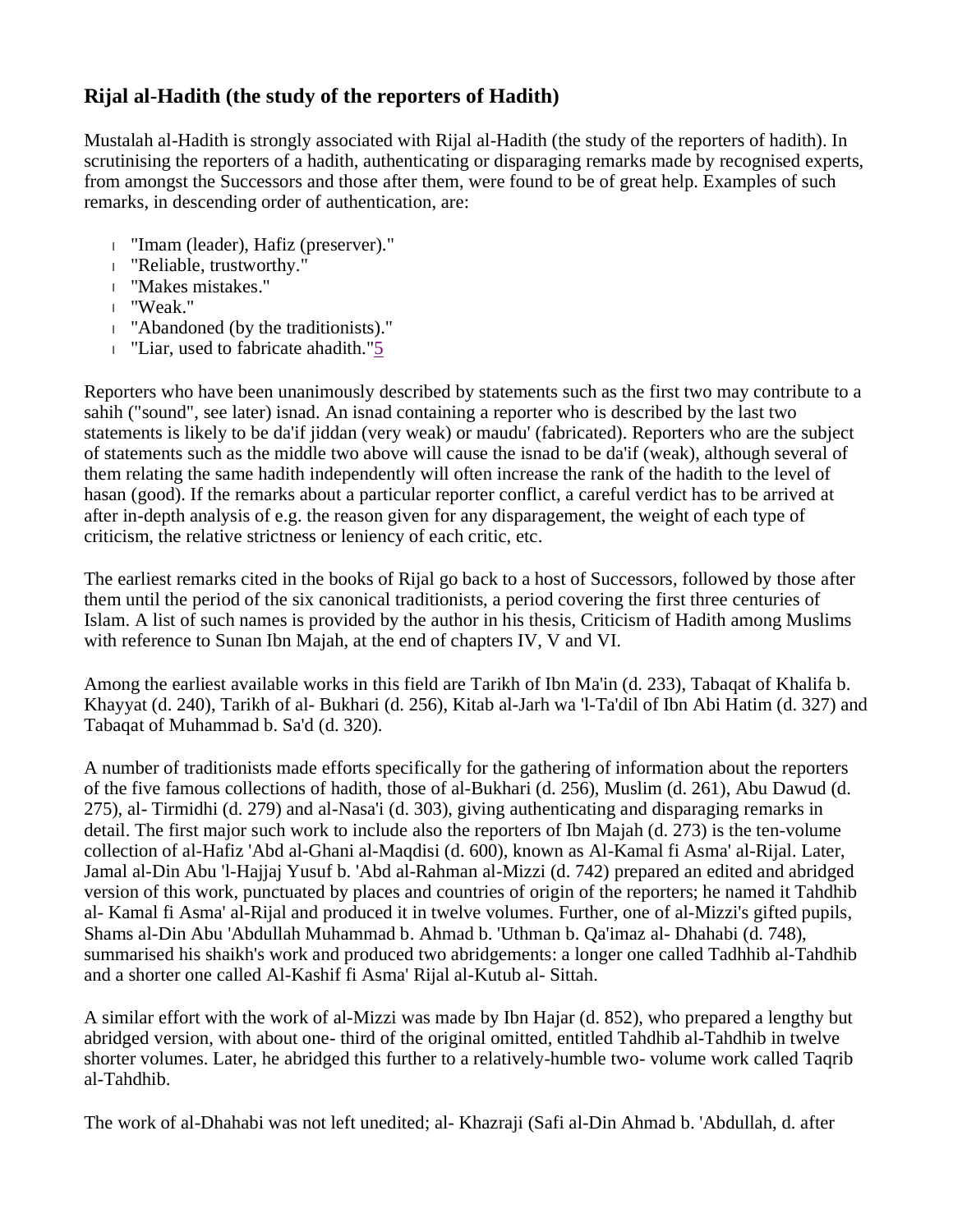923) summarised it and also made valuable additions, producing his Khulasah.

A number of similar works deal with either trustworthy reporters only, e.g. Kitab al-Thiqat by al-'Ijli (d. 261) and Tadhkirah al-Huffaz by al-Dhahabi, or with disparaged authorities only, e.g. Kitab al-Du'afa' wa al-Matrukin by al- Nasa'i and Kitab al-Majruhin by Muhammad b. Hibban al-Busti (d. 354).

Two more works in this field which include a large number of reporters, both authenticated and disparaged, are Mizan al-I'tidal of al- Dhahabi and Lisan al-Mizan of Ibn Hajar.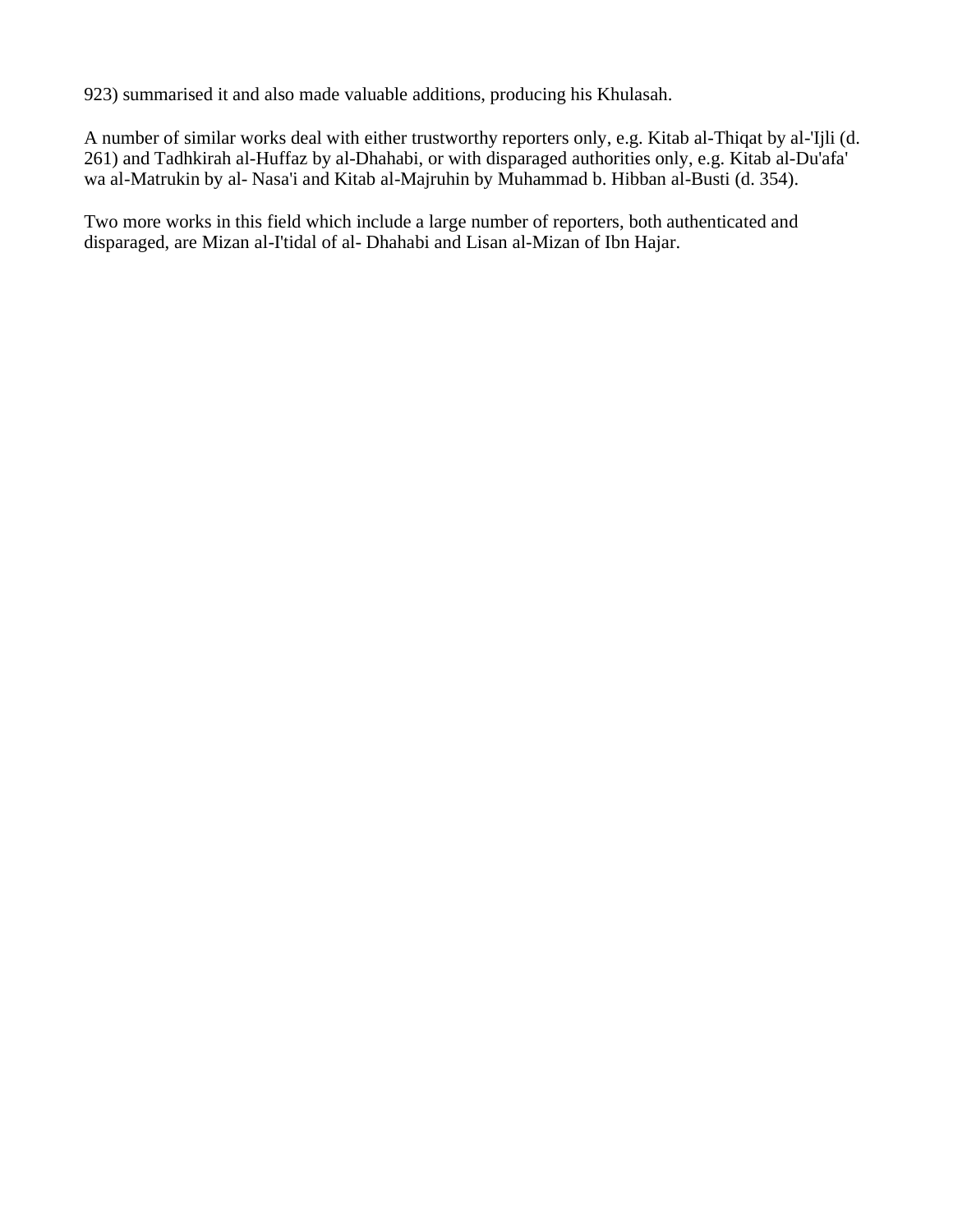## **SECTION B**

## **THE CLASSIFICATION OF HADITH: According to the reference to a particular authority**

The following principal types of hadith are important:

- <sup>l</sup> **Marfu'** "elevated": A narration from the Prophet (may Allah bless him and grant him peace), e.g. a reporter (whether a Companion, Successor or other) says, "The Messenger of Allah said ..." For example, the very first hadith in Sahih al-Bukhari is as follows: Al-Bukhari === Al-Humaidi 'Abdullah b. al-Zubair === Sufyan === Yahya b. Sa'id al-Ansari === Muhammad b. Ibrahim al-Taymi === 'Alqamah b. Waqqas al-Laithi, who said: I heard 'Umar b. al- Khattab saying, while on the pulpit, "I heard Allah's Messenger (may Allah bless him and grant him peace) saying: The reward of deeds depends on the intentions, and every person will get the reward according to what he has intended; so whoever emigrated for wordly benefits or for a woman to marry, his emigration was for what he migrated."
- <sup>l</sup> **Mauquf** "stopped": A narration from a Companion only, i.e. his own statement; e.g. al-Bukhari reports in his Sahih, in Kitab al-Fara'id (Book of the Laws of Inheritance), that Abu Bakr, Ibn 'Abbas and Ibn al-Zubair said, "The grandfather is (treated like) a father." It should be noted that certain expressions used by a Companion generally render a hadith to be considered as being effectively marfu' although it is mauquf on the face of it, e.g. the following:

"We were commanded to ..."

"We were forbidden from ..."

"We used to do ..."

"We used to say/do ... while the Messenger of Allah was amongst us."

"We did not use to mind such-and-such..."

"It used to be said ..."

"It is from the Sunnah to ..."

"It was revealed in the following circumstances: ...", speaking about a verse of the Qur'an.

<sup>l</sup> **Maqtu'**- "severed": A narration from a Successor, e.g. Muslim reports in the Introduction to his Sahih that Ibn Sirin (d. 110) said, "This knowledge (i.e. Hadith) is the Religion, so be careful from whom you take your religion."

The authenticity of each of the above three types of hadith depends on other factors such as the reliability of its reporters, the nature of the linkage amongst them, etc. However, the above classification is extremely useful, since through it the sayings of the Prophet (may Allah bless him and grant him peace) can be distinguished at once from those of Companions or Successors; this is especially helpful in debate about matters of Fiqh.

Imam Malik's Al-Muwatta', one of the early collections of hadith, contains a relatively even ratio of these types of hadith, as well as mursal ahadith (which are discussed later). According to Abu Bakr al-Abhari (d. 375), Al- Muwatta' contains the following:

- <sup>l</sup> 600 marfu' ahadith,
- <sup>l</sup> 613 mauquf ahadith,
- <sup>l</sup> 285 maqtu' ahadith, and
- <sup>l</sup> 228 mursal ahadith; a total of 1726 ahadith.6

Among other collections, relatively more mauquf and maqtu' ahadith are found in Al-Musannaf of Ibn Abi Shaibah (d. 235), Al-Musannaf of 'Abd al- Razzaq (d. 211) and the Tafsirs of Ibn Jarir (d. 310), Ibn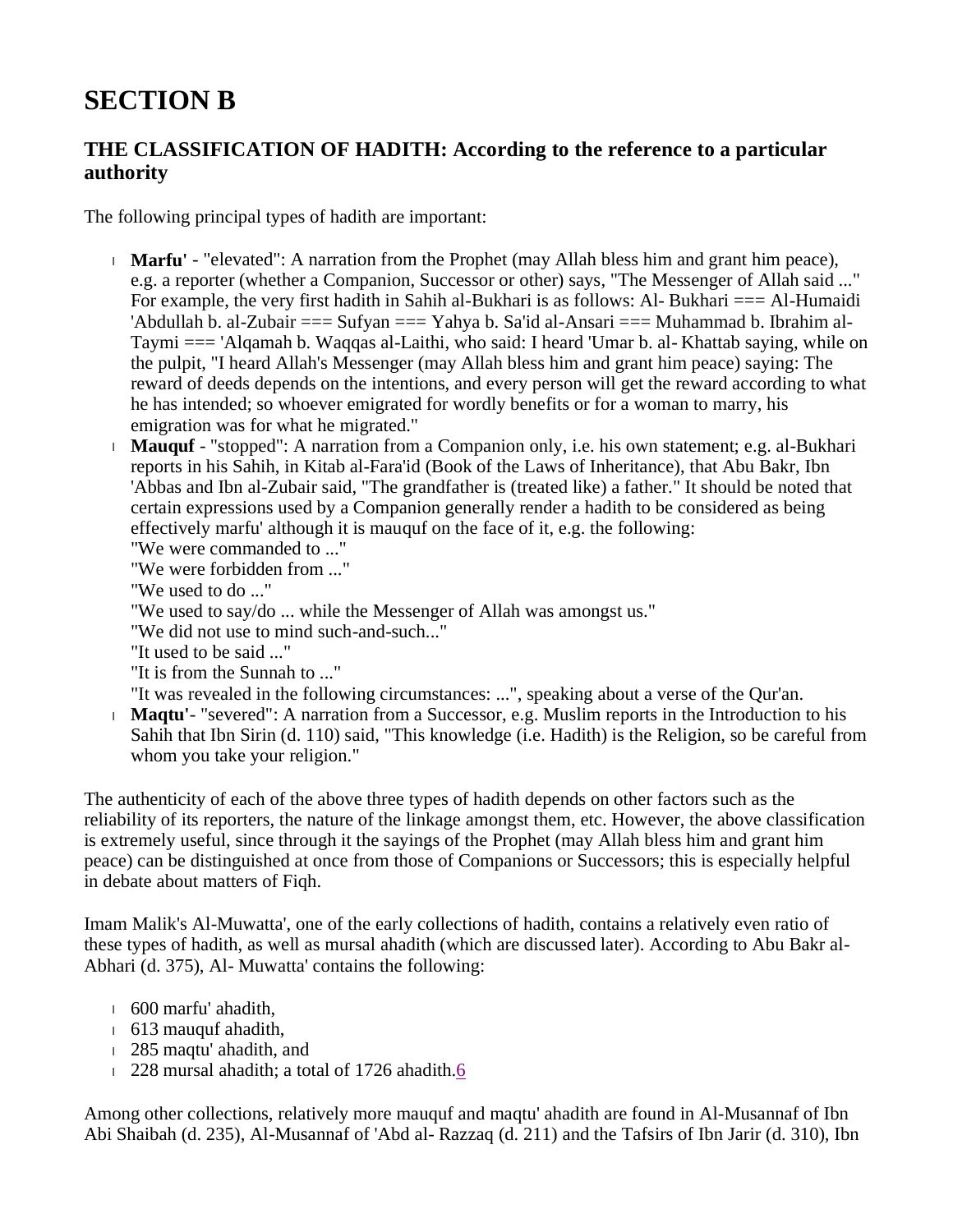Abi Hatim (d. 327) and Ibn al-Mundhir (d. 319).7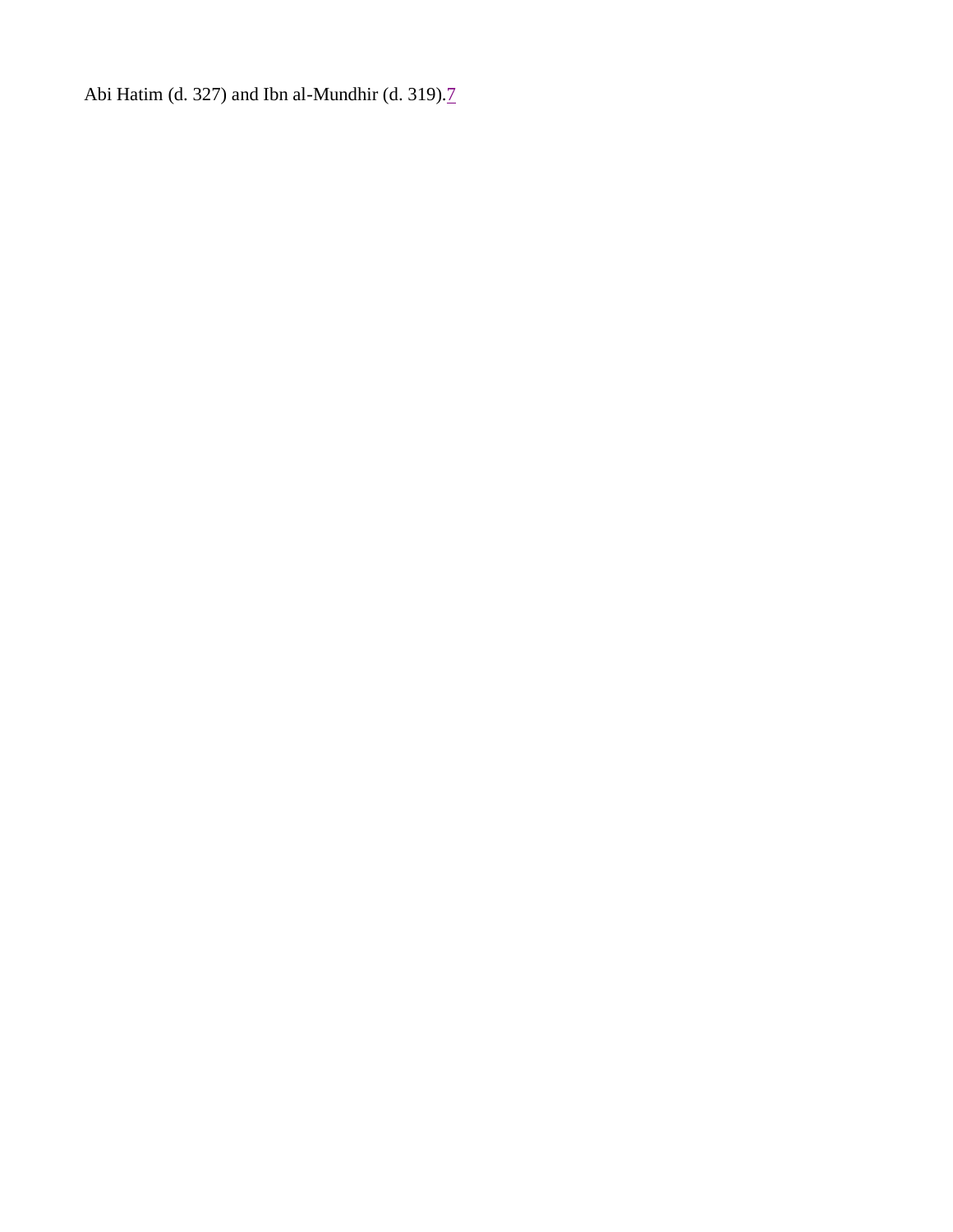## **THE CLASSIFICATION OF HADITH: According to the links in the isnad**

### **Musnad**

Al-Hakim defines a musnad ("supported") hadith as follows: "A hadith which a traditionist reports from his shaikh from whom he is known to have heard (ahadith) at a time of life suitable for learning, and similarly in turn for each shaikh, until the isnad reaches a well- known Companion, who in turn reports from the Prophet (may Allah bless him and grant him peace)."8

By this definition, an ordinary muttasil hadith (i.e. one with an uninterrupted isnad) is excluded if it goes back only to a Companion or Successor, as is a marfu' hadith which has an interrupted isnad.

Al-Hakim gives the following example of a musnad hadith: We reported from Abu 'Amr 'Uthman b. Ahmad al-Sammak al-Baghdadi === Al-Hasan b. Mukarram === 'Uthman b. 'Amr === Yunus --- al-Zuhri --- 'Abdullah b. Ka'b b. Malik --- his father, who asked Ibn Abi Hadrad for payment of a debt he owed to him, in the mosque. During the ensuing argument, their voices were raised until heard by the Messenger of Allah (may Allah bless him and grant him peace), who eventually lifted the curtain of his apartment and said, "O Ka'b! Write off a part of your debt" - he meant remission of half of it. So he agreed, and the man paid him.

He then remarks,

"Now, my hearing from Ibn al-Simak is well- known, as is his from Ibn Mukarram; al- Hasan's link with 'Uthman b. 'Amr and the latter's with Yunus b. Zaid are known as well; Yunus is always remembered with al- Zuhri, and the latter with the sons of Ka'b b. Malik, whose link to their father and his companionship of the Prophet (may Allah bless him and grant him peace) are well- established."9

The term musnad is also applied to those collections of ahadith which give the ahadith of each Companion separately. Among the early compilers of such a Musnad were Yahya b. 'Abd al- Hamid al-Himmani (d. 228) at Kufah and Musaddad b. Musarhad (d. 228) at Basrah. The largest existing collection of ahadith of Companions arranged in this manner is that of Imam Ahmad b. Hanbal (d. 241), which contains around thirty thousand ahadith. Another larger work is attributed to the famous Andalusian traditionist Baqi b. Makhlad al-Qurtubi (d. 276), but unfortunately it is now untraceable.

### **Mursal, Munqati', Mu'dal, & Mu'allaq**

If the link between the Successor and the Prophet (may Allah bless him and grant him peace) is missing, the hadith is mursal ("hurried"), e.g. when a Successor says, "The Prophet said ...".

However, if a link anywhere before the Successor (i.e. closer to the traditionist recording the hadith) is missing, the hadith is munqati' ("broken"). This applies even if there is an apparent link, e.g. an isnad seems to be muttasil ("continuous") but one of the reporters is known to have never heard ahadith from his immediate authority, even though he may be his contemporary. The term munqati' is also applied by some scholars to a narration such as where a reporter says, "a man narrated to me ...", without naming this authority.10

If the number of consecutive missing reporters in the isnad exceeds one, the isnad is mu'dal ("perplexing"). If the reporter omits the whole isnad and quotes the Prophet, may Allah bless him and grant him peace, directly (i.e. the link is missing at the beginning, unlike the case with a mursal isnad), the hadith is called mu'allaq ("hanging") - sometimes it is known as balaghah ("to reach"); for example,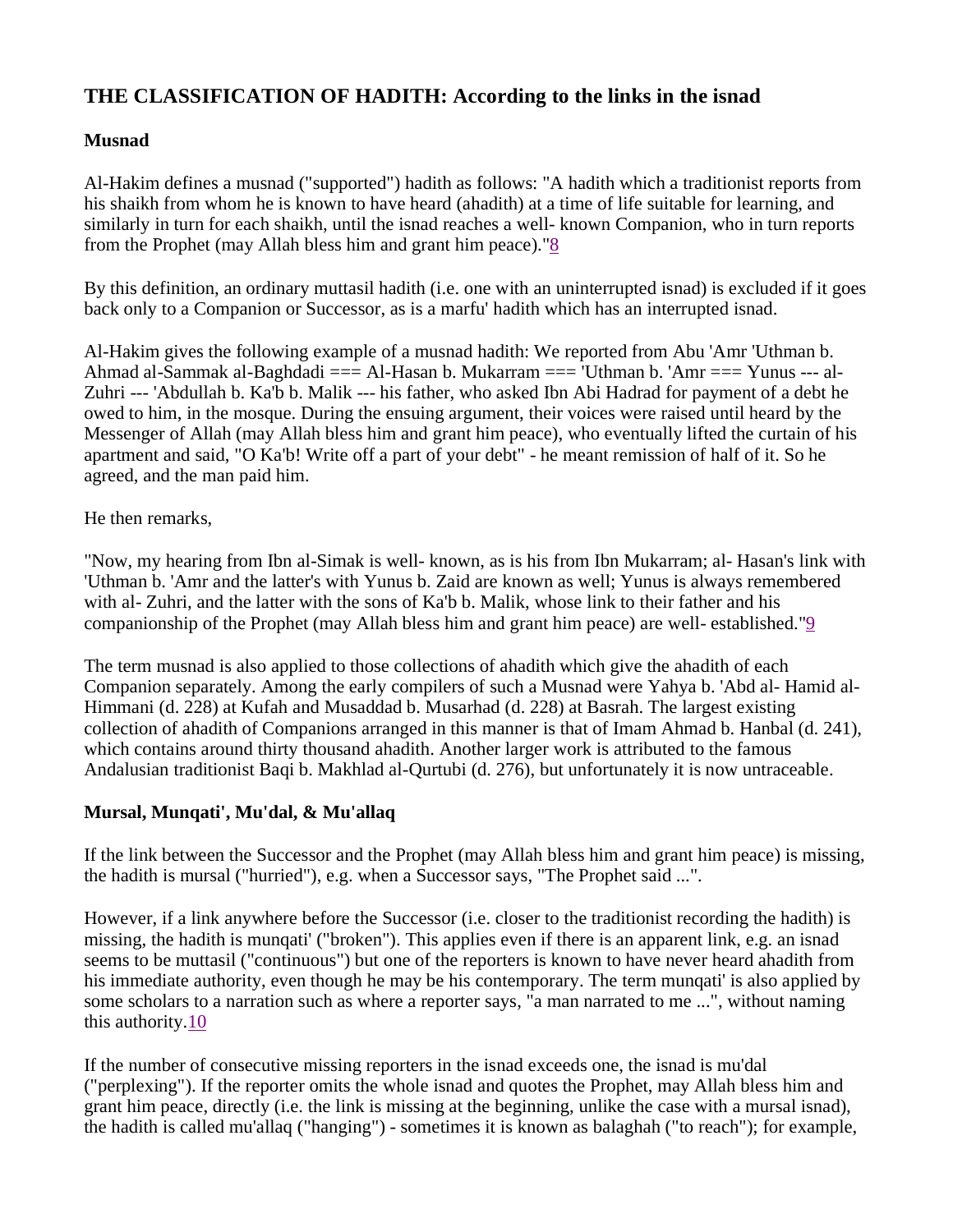Imam Malik sometimes says in Al-Muwatta', "It reached me that the Messenger of Allah (may Allah bless him and grant him peace) said ..."

### **Example of a munqati' hadith**

Al-Hakim reported from Muhammad b. Mus'ab === al- Auza'i --- Shaddad Abu 'Ammar --- Umm al-Fadl bint al-Harith, who said: I came to the Messenger of Allah (may Allah bless him and grant him peace) and said, "I have seen in a vision last night as if a part of your body was cut out and placed in my lap." He said, "You have seen something good. Allah Willing, Fatimah will give birth to a lad who will be in your lap." After that, Fatimah gave birth to al- Husain, who used to be in my lap, in accordance with the statement of the Messenger of Allah (may Allah bless him and grant him peace). One day, I came to the Messenger of Allah (may Allah bless him and grant him peace) and placed al- Husain in his lap. I noticed that both his eyes were shedding tears. He said, "Jibril came to me and told me that my Ummah will kill this son of mine, and he brought me some of the reddish dust of that place (where he will be killed)."

Al-Hakim said, "This is a sahih hadith according to the conditions of the Two Shaykhs (i.e. Bukhari & Muslim), but they did not collect it." Al-Dhahabi says, "No, the hadith is munqati' and da'if, because Shaddad never met Umm al-Fadl and Muhammad b. Mus'ab is weak."11

### **Example of a mu'dal hadith**

Ibn Abi Hatim === Ja'far b. Ahmad b. al-Hakam Al- Qurashi in the year 254 === Sulaiman b. Mansur b. 'Ammar === 'Ali b. 'Asim --- Sa'id --- Qatadah --- Ubayy b. Ka'b, who reported that the Messenger of Allah (may Allah bless him and grant him peace) said, "After Adam had tasted from the tree, he ran away, but the tree caught his hair. It was proclaimed: O Adam! Are you running away from Me? He said: No, but I feel ashamed before You. He said: O Adam! Go away from My neighbourhood, for By My Honour, no-one who disobeys Me can live here near Me; even if I were to create people like you numbering enough to fill the earth and they were to disobey Me, I would make them live in a home of sinners."

Ibn Kathir remarks, "This is a gharib hadith. There is inqita', in fact i'dal, between Qatadah and Ubayy b. Ka'b, may Allah be pleased with them both." $\frac{12}{2}$ 

### **Authenticity of the Mursal Hadith**

There has been a great deal of discussion amongst the scholars regarding the authenticity of the Mursal Hadith (pl. Marasil), since it is quite probable that a Successor might have omitted two names, those of an elder Successor and a Companion, rather than just one name, that of a Companion.

If the Successor is known to have omitted the name of a Companion only, then the hadith is held to be authentic, for a Successor can only report from the Prophet (may Allah bless him and grant him peace) through a Companion; the omission of the name of the Companion does not affect the authenticity of the isnad since all Companions are held to be trustworthy and reliable, by both Qur'anic injunctions and sayings of the Prophet (may Allah bless him and grant him peace).

However, opinions vary in the case where the Successor might have omitted the names of two authorities (since not all the Successors were reliable in matters of Hadith). For example, two widelydiffering positions on this issue are: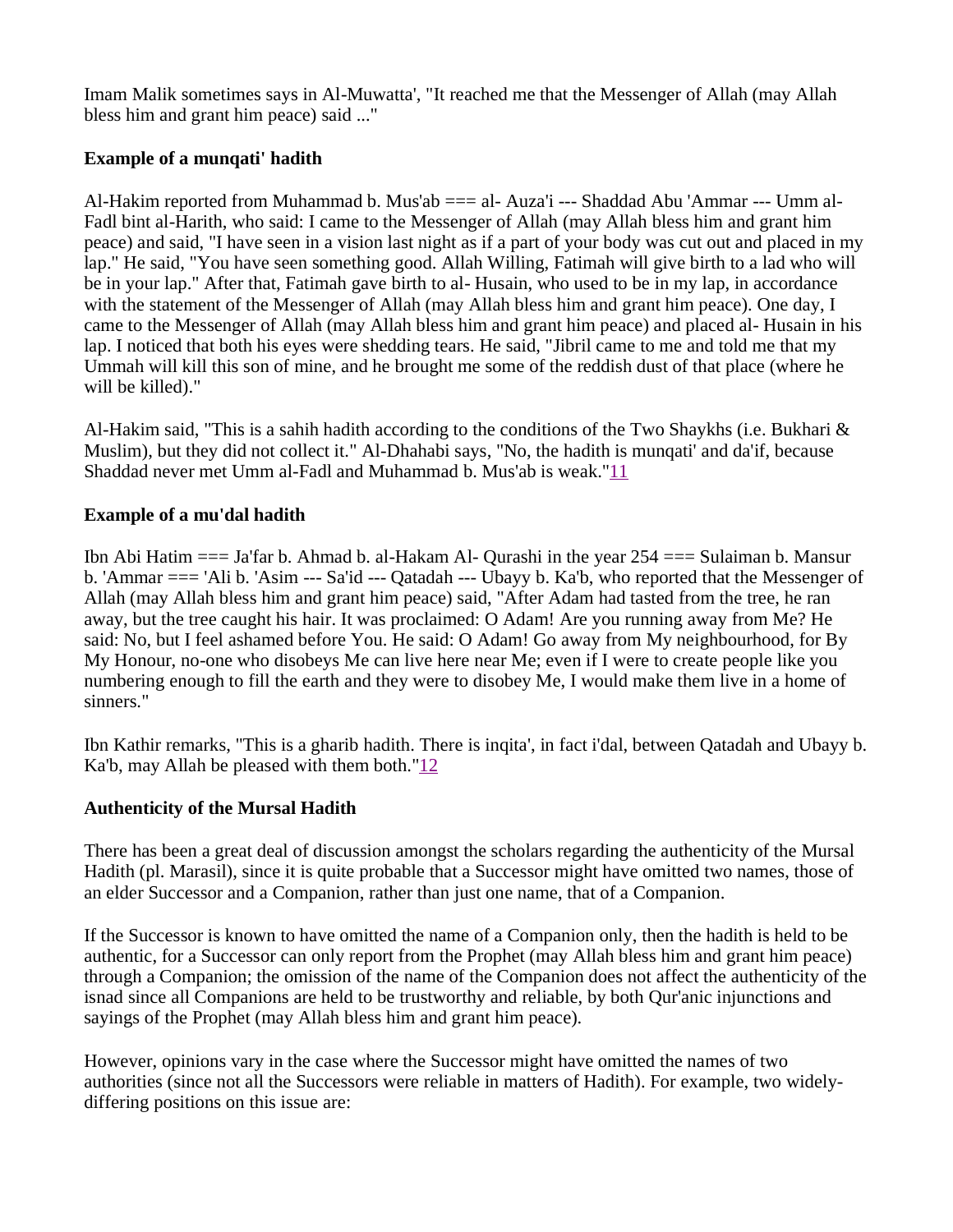- 1. the Marasil of elder Successors such as Sa'id b. al-Musayyab (d. 94) and 'Ata' b. Abi Rabah (d. 114) are acceptable because all their Marasil, after investigation, are found to come through the Companions only. However, the Marasil of younger Successors are only acceptable if the names of their immediate authorities are known through other sources; if not, they are rejected outright.
- 2. the Marasil of Successors and those who report from them are acceptable without any investigation at all. This opinion is supported by the Kufi school of traditionists, but is severely attacked by the majority.

To be precise in this issue, let us investigate in detail the various opinions regarding the Mursal Hadith:

- 1. The opinion held by Imam Malik and all Maliki jurists is that the Mursal of a trustworthy person is valid as proof and as justification for a practice, just like a musnad hadith.13 This view has been developed to such an extreme that to some of them, the mursal is even better than the musnad, based on the following reasoning: "the one who reports a musnad hadith leaves you with the names of the reporters for further investigation and scrutiny, whereas the one who narrates by way of Irsal, being a knowledgeable and trustworthy person himself, has already done so and found the hadith to be sound. In fact, he saves you from further research."14
- 2. Imam Abu Hanifah (d. 150) holds the same opinion as Malik; he accepts the Mursal Hadith whether or not it is supported by another hadith.<sup>15</sup>
- 3. Imam al-Shafi'i (d. 204) has discussed this issue in detail in his al-Risalah; he requires the following conditions to be met before accepting a mursal hadith:
	- 1. In the narrative, he requires that one of the following conditions be met: that it be reported also as musnad through another isnad; that its contents be reported as mursal through another reliable source with a different isnad; that the meaning be supported by the sayings of some Companions; or that most scholars hold the same opinion as conveyed by the mursal hadith.
	- 2. Regarding the narrator, he requires that one of the following conditions be met: that he be an elder Successor; that if he names the person missing in the isnad elsewhere, he does not usually name an unknown person or someone not suitable for reporting from acceptably; or that he does not contradict a reliable person when he happens to share with him in a narration.16

On the basis of these arguments, al-Shafi'i accepts the Irsal of Sa'id b. al-Musayyab, one of the elder Successors. For example, al- Shafi'i considers the issue of selling meat in exchange for a living animal: he says that Malik told him, reporting from Zaid b. Aslam, who reported from Ibn al-Musayyab that the Messenger of Allah (may Allah bless him and grant him peace) forbade the selling of meat in exchange for an animal. He then says, "This is our opinion, for the Irsal of Ibn al-Musayyib is fine."17

- 4. Imam Ahmad b. Hanbal (d. 241) accepts mursal and (other) da'if (weak) ahadith if nothing opposing them is found regarding a particular issue, preferring them to qiyas (analogical deduction). By da'if here is meant ahadith which are not severely weak, e.g. batil, munkar, or maudu', since Imam Ahmad classified ahadith into sahih and da'if rather than into sahih, hasan and da'if, the preference of most later traditionists. Hence, the category da'if in his view applied to ahadith which were relatively close to being sahih, and included many ahadith which were classed as hasan by other scholars.18 Overlooking this fact has caused misunderstanding about Imam Ahmad's view on the place of da'if ahadith in rulings of Fiqh and in matters of Fada'il al-A'mal (virtues of various acts of worship).
- 5. Ibn Hazm (d. 456) rejects the Mursal Hadith outright; he says that the Mursal is unacceptable, whether it comes through Sa'id b. al-Musayyib or al-Hasan al-Basri. To him, even the Mursal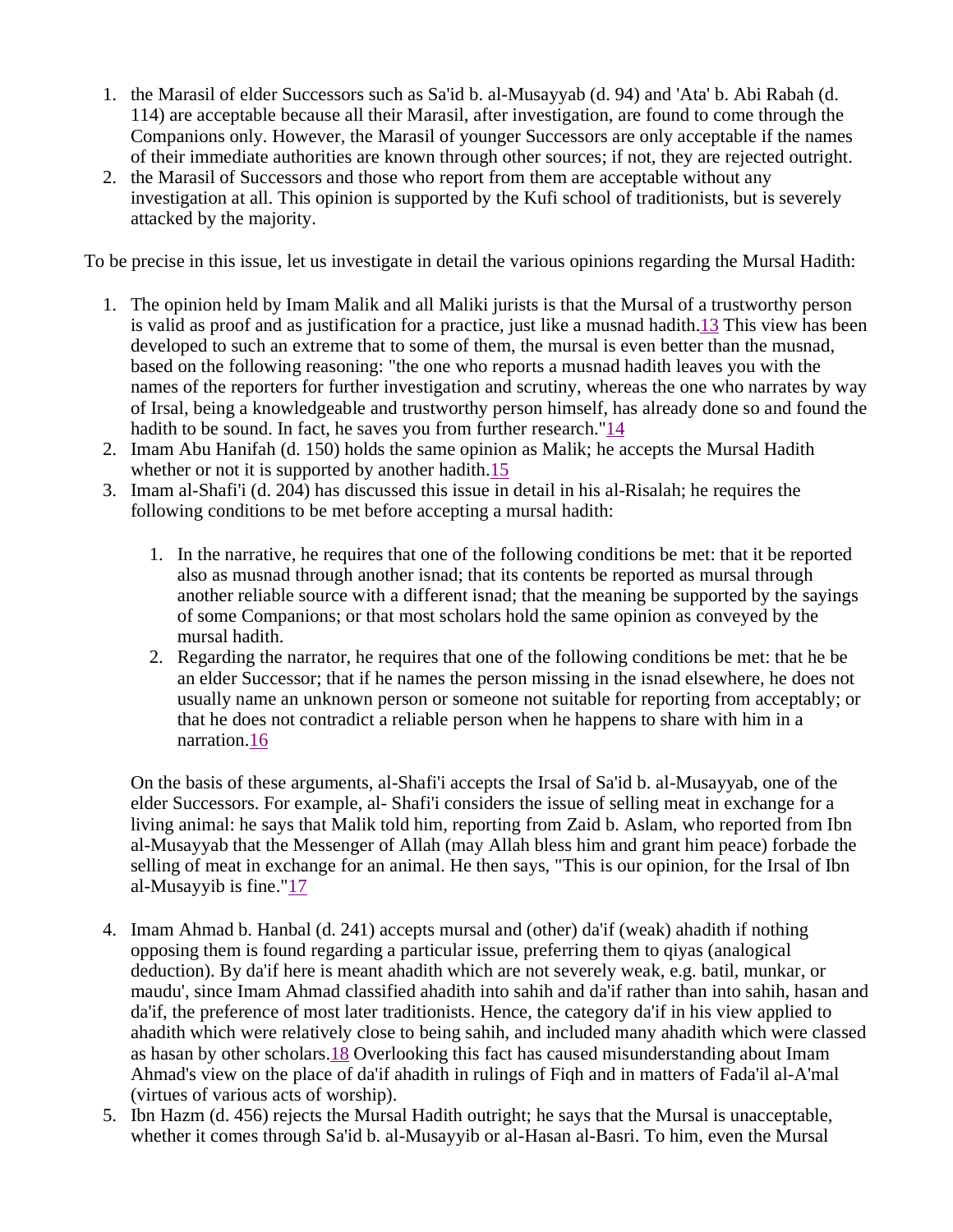which comes through someone who was not well-known to be amongst the Companions would be unacceptable.19

- 6. Abu Dawud (d . 275) accepts the Mursal under two conditions: that no musnad hadith is found regarding that issue; or that if a musnad hadith is found, it is not contradicted by the mursal hadith.20
- 7. Ibn Abi Hatim (d. 327) does not give a specific opinion about the Mursal Hadith. However, he did collect an anthology of 469 reporters of hadith, including four female reporters, whose narratives were subjected to criticism due to Irsal. This collection is known as Kitab al-Marasil.
- 8. Al-Hakim (d. 405) is extremely reluctant to accept the Mursal Hadith except in the case of elder Successors. He holds, on the basis of the Qur'an, that knowledge is based on what is heard (directly), not on what is reported (indirectly). In this regard, he quotes Yazid b. Harun who asked Hammad b. Laith: "O Abu Isma'il! Did Allah mention the Ahl al-Hadith (scholars of Hadith) in the Qur'an?" He replied, "Yes! Did you not hear the saying of Allah, **If a party from every expedition remained behind, they 21 could devote themselves to studies in religion and admonish the people when they return to them, that thus they may guard themselves (against evil)' (Qur'an, 9:l22).** This concerns those who set off to seek knowledge, and then return to those who remained behind in order to teach them."22 Al-Hakim then remarks, "This verse shows that the acceptable knowledge is the one which is being heard, not just received by way of Irsal."23
- 9. Al-Khatib al-Baghdadi (d. 462) strongly supports the view of those who reject the Mursal except if it comes through an elder Successor. He concludes, after giving a perusal of different opinions about this issue, "What we select out of these sayings is that the Mursal is not to be practised, nor is it acceptable as proof. We say that Irsal leads to one reporter being ambiguous; if he is ambiguous, to ascertain his reliability is impossible. We have already explained that a narration is only acceptable if it comes through a reporter known for reliability. Hence, the Mursal should not be accepted at all."24

Al-Khatib gives the following example, showing that a narrative which has been reported through both musnad and mursal isnads is acceptable, not because of the reliability of those who narrated it by way of Irsal but because of an uninterrupted isnad, even though it contains less reliable reporters:

The text of the hadith is: "No marriage is valid except by the consent of the guardian"; al- Khatib gives two isnads going back to Shu'bah and Sufyan al-Thauri; the remainder of each isnad is: Sufyan al-Thauri and Shu'bah --- Abu Ishaq --- Abu Burdah --- the Prophet.

This isnad is mursal because Abu Burdah, a Successor, narrates directly from the Prophet (may Allah bless him and grant him peace). However, al-Khatib further gives three isnads going back to Yunus b. Abi Ishaq, Isra'il b. Yunus and Qais b. al-Rabi'; the remainder of the first isnad is: Yunus b. Abi Ishaq --- Abu Ishaq --- Abu Burdah --- Abu Musa --- the Prophet.

The other two reporters narrate similarly, both of them including the name of Abu Musa, the Companion from whom Abu Burdah has reported. Al- Khatib goes on to prove that both al-Thauri and Shu'bah heard this hadith from Abu Ishaq in one sitting while the other three reporters heard it in different sittings. Hence, this addition of Abu Musa in the isnad is quite acceptable.25

- 10. Ibn al-Salah (d. 643) agrees with al-Shafi'i in rejecting the Mursal Hadith unless it is proved to have come through a musnad route.26
- 11. Ibn Taimiyyah (d. 728) classifies Mursal into three categories. He says, "There are some acceptable, others unacceptable, and some which require further investigation: if it is known that the reporter does so (i.e. narrates by Irsal) from reliable authorities, then his report will be accepted; if he does so from both classes of authorities, i.e. reliable and unreliable, we shall not accept his narration (on its own, without further investigation), for he is narrating from someone whose reliability is unknown; all such mursal ahadith which go against the reports made by reliable authorities will be rejected completely."27
- 12. Al-Dhahabi (d. 748) regards the Mursal of younger Successors such as al-Hasan al-Basri, al-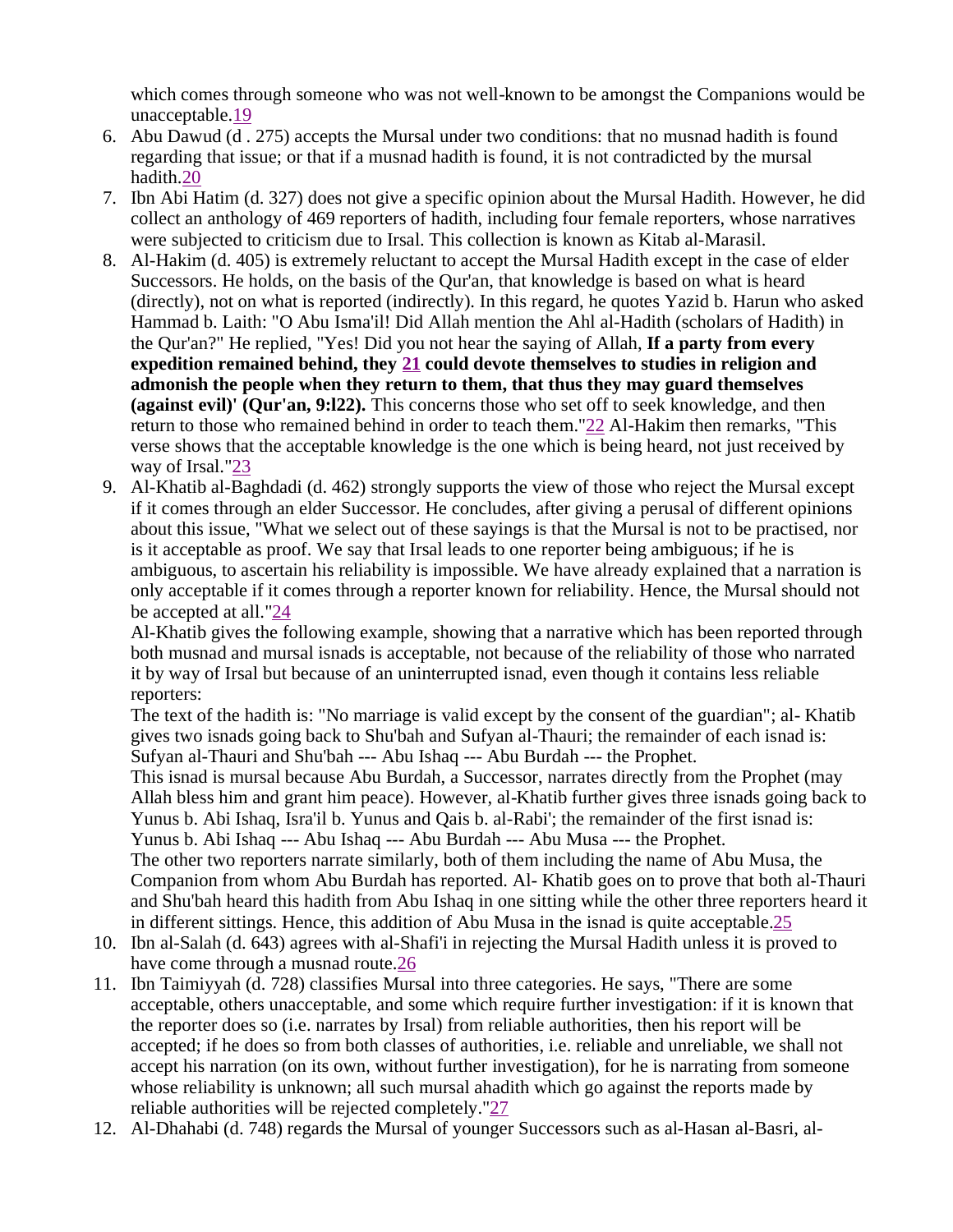Zuhri, Qatadah and Humaid al-Tawil as the weakest type of Mursal.28

Later scholars such as Ibn Kathir (d. 744), al- 'Iraqi (d. 806), Ibn Hajar (d. 852), al-Suyuti (d. 911), Muhammad b. Ibrahim al-Wazir (d. 840), Jamal al-Din al-Qasimi (d. 1332) and Tahir al- Jaza'iri (d. 1338) have given exhaustive discussions about this issue, but none of them holds an opinion different to those mentioned above.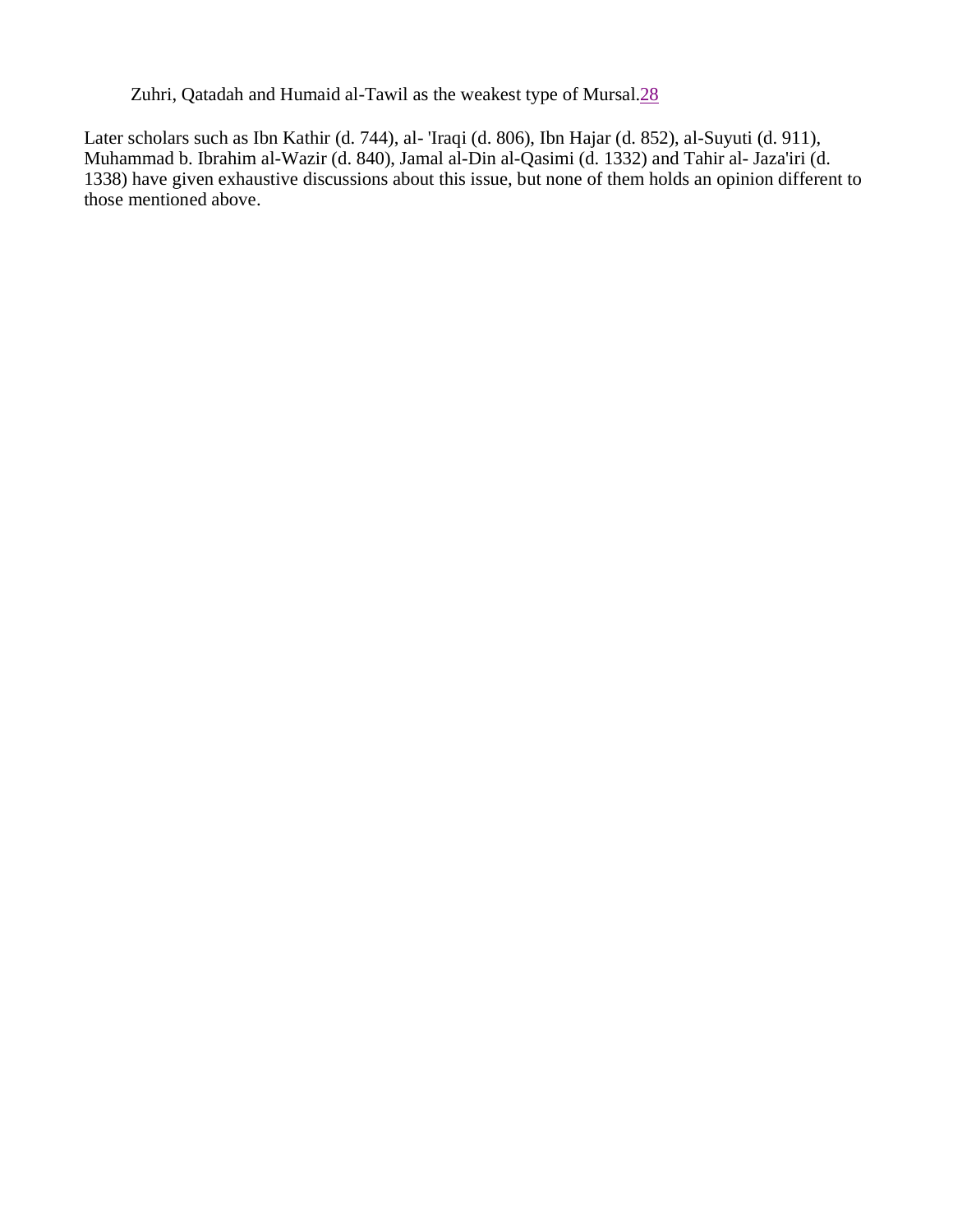## **THE CLASSIFICATION OF HADITH: According to the number of reporters involved in each stage of the isnad**

### **Mutawatir & Ahad**

Depending on the number of the reporters of the hadith in each stage of the isnad, i.e. in each generation of reporters, it can be classified into the general categories of mutawatir ("consecutive") or ahad ("single") hadith. A mutawatir hadith is one which is reported by such a large number of people that they cannot be expected to agree upon a lie, all of them together.29

Al-Ghazali (d. 505) stipulates that a mutawatir narration be known by the sizeable number of its reporters equally in the beginning, in the middle and at the end.30 He is correct in this stipulation because some narrations or ideas, although known as mutawatir among some people, whether Muslims or non-Muslims, originally have no tawatur. There is no precise definition for a "large number of reporters"; although the numbers four, five, seven, ten, twelve, forty and seventy, among others, have all been variously suggested as a minimum, the exact number is irrelevant (some reporters, e.g. Imams of Hadith, carry more weight anyway than others who are their contemporaries): the important condition is that the possibility of coincidence or "organised falsehood" be obviously negligible.31

Examples of mutawatir practices are the five daily prayers, fasting, zakat, the Hajj and recitation of the Qur'an. Among the verbal mutawatir ahadith, the following has been reported by at least sixty-two Companions from the Prophet (may Allah bless him and grant him peace), and has been widely-known amongst the Muslims throughout the ages: "Whoever invents a lie and attributes it to me intentionally, let him prepare his seat in the Fire."

Ahadith related to the description of the Haud Kauthar (the Basin of Abundant Goodness) in the Hereafter, raising the hands at certain postures during prayer, rubbing wet hands on the leather socks during ablution, revelation of the Qur'an in seven modes, and the prohibition of every intoxicant are further examples of verbal mutawatir ahadith.32

A hadith ahad or khabar wahid is one which is narrated by people whose number does not reach that of the mutawatir case. Ahad is further classified into:

### **Gharib, 'Aziz & Mashhur**

A hadith is termed gharib ("scarce, strange") when only a single reporter is found relating it at some stage of the isnad. For example, the saying of the Prophet (may Allah bless him and grant him peace),

"Travel is a piece of punishment" is gharib; the isnad of this hadith contains only one reporter in each stage: Malik --- Yahya b. Abi Salih --- Abu Hurairah --- the Prophet (may Allah bless him and grant him peace). With regard to its isnad, this hadith is sahih, although most gharib ahadith are weak; Ahmad b. Hanbal said, "Do not write these gharib ahadith because they are unacceptable, and most of them are weak."33

A type of hadith similar to gharib is fard ("solitary"); it is known in three ways:

- 1. similar to gharib, i.e. a single person is found reporting it from a well-known Imam;
- 2. the people of one locality only are known to narrate the hadith;
- 3. narrators from one locality report the hadith from narrators of another locality, such as the people of Makkah reporting from the people of Madinah.34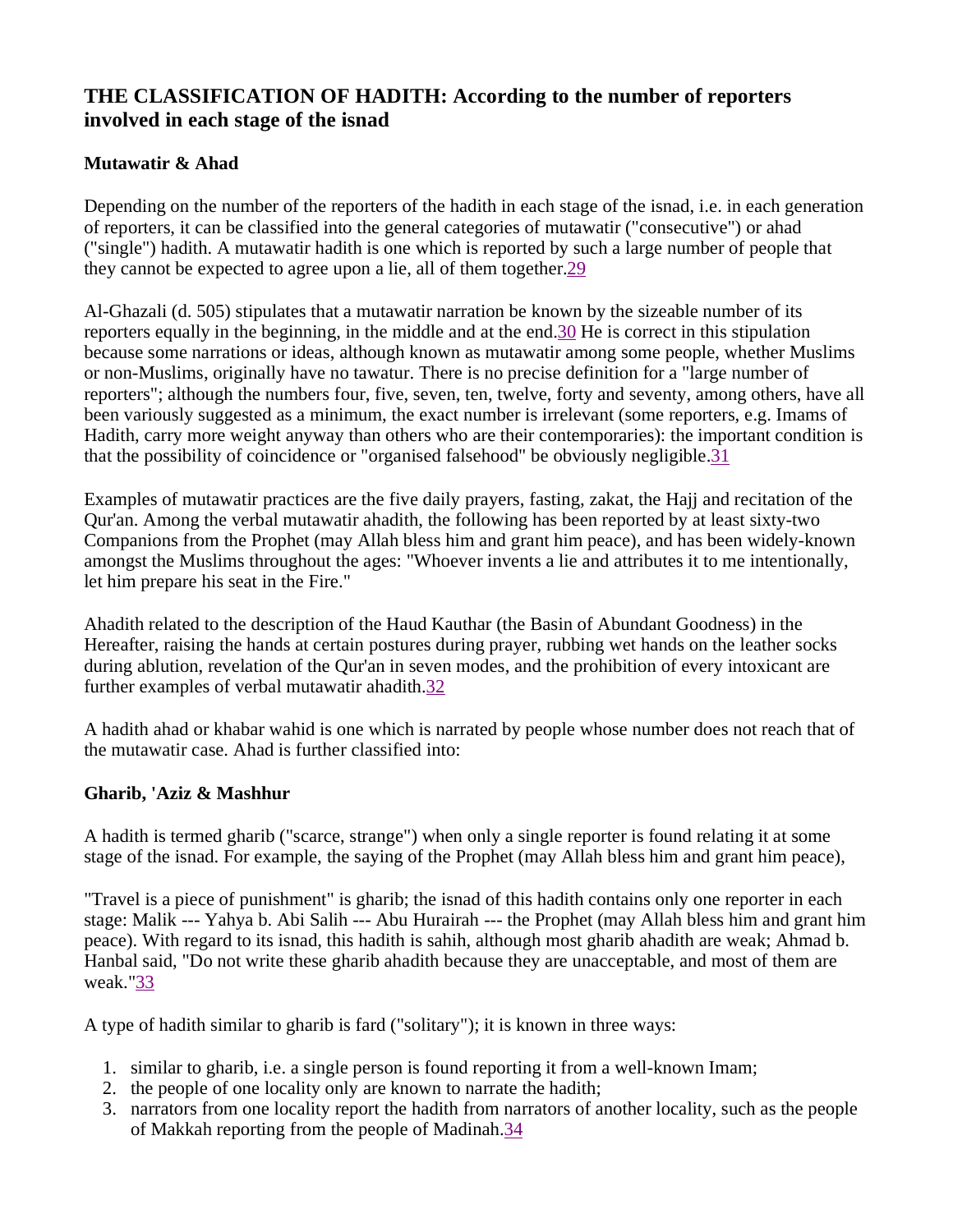If at any stage in the isnad, only two reporters are found to narrate the hadith, it is termed 'aziz ("rare, strong"). For example, Anas reported that the Messenger of Allah (may Allah bless him and grant him peace) said, "None of you (truly) believes until I become more beloved to him than his father, his son, and all the people."

Two reporters, Qatadah and 'Abdul 'Aziz b. Shu'aib, report this hadith from Anas, and two more reporters narrate from each of them: Shu'bah and Sa'id report from Qatada, and Isma'il b. Ulayyah and 'Abd al-Warith from 'Abd al-'Aziz; then a group of people report from each of them.35

A hadith which is reported by more than two reporters is known as mashhur ("famous"). According to some scholars, every narrative which comes to be known widely, whether or not it has an authentic origin, is called mashhur. A mashhur hadith might be reported by only one or two reporters in the beginnning but become widely-known later, unlike gharib or 'aziz, which are reported by one or two reporters in the beginning and continue to have the same number even in the times of the Successors and those after them. For example, if only one or two reporters are found narrating hadith from a reliable authority in Hadith such as al-Zuhri and Qatadah, the hadith will remain either gharib or 'aziz. On the other hand, if a group of people narrate from them, it will be known as mashhur.36

According to al-'Ala'i (Abu Sa'id Khalil Salah al-Din, d. 761), a hadith may be known as 'aziz and mashhur at the same time. By this he means a hadith which is left with only two reporters in its isnad at any stage while it enjoys a host of reporters in other stages, such as the saying of the Prophet (may Allah bless him and grant him peace), "We are the last but (will be) the foremost on the Day of Resurrection." This hadith is 'aziz in its first stage, as it is reported by Hudhaifah b. al-Yaman and Abu Hurairah only. It later becomes mashhur as seven people report it from Abu Hurairah.37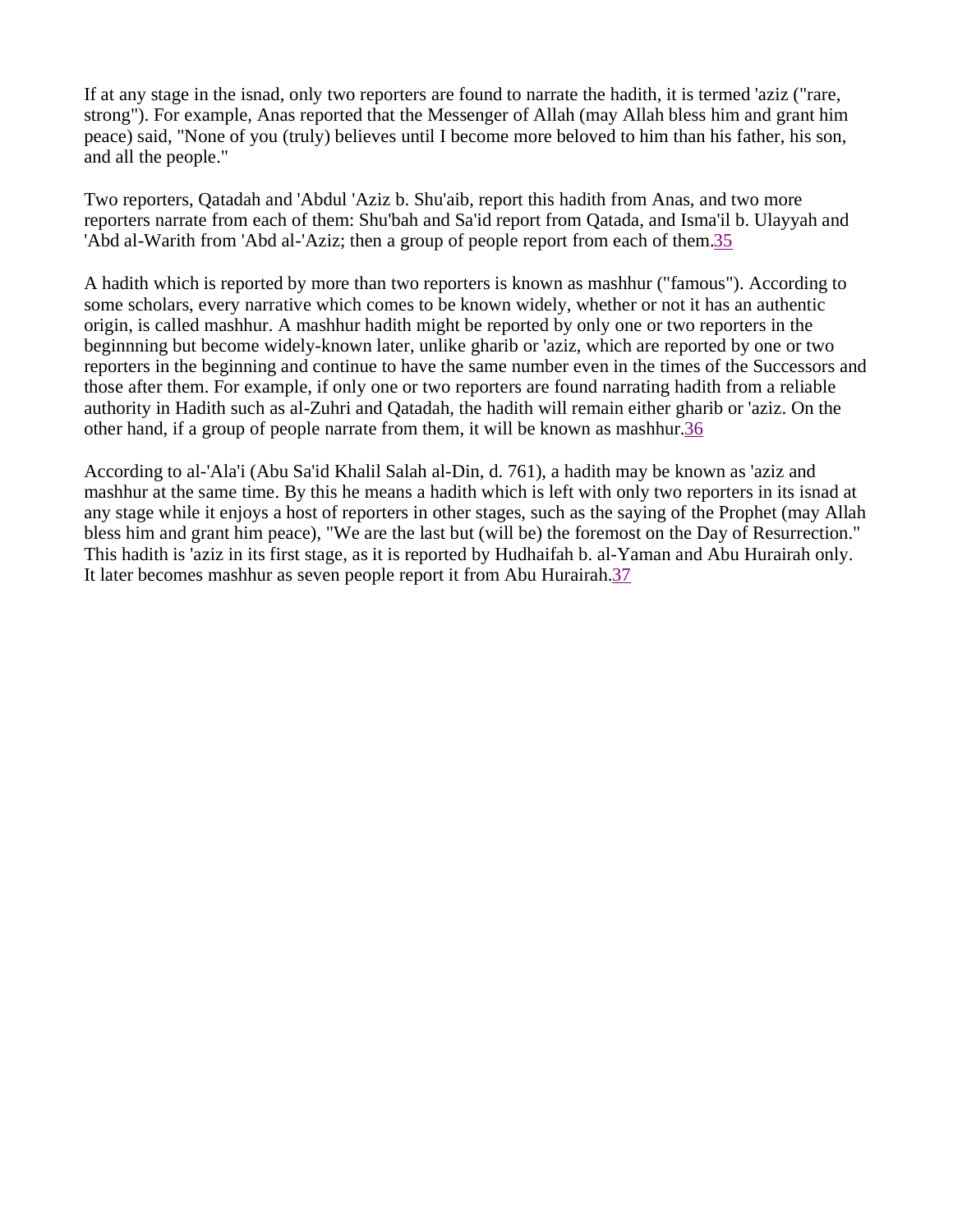## **THE CLASSIFICATION OF HADITH: According to the manner in which the hadith is reported**

### **Mudallas hadith & Tadlis**

Different ways of reporting, e.g. (he narrated to us), (he informed us), (I heard), and (on the authority of) are used by the reporters of hadith. The first three indicate that the reporter personally heard from his shaikh, whereas the fourth mode can denote either hearing in person or through another reporter.

A mudallas ("concealed") hadith is one which is weak due to the uncertainty caused by tadlis. Tadlis (concealing) refers to an isnad where a reporter has concealed the identity of his shaikh. Ibn al-Salah describes two types of tadlis:

- 1. **tadlis al-isnad.** A person reports from his shaikh whom he met, what he did not hear from him, or from a contemporary of his whom he did not meet, in such a way as to create the impression that he heard the hadith in person. A mudallis (one who practises tadlis) here usually uses the mode ("on the authority of") or ("he said") to conceal the truth about the isnad.
- 2. **tadlis al-shuyukh.** The reporter does mention his shaikh by name, but uses a less well-known name, by-name, nickname etc., in order not to disclose his shaikh's identity.38

Al-'Iraqi (d. 806), in his notes on Muqaddimah Ibn al-Salah, adds a third type of tadlis:

3. **tadlis al-taswiyyah.** To explain it, let us assume an isnad which contains a trustworthy shaikh reporting from a weak authority, who in turn reports from another trustworthy shaikh. Now, the reporter of this isnad omits the intermediate weak authority, leaving it apparently consisting of reliable authorities. He plainly shows that he heard it from his shaikh but he uses the mode "on the authority of" to link his immediate shaikh with the next trustworthy one. To an average student, this isnad seems free of any doubt or discrepancy. This is known to have been practised by Baqiyyah b. al-Walid, Walid b. Muslim, al-A'mash and al- Thauri. It is said to be the worst among the three kinds of tadlis.39

Ibn Hajar classifies those who practised tadlis into five categories in his essay Tabaqat al- Mudallisin:

- <sup>l</sup> Those who are known to do it occasionally, such as Yahya b. Sa'id al-Ansari.
- <sup>l</sup> Those who are accepted by the traditionists, either because of their good reputation and relatively few cases of tadlis, e.g. Sufyan al-Thauri (d. 161), or because they reported from authentic authorities only, e.g. Sufyan Ibn 'Uyainah (d. 198).
- <sup>l</sup> Those who practised it a great deal, and the traditionists have accepted such ahadith from them which were reported with a clear mention of hearing directly. Among these are Abu 'l- Zubair al-Makki, whose ahadith narrated from the Companion Jabir b. 'Abdullah have been collected in Sahih Muslim. Opinions differ regarding whether they are acceptable or not.
- <sup>l</sup> Similar to the previous category, but the traditionists agree that their ahadith are to be rejected unless they clearly admit of their hearing, such as by saying "I heard"; an example of this category is Baqiyyah b. al- Walid.
- <sup>l</sup> Those who are disparaged due to another reason apart from tadlis; their ahadith are rejected, even though they admit of hearing them directly. Exempted from them are reporters such as Ibn Lahi'ah, the famous Egyptian judge, whose weakness is found to be of a lesser degree. Ibn Hajar gives the names of 152 such reporters.40

Tadlis, especially of those in the last three categories, is so disliked that Shu'bah (d. 170) said, "Tadlis is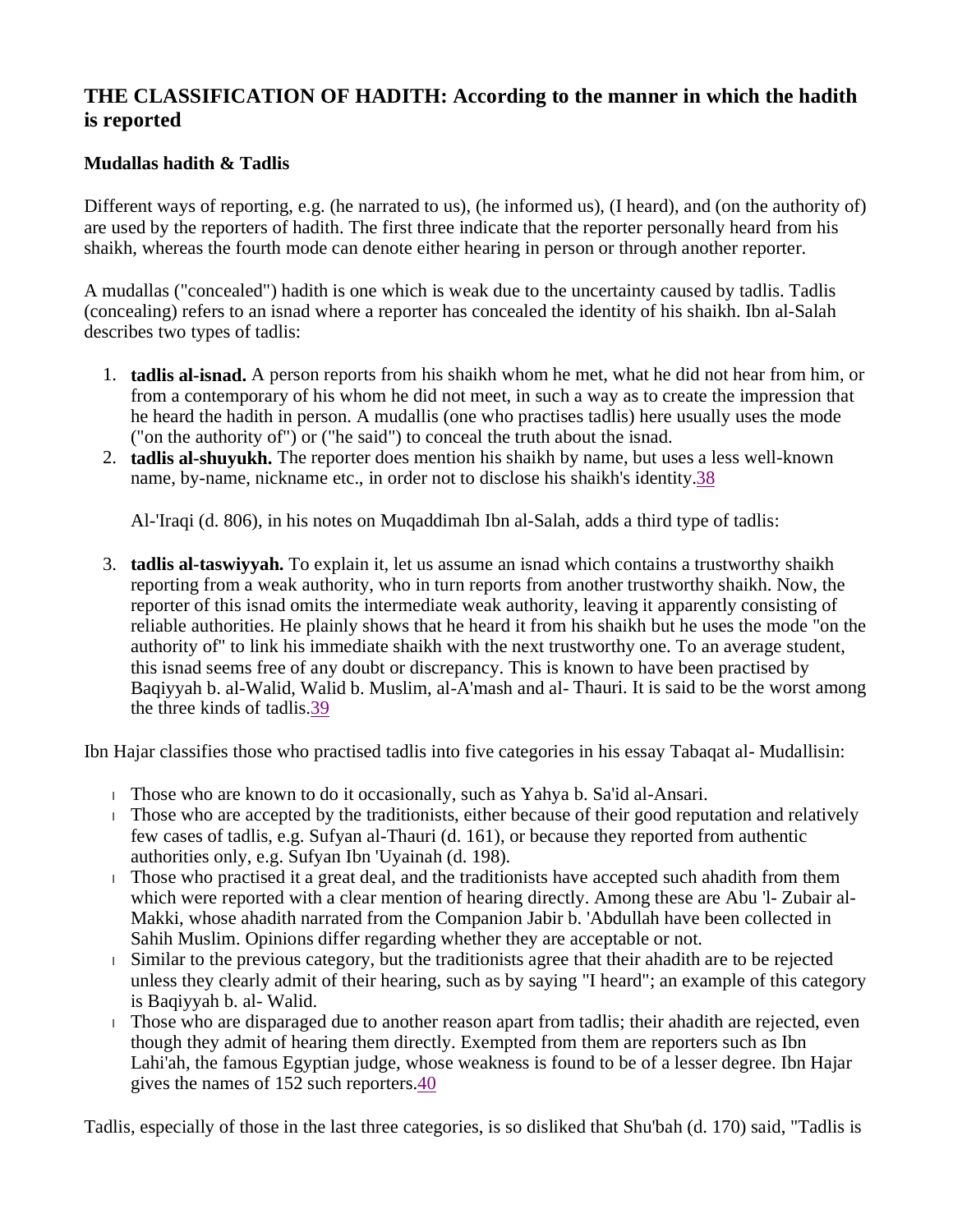the brother of lying" and "To commit adultery is more favourable to me than to report by way of Tadlis."41

### **Musalsal**

A musalsal (uniformly-linked) isnad is one in which all the reporters, as well as the Prophet (may Allah bless him and grant him peace), use the same mode of transmission such as 'an, haddathana, etc., repeat any other additional statement or remark, or act in a particular manner while narrating the hadith.

Al-Hakim gives eight examples of such isnads, each having a different characteristic repeated feature:

- <sup>l</sup> use of the phrase sami'tu (I heard);
- $\mu$  the expression "stand and pour water for me so that I may illustrate the way my shaikh performed ablution";
- <sup>l</sup> haddathana (he narrated to us);
- <sup>l</sup> amarani (he commanded me);
- <sup>l</sup> holding one's beard;
- <sup>l</sup> illustrating by counting on five fingers;
- <sup>l</sup> the expression "I testify that ..."; and
- i interlocking the fingers. $\frac{42}{3}$

Knowledge of musalsal helps in discounting the possibility of tadlis.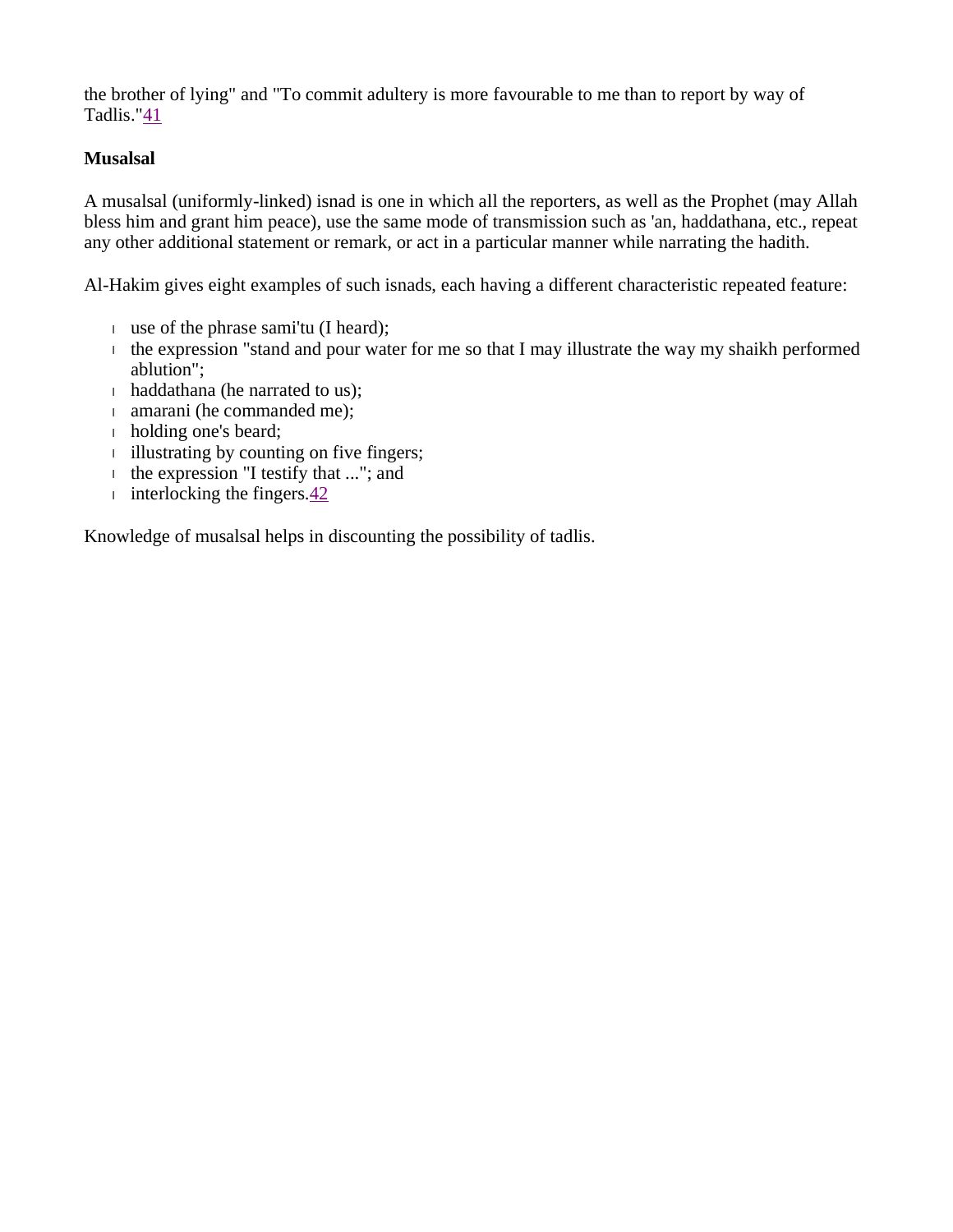### **THE CLASSIFICATION OF HADITH: According to the nature of the text and isnad**

#### **Shadhdh & Munkar**

According to al-Shafi'i, a shadhdh ("irregular") hadith is one which is reported by a trustworthy person but goes against the narration of a person more reliable than him. It does not include a hadith which is unique in its contents and is not narrated by someone else.43 In the light of this definition, the wellknown hadith, "Actions are (judged) according to their intentions", is not considered shadhdh since it has been narrated by Yahya b. Sa'id al-Ansari from Muhammad b. Ibrahim al-Taimi from 'Alqamah from 'Umar, all of whom are trustworthy authorities, although each one of them is the only reporter at that stage.44

An example of a shadhdh hadith according to some scholars is one which Abu Dawud and al-Tirmidhi transmit, through the following isnad:

'Abdul Wahid b. Ziyad --- al-A'mash --- Abu Salih --- Abu Hurairah === the Prophet (may Allah bless him and grant him peace): "When one of you offers the two rak'ahs before the Dawn Prayer, he should lie down on his right side."

Regarding it, al-Baihaqi said,

"'Abdul Wahid has gone against a large number of people with this narration, for they have reported the above as an act of the Prophet (may Allah bless him and grant him peace), and not as his saying; 'Abdul Wahid is alone amongst the trustworthy students of al-A'mash in narrating these words."45

According to Ibn Hajar, if a narration which goes against another authentic hadith is reported by a weak narrator, it is known as munkar (denounced).46 Traditionists as late as Ahmad used to simply label any hadith of a weak reporter as munkar. 47 Sometimes, a hadith is labelled as munkar because of its contents being contrary to general sayings of the Prophet (may Allah bless him and grant him peace). Al-Khatib (d. 463) quotes al-Rabi' b. Khaitham (d. 63) as saying,

"Some ahadith have a light like that of day, which we recognise; others have a darkness like that of night which makes us reject them."

He also quotes al-Auza'i (d. 157) as saying,

"We used to listen to ahadith and present them to fellow traditionists, just as we present forged coins to money-changers: whatever they recognise of them, we accept, and whatever they reject of them, we also reject."48

Ibn Kathir quotes the following two ahadith in his Tafsir, the first of which is acceptable, whereas the second contradicts it and is unreliable:

- 1. Ahmad === Abu Mu'awiyah === Hisham b. 'Urwah --- Fatimah bint al-Mundhir --- Asma' bint Abi Bakr, who said, "My mother came (to Madinah) during the treaty Quraish had made, while she was still a polytheist. So I came to the Prophet (may Allah bless him and grant him peace) and said to him, 'O Messenger of Allah, my mother has come willingly: should I treat her with kindness?' He replied, 'Yes! Treat her with kindness'."
- 2. Al-Bazzar === 'Abdullah b. Shabib === Abu Bakr b. Abi Shaibah === Abu Qatadah al- 'Adawi -- - the nephew of al-Zuhri --- al- Zuhri --- 'Urwah --- 'A'ishah and Asma', both of whom said, "Our mother came to us in Madinah while she was a polytheist, during the peace treaty between the Quraish and the Messenger of Allah (may Allah bless him and grant him peace). So we said, 'O Messenger of Allah, our mother has come to Madinah willingly: do we treat her kindly?' He said, 'Yes! Treat her kindly'."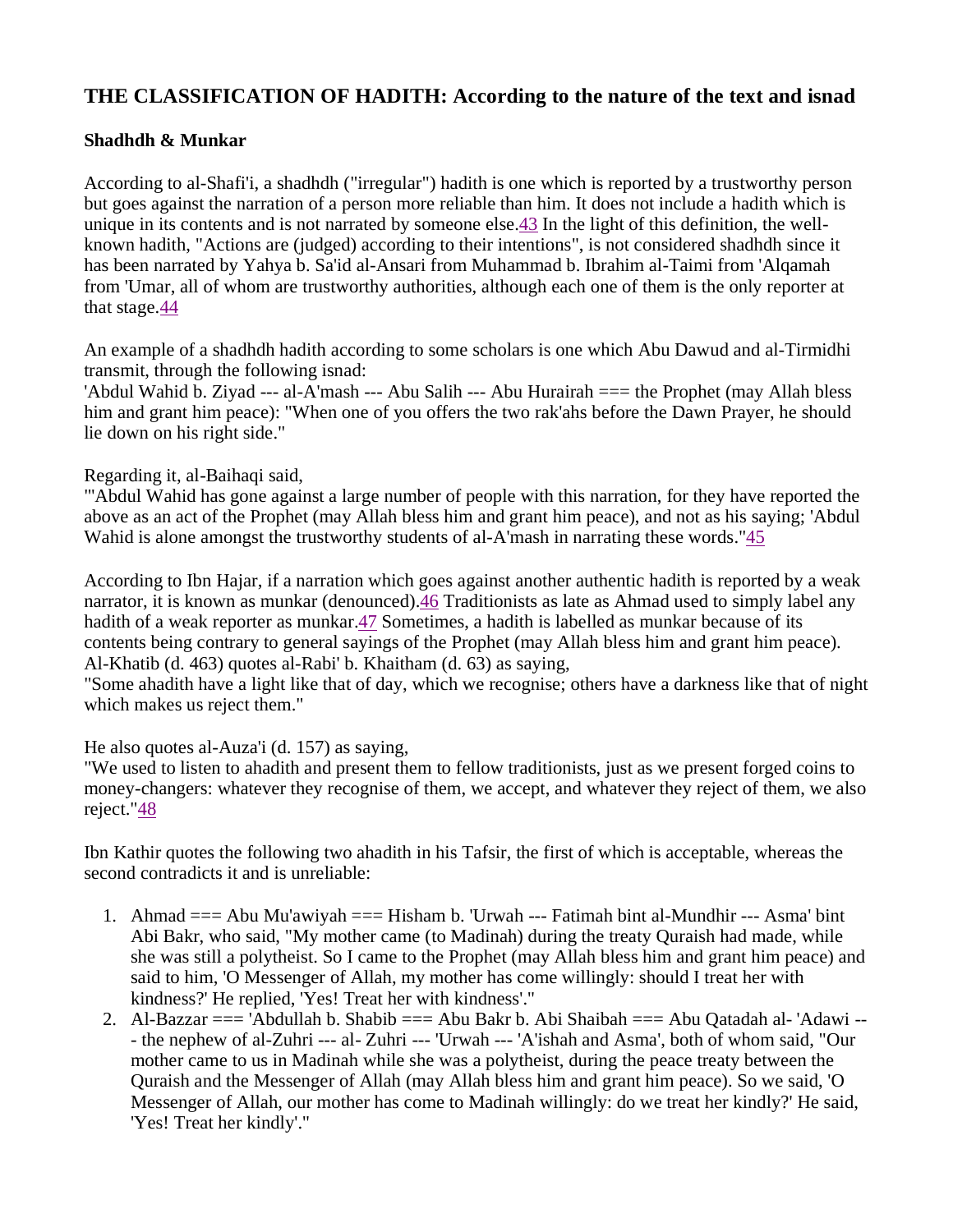Ibn Kathir then remarks:

"This (latter) hadith, to our knowledge is reported only through this route of al- Zuhri --- 'Urwah --- 'A'ishah. It is a munkar hadith with this text because the mother of 'A'ishah is Umm Ruman, who was already a Muslim emigrant, while the mother of Asma' was another woman, as mentioned by name in other ahadith."49

In contrast to a munkar hadith, if a reliable reporter is found to add something which is not narrated by other authentic sources, the addition is accepted as long as it does not contradict them; and is known as ziyadatu thiqah (an addition by one trustworthy).50 An example is the hadith of al-Bukhari and Muslim on the authority of Ibn Mas'ud: "I asked the Messenger of Allah (may Allah bless him and grant him peace), 'Which action is the most virtuous?' He said, 'The Prayer at its due time'." Two reporters, Al-Hasan b. Makdam and Bindar, reported it with the addition, "... at the beginning of its time"; both Al-Hakim and Ibn Hibban declared this addition to be sahih.51

### **Mudraj**

An addition by a reporter to the text of the saying being narrated is termed mudraj (interpolated).52 For example, al-Khatib relates via Abu Qattan and Shababah --- Shu'bah --- Muhammad b. Ziyad --- Abu Hurairah --- The Prophet (may Allah bless him and grant him peace), who said,

"Perform the ablution fully; woe to the heels from the Fire!"

Al-Khatib then remarks,

"The statement, 'Perform the ablution fully' is made by Abu Hurairah, while the statement afterwards, 'Woe to the heels from the Fire!', is that of the Prophet (may Allah bless him and grant him peace). The distinction between the two is understood from the narration of al- Bukhari, who transmits the same hadith and quotes Abu Hurairah as saying, "Complete the ablution, for Abu 'l-Qasim (may Allah bless him and grant him peace) said: Woe to the heels from the Fire!"."53

Such an addition may be found in the beginning, in the middle, or at the end, often in explanation of a term used. Idraj (interpolation) is mostly found in the text, although a few examples show that such additions are found in the isnad as well, where the reporter grafts a part of one isnad into another.

A reporter found to be in the habit of intentional idraj is generally unacceptable and considered a liar.54 However, the traditionists are more lenient towards those reporters who may do so forgetfully or in order to explain a difficult word.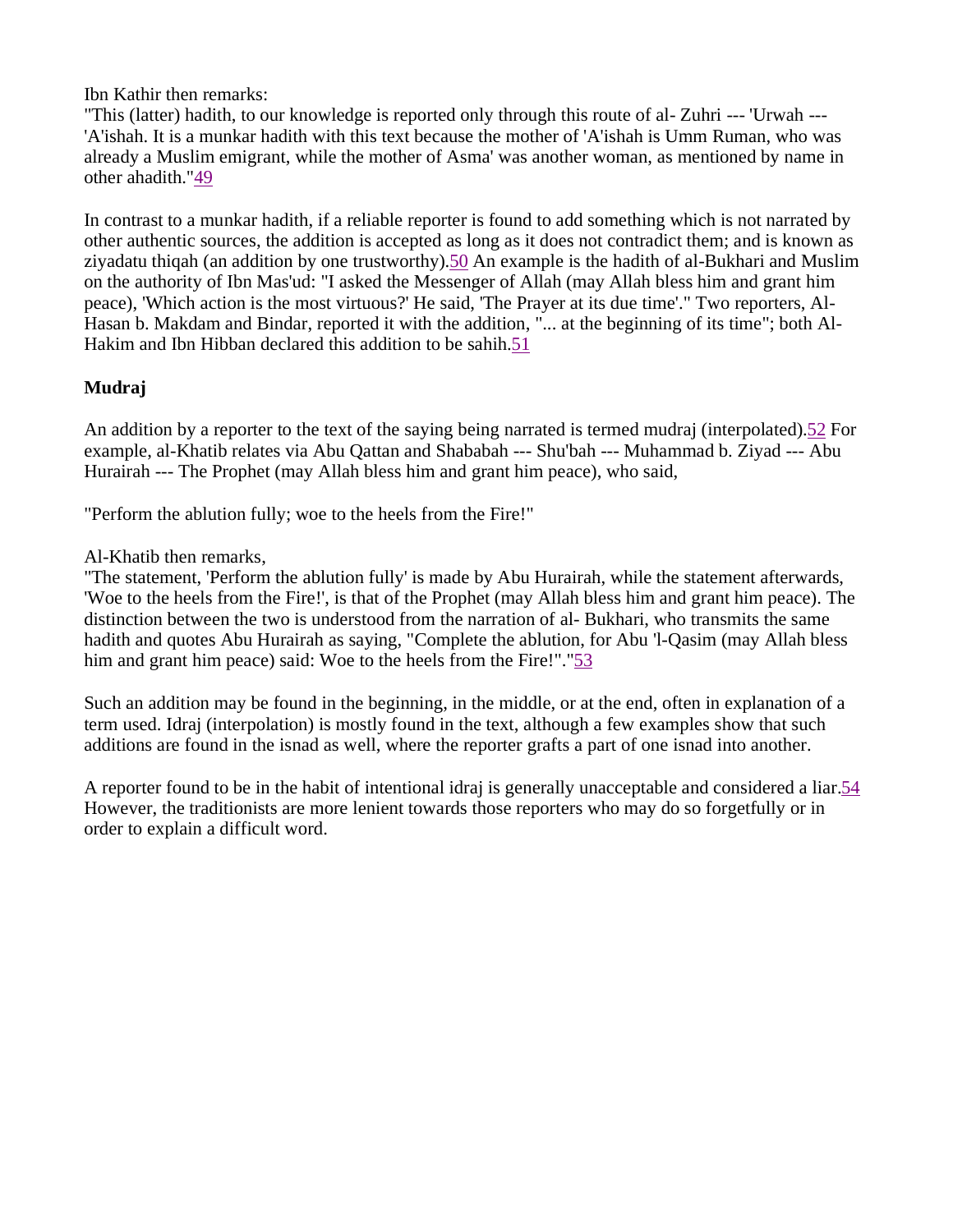## **THE CLASSIFICATION OF HADITH: According to a hidden defect found in the isnad or text of a hadith**

Before discussing ma'lul (defective) ahadith, a brief note on mudtarib (shaky) and maqlub (reversed) ahadith would help in understanding ma'lul.

### **Mudtarib**

According to Ibn Kathir, if reporters disagree about a particular shaikh, or about some other points in the isnad or the text, in such a way that none of the opinions can be preferred over the others, and thus there is uncertainty about the isnad or text, such a hadith is called mudtarib (shaky).55

For example with regard to idtirab in the isnad, it is reported on the authority of Abu Bakr that he said, "O Messenger of Allah! I see you getting older?" He (may Allah bless him and grant him peace) replied, "What made me old are Surah Hud and its sister surahs." Al-Daraqutni says,

"This is an example of a mudtarib hadith. It is reported through Abu Ishaq, but as many as ten different opinions are held about this isnad: some report it as mursal, others as muttasil; some take it as musnad of Abu Bakr, others as musnad of Sa'd or 'A'ishah. Since all these reports are comparable in weight, it is difficult to prefer one above another. Hence, the hadith is termed as mudtarib."56

As an example of idtirab in the text, Rafi' b. Khadij said that the Messenger of Allah (may Allah bless him and grant him peace) forbade the renting of land. The reporters narrating from Rafi' give different statements, as follows:

- 1. Hanzalah asked Rafi', "What about renting for gold and silver?" He replied, "It does not matter if it is rent for gold and silver."
- 2. Rifa'ah --- Rafi' --- the Prophet (may Allah bless him and grant him peace), who said, "Whoever owns a piece of land should cultivate it, give it to his brother to cultivate, or abandon it."
- 3. Salim --- Rafi' --- his two uncles --- the Prophet (may Allah bless him and grant him peace), who forbade the renting of farming land.
- 4. The son of Rafi' --- Rafi' --- the Prophet (may Allah bless him and grant him peace), who forbade the renting of land.
- 5. A different narration by Rafi' from the Prophet (may Allah bless him and grant him peace), who said, "Whoever owns a piece of land should either cultivate it or give it to his brother to cultivate. He must not rent it for a third or a quarter of the produce, nor for a given quantity of the produce."
- 6. Zaid b. Thabit said, "May Allah forgive Rafi'! I am more aware of the hadith than he; what happened was that two of the Ansar (Helpers) had a dispute, so they came to the Prophet (may Allah bless him and grant him peace), who said after listening to their cases, 'If this is your position, then do not rent the farms.' Rafi' has only heard the last phrase, i.e., 'Do not rent the farms'."

Because of these various versions, Ahmad b. Hanbal said,

"The ahadith reported by Rafi' about the renting of land are mudtarib. They are not to be accepted, especially when they go against the well-established hadith of Ibn 'Umar that the Messenger of Allah (may Allah bless him and grant him peace) gave the land of Khaibar to the Jews on condition that they work on it and take half of the produce."57

### **Maqlub**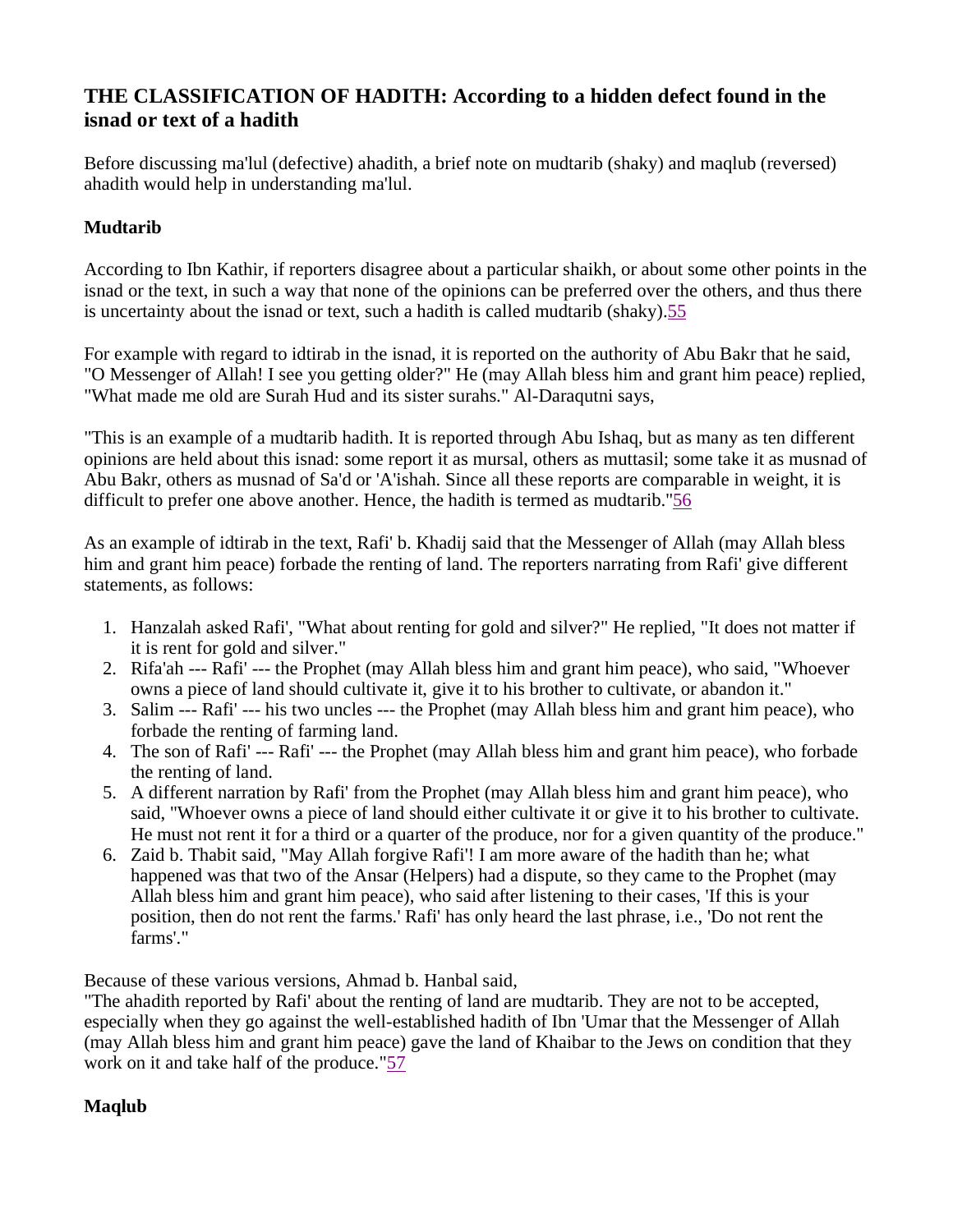A hadith is known as maqlub (changed, reversed) when its isnad is grafted to a different text or vice versa, or if a reporter happens to reverse the order of a sentence in the text.

As an example relating to the text, in his transmission of the famous hadith describing the seven who will be under the shelter of Allah on the Day of Judgment, Muslim reports one of the categories as, "a man who conceals his act of charity to such an extent that his right hand does not know what his left hand gives in charity." This sentence has clearly been reversed by a reporter, because the correct wording is recorded in other narrations of both al-Bukhari and Muslim as follows: "... that his left hand does not know what his right hand gives ..."58

The famous trial of al-Bukhari by the scholars of Baghdad provides a good example of a maqlub isnad. The traditionists, in order to test their visitor, al-Bukhari, appointed ten men, each with ten ahadith. Now, each hadith (text) of these ten people was prefixed with the isnad of another. Imam al-Bukhari listened to each of the ten men as they narrated their ahadith and denied the correctness of every hadith. When they had finished narrating these ahadith, he addressed each person in turn and recounted to him each of his ahadith with its correct isnad. This trial earned him great honour among the scholars of Baghdad.59

Other ways in which ahadith have been rendered maqlub are by replacement of the name of a reporter with another, e.g. quoting Abu Hurairah as the reporter from the Prophet (may Allah bless him and grant him peace) although the actual reporter was someone else, or by reversal of the name of the reporter, e.g. mentioning Walid b. Muslim instead of Muslim b. Walid, or Ka'b b. Murrah instead of Murrah b. Ka'b.60

### **Ma'lul or Mu'allal**

Ibn al-Salah says, "A ma'lul (defective) hadith is one which appears to be sound, but thorough research reveals a disparaging factor." Such factors can be:

- 1. declaring a hadith musnad when it is in fact mursal, or marfu' when it is in fact mauquf;
- 2. showing a reporter to narrate from his shaikh when in fact he did not meet the latter; or attributing a hadith to one Companion when it in fact comes through another.61

Ibn al-Madini (d. 324) says that such a defect can only be revealed if all the isnads of a particular hadith are collated. In his book al- 'Ilal, he gives thirty-four Successors and the names of those Companions from whom each of them heard ahadith directly. For example, he says that al-Hasan al-Basri (d. 110, aged 88) did not see 'Ali (d. 40), although he adds that there is a slight possibility that he may have seen him during his childhood in Madinah.62 Such information is very important, since for example, many Sufi traditions go back to al- Hasan al-Basri, who is claimed to report directly from 'Ali.

Being a very delicate branch of Mustalah al- Hadith, only a few well-known traditionists such as Ibn al-Madini (d. 234), Ibn Abi Hatim al-Razi (d. 327), al-Khallal (d. 311) and al-Daraqutni (d. 385), have compiled books about it. Ibn Abi Hatim, in his Kitab al-'Ilal, has given 2840 examples of ma'lul ahadith about a range of topics.

An example of a ma'lul hadith is one transmitted by Muslim on the authority of Abu Hurairah, who reports the Prophet (may Allah bless him and grant him peace) as saying,

"Allah created the land on Saturday; He created the mountains on Sunday; He created the trees on Monday; He created the things entailing labour on Tuesday; He created the light (or fish) on Wednesday; He scattered the beasts in it (the earth) on Thursday; and He created Adam after the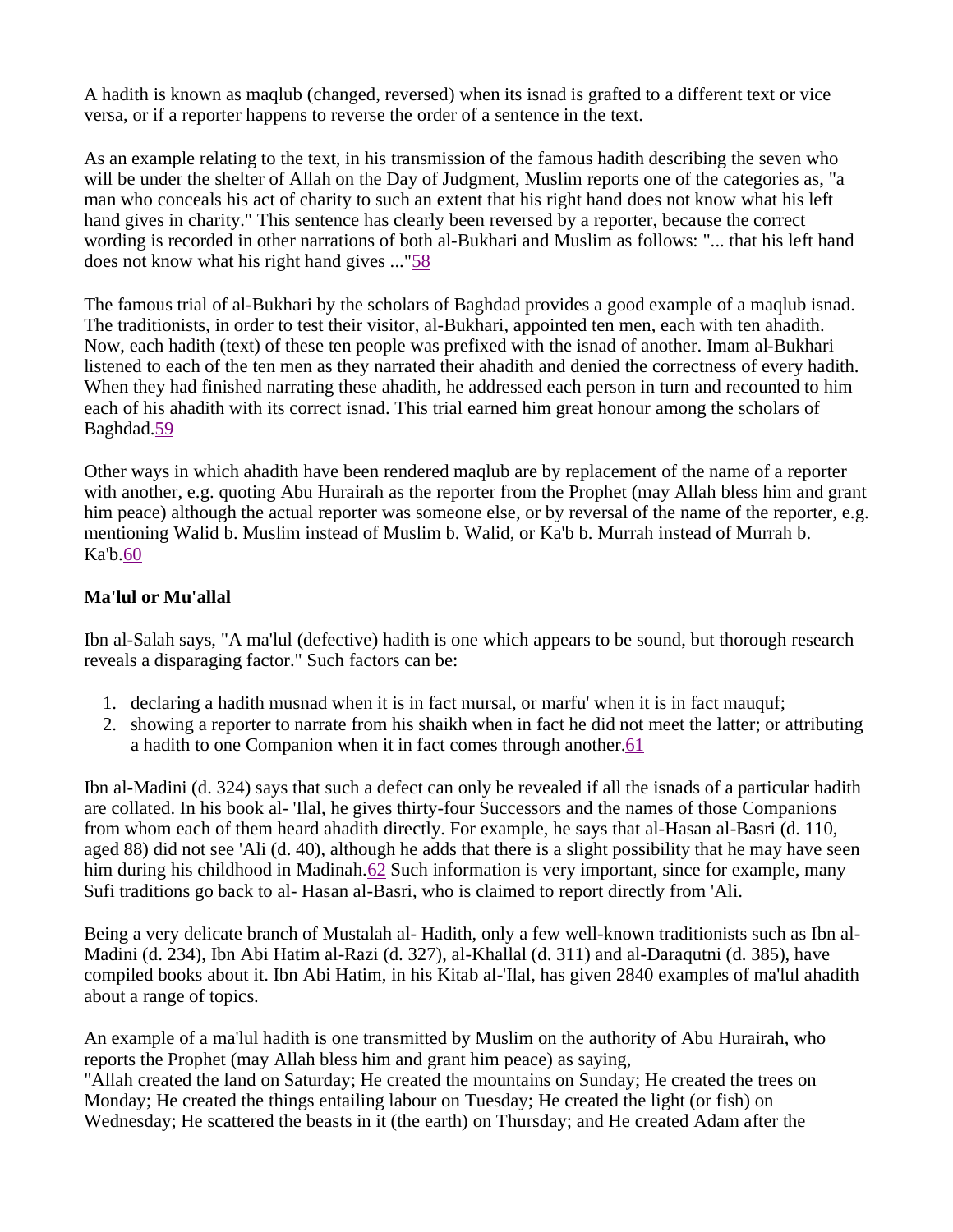afternoon of Friday, the last creation at the last hour of the hours of Friday, between the afternoon and night." $63$ 

Regarding it, Ibn Taimiyyah says,

"Men more knowledgeable than Muslim, such as al-Bukhari and Yahya b. Ma'in, have criticised it. Al-Bukhari said, 'This saying is not that of the Prophet (may Allah bless him and grant him peace), but one of Ka'b al-Ahbar'."64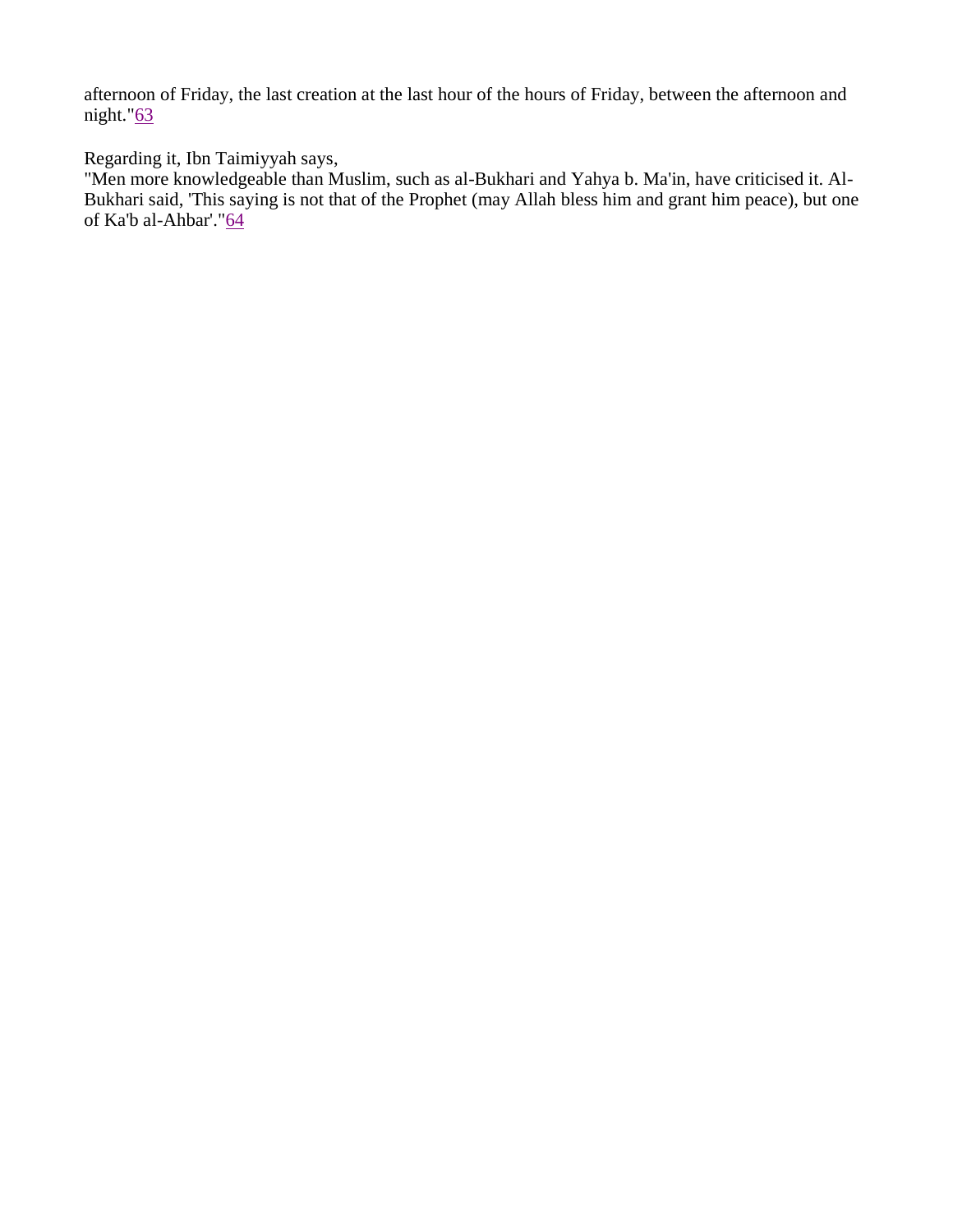## **THE CLASSIFICATION OF HADITH: According to the reliability and memory of the reporters**

The final verdict on a hadith, i.e. sahih (sound), hasan (good), da'if (weak) or maudu' (fabricated, forged), depends critically on this factor.

Among the early traditionists, mostly of the first two centuries, ahadith were classified into two categories only: sahih and da'if; al- Tirmidhi was to be the first to distinguish hasan from da'if. This is why traditionists and jurists such as Ahmad, who seemed to argue on the basis of da'if ahadith sometimes, were in fact basing their argument on the ahadith which were later to be known as hasan.65

We now examine in more detail these four important classes of ahadith.

#### **Sahih**

Al-Shafi'i states the following requirement in order for a hadith which is not mutawatir to be acceptable:

"Each reporter should be trustworthy in his religion; he should be known to be truthful in his narrating, to understand what he narrates, to know how a different expression can alter the meaning, and report the wording of the hadith verbatim, not only its meaning. This is because if he does not know how a different expression can change the whole meaning, he will not know if he has changed what is lawful into what is prohibited. Hence, if he reports the hadith according to its wording, no change of meaning will be found at all. Moreover, he should be a good memoriser if he happens to report from his memory, or a good preserver of his writings if he happens to report from them. He should agree with the narrations of the huffaz (leading authorities in Hadith), if he reports something which they do also. He should not be a mudallis, who narrates from someone he met something he did not hear, nor should he report from the Prophet (may Allah bless him and grant him peace) contrary to what reliable sources have reported from him. In addition, the one who is above him (in the isnad) should be of the same quality, [and so on,] until the hadith goes back uninterrupted to the Prophet (may Allah bless him and grant him peace) or any authority below him."66

Ibn al-Salah, however, defines a sahih hadith more precisely by saying:

"A sahih hadith is the one which has a continuous isnad, made up of reporters of trustworthy memory from similar authorities, and which is found to be free from any irregularities (i.e. in the text) or defects (i.e. in the isnad)."

By the above definition, no room is left for any weak hadith, whether, for example, it is munqati', mu'dal, mudtarib, maqlub, shadhdh, munkar, ma'lul, or contains a mudallis. The definition also excludes hasan ahadith, as will be discussed under that heading.

Of all the collectors of hadith, al-Bukhari and Muslim were greatly admired because of their tireless attempts to collect sahih ahadith only. It is generally understood that the more trustworthy and of good memory the reporters, the more authentic the hadith. The isnad: al- Shafi'i --- Malik --- Nafi' ---'Abdullah b. 'Umar --- The Prophet (may Allah bless him and grant him peace), is called a "golden isnad" because of its renowned reporters.67

Some traditionists prefer Sahih al-Bukhari to Sahih Muslim because al-Bukhari always looked for those reporters who had either accompanied or met each other, even if only once in their lifetime. On the other hand, Muslim would accept a reporter who is simply found to be contemporary to his immediate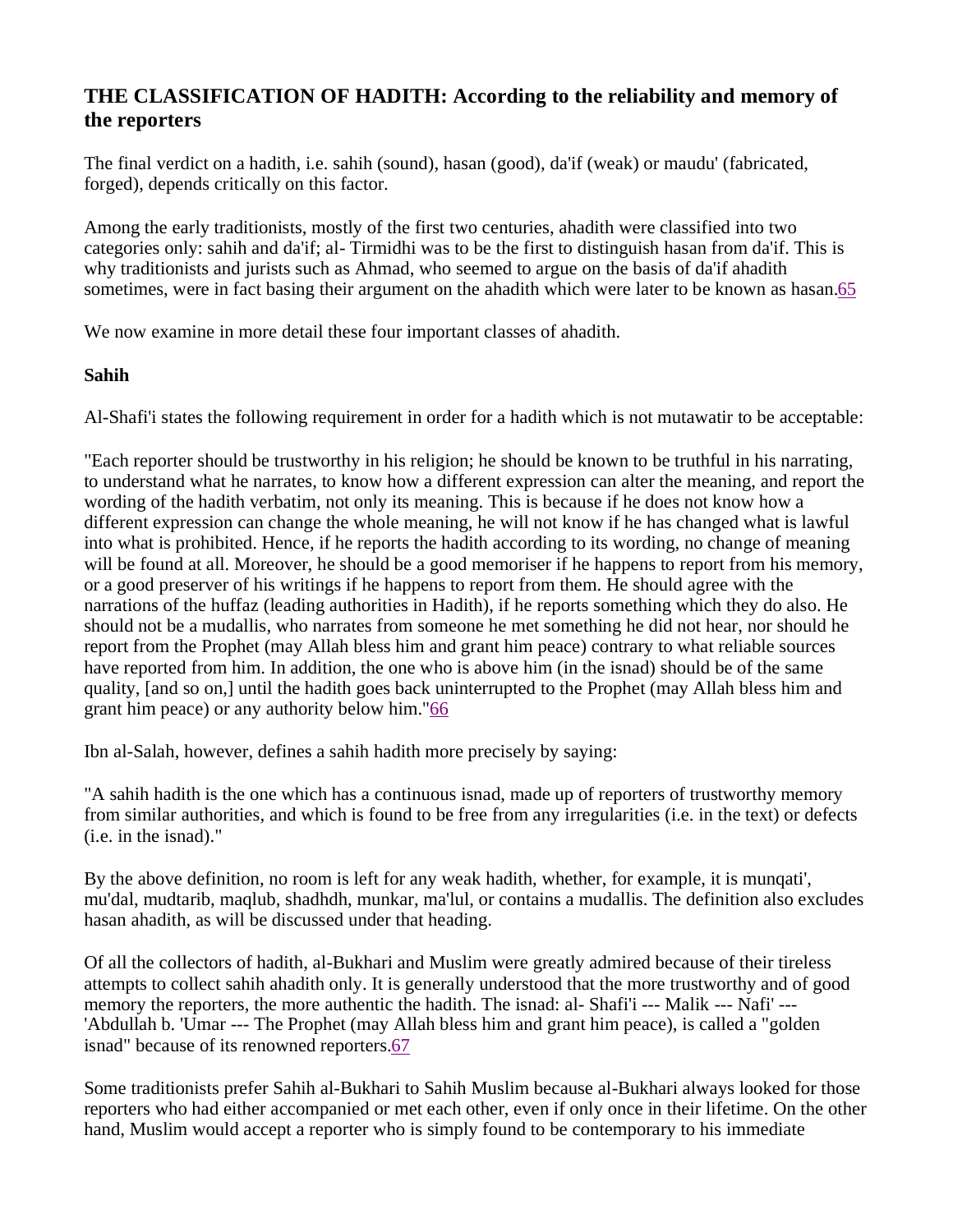authority in reporting.68

The following grading is given for sahih ahadith only:

- 1. those which are transmitted by both al- Bukhari and Muslim;
- 2. those which are transmitted by al-Bukhari only;
- 3. those which are transmitted by Muslim only;

those which are not found in the above two collections, but

- 4. which agree with the requirements of both al-Bukhari and Muslim;
- 5. which agree with the requirements of al- Bukhari only;
- 6. which agree with the requirements of Muslim only; and
- 7. those declared sahih by other traditionists.69

#### **Hasan**

Al-Tirmidhi means by hadith hasan: a hadith which is not shadhdh, nor contains a disparaged reporter in its isnad, and which is reported through more than one route of narration.70

Al-Khattabi (d. 388) states a very concise definition, "It is the one where its source is known and its reporters are unambiguous."

By this he means that the reporters of the hadith should not be of a doubtful nature, such as with the mursal or munqati' hadith, or one containing a mudallis.

Ibn al-Salah classifies hasan into two categories:

- 1. one with an isnad containing a reporter who is mastur ("screened", i.e. no prominent person reported from him) but is not totally careless in his reporting, provided that a similar text is reported through another isnad as well;
- 2. one with an isnad containing a reporter who is known to be truthful and reliable, but is a degree less in his preservation/memory of hadith in comparison to the reporters of sahih ahadith.

In both categories, Ibn al-Salah requires that the hadith be free of any shudhudh (irregularities).71

Al-Dhahabi, after giving the various definitions, says, "A hasan hadith is one which excels the da'if but nevertheless does not reach the standard of a sahih hadith."72 In the light of this definition, the following isnads are hasan according to al-Dhahabi:

- 1. Bahz b. Hakam --- his father --- his grandfather;
- 2. 'Amr b. Shu'aib --- his father --- his grandfather;
- 3. Muhammad b. 'Amr --- Abu Salamah --- Abu Hurairah.

Reporters such as al-Harith b. 'Abdullah, 'Asim b. Damurah, Hajjaj b. Artat, Khusaif b. 'Abd al- Rahman and Darraj Abu al-Samh attract different verdicts: some traditionists declare their ahadith hasan, others declare them da'if.73

*Example of a hasan hadith*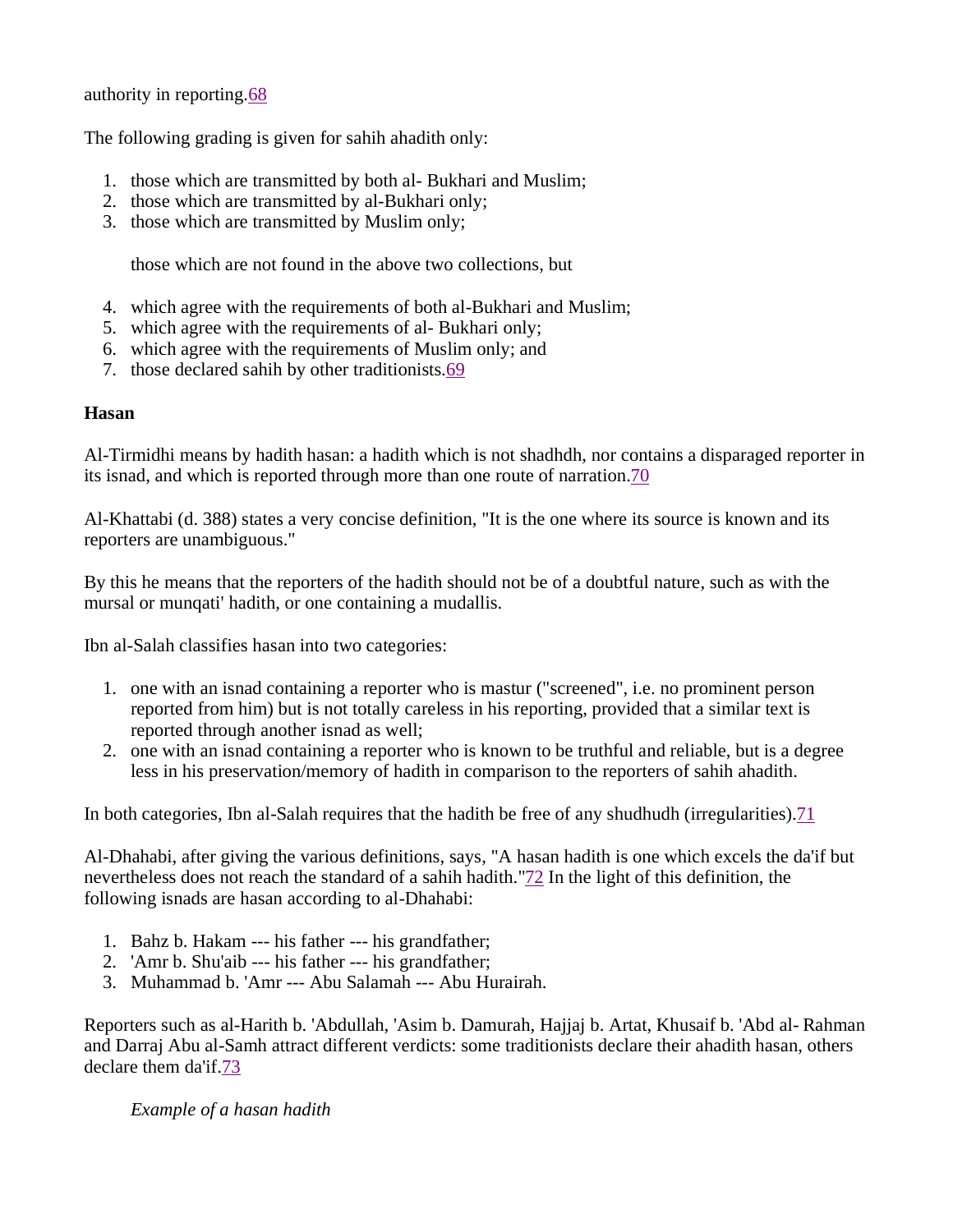Malik, Abu Dawud, al-Tirmidhi and al-Hakim reported through their isnads from 'Amr b. Shu'aib --- his father --- his grandfather, that the Messenger of Allah (may Allah bless him and grant him peace) said,

"A single rider is a devil (i.e. disobedient), two riders are two devils, but three makes a travelling party."

Al-Tirmidhi declares this hadith to be hasan because of the above isnad, which falls short of the requirements for a sahih hadith.74

Several weak ahadith may mutually support each other to the level of hasan

According to the definitions of al-Tirmidhi and Ibn al-Salah, a number of similar weak ahadith on a particular issue can be raised to the degree of hasan if the weakness found in their reporters is of a mild nature. Such a hadith is known as hasan li ghairihi (hasan due to others), to distinguish it from the type previously-discussed, which is hasan li dhatihi (hasan in itself). Similarly, several hasan ahadith on the same subject may make the hadith sahih li ghairihi, to be distinguished from the previously-discussed sahih li dhatihi.

However, in case the weakness is severe (e.g., the reporter is accused of lying or the hadith is itself shadhdh), such very weak ahadith will not support each other and will remain weak. For example, the well-known hadith, "He who preserves forty ahadith for my Ummah will be raised by Allah on the Day of Resurrection among the men of understanding", has been declared to be da'if by most of the traditionists, although it is reported through several routes.75

### **Da'if**

A hadith which fails to reach the status of hasan is da'if. Usually, the weakness is one of discontinuity in the isnad, in which case the hadith could be mursal, mu'allaq, mudallas, munqati' or mu'dal, according to the precise nature of the discontinuity, or one of a reporter having a disparaged character, such as due to his telling lies, excessive mistakes, opposition to the narration of more reliable sources, involvement in innovation, or ambiguity surrounding his person.

The smaller the number and importance of defects, the less severe the weakness. The more the defects in number and severity, the closer the hadith will be to being maudu' (fabricated).76

Some ahadith, according to the variation in the nature of the weakness associated with its reporters, rank at the bottom of the hasan grade or at the top of the da'if grade. Reporters such as 'Abdullah b. Lahi'ah (a famous judge from Egypt), 'Abd al-Rahman b. Zaid b. Aslam, Abu Bakr b. Abi Maryam al-Himsi, Faraj b. Fadalah, and Rishdin b. Sa'd attract such types of varying ranks as they are neither extremely good preservers nor totally abandoned by the traditionists.77

### **Maudu'**

Al-Dhahabi defines maudu' (fabricated, forged) as the term applied to a hadith, the text of which goes against the established norms of the Prophet's sayings (may Allah bless him and grant him peace), or its reporters include a liar, e.g. the forty ahadith known as Wad'aniyyah or the small collection of ahadith which was fabricated and claimed to have been reported by 'Ali al-Rida, the eighth Imam of the Ithna 'Ashari Shi'ah.78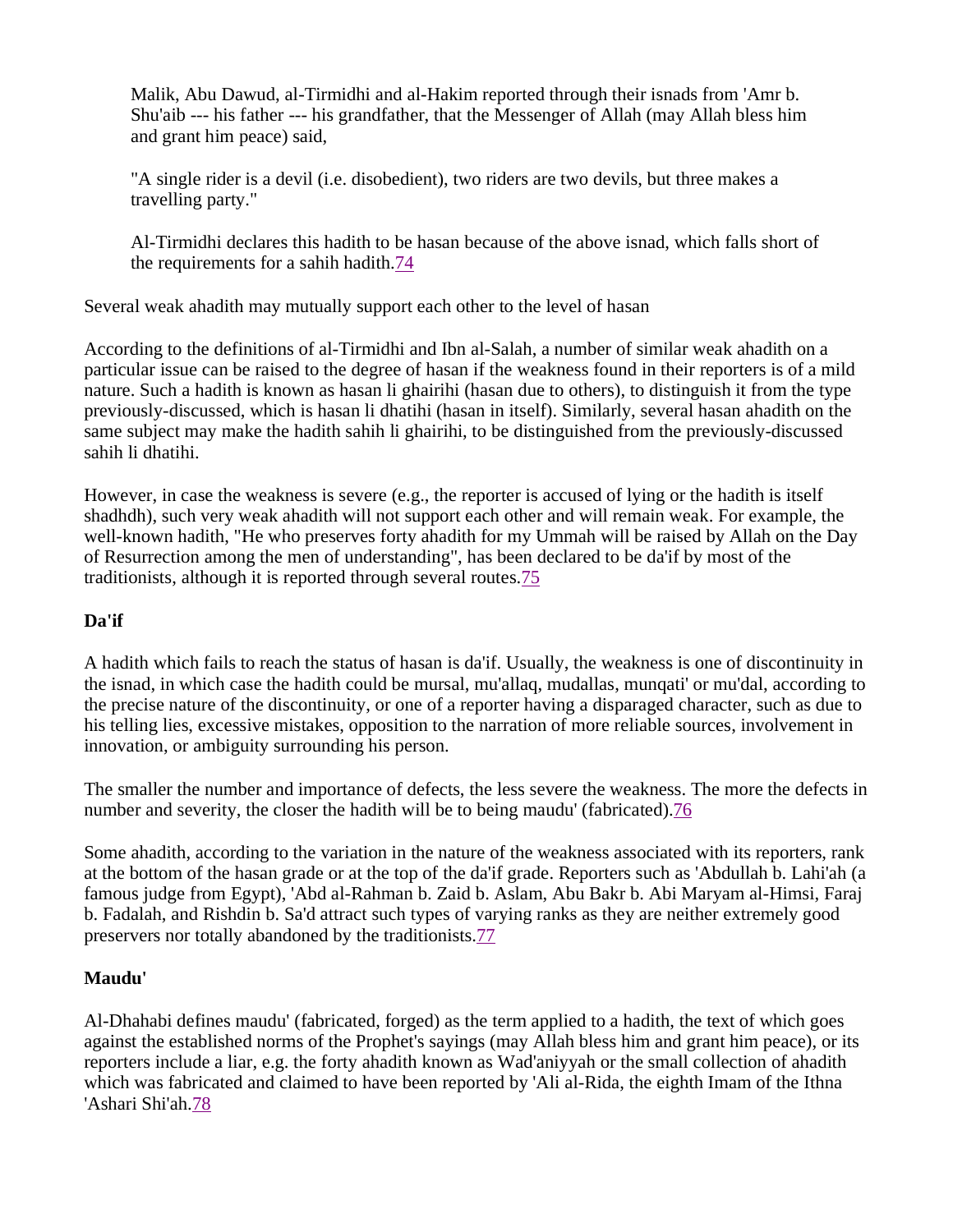A number of traditionists have collected fabricated ahadith separately in order to distinguish them from other ahadith; among them are Ibn al-Jauzi in al-Maudu'at, al-Jauzaqani in Kitab al-Abatil, al-Suyuti in al-La'ali al- Masnu'ah fi 'l-Ahadith al-Maudu'ah, and 'Ali al- Qari in al-Maudu'at.

Some of these ahadith were known to be spurious by the confession of their inventors. For example, Muhammad b. Sa'id al-Maslub used to say, "It is not wrong to fabricate an isnad for a sound statement."79 Another notorious inventor, 'Abd al-Karim Abu 'l-Auja, who was killed and crucified by Muhammad b. Sulaiman b. 'Ali, governor of Basrah, admitted that he had fabricated four thousand ahadith declaring lawful the prohibited and vice-versa.80

Maudu' ahadith are also recognised by external evidence related to a discrepancy found in the dates or times of a particular incident.81 For example, when the second caliph, 'Umar b. al- Khattab decided to expel the Jews from Khaibar, some Jewish dignitaries brought a document to 'Umar apparently proving that the Prophet (may Allah bless him and grant him peace) had intended that they stay there by exempting them from the jizyah (tax on non-Muslims under the rule of Muslims); the document carried the witness of two Companions, Sa'd b. Mu'adh and Mu'awiyah b. Abi Sufyan. 'Umar rejected the document outright, knowing that it was fabricated because the conquest of Khaibar took place in 6 AH, whereas Sa'd b. Mu'adh died in 3 AH just after the Battle of the Trench, and Mu'awiyah embraced Islam in 8 AH, after the conquest of Makkah!82

The author, in his Criticism of Hadith among Muslims with reference to Sunan Ibn Majah, has given more examples of fabricated ahadith under the following eight categories of causes of fabrication:83

- 1. political differences;
- 2. factions based on issues of creed;
- 3. fabrications by zanadiqah (enemies-within spreading heretical beliefs);
- 4. fabrications by story-tellers;
- 5. fabrications by ignorant ascetics;
- 6. prejudice in favour of town, race or a particular imam;
- 7. inventions for personal motives;
- 8. proverbs turned into ahadith.

Similar to the last category above is the case of Isra'iliyat ("Israelite traditions"), narrations from the Jews and the Christians84 which were wrongly attributed to the Prophet (may Allah bless him and grant him peace).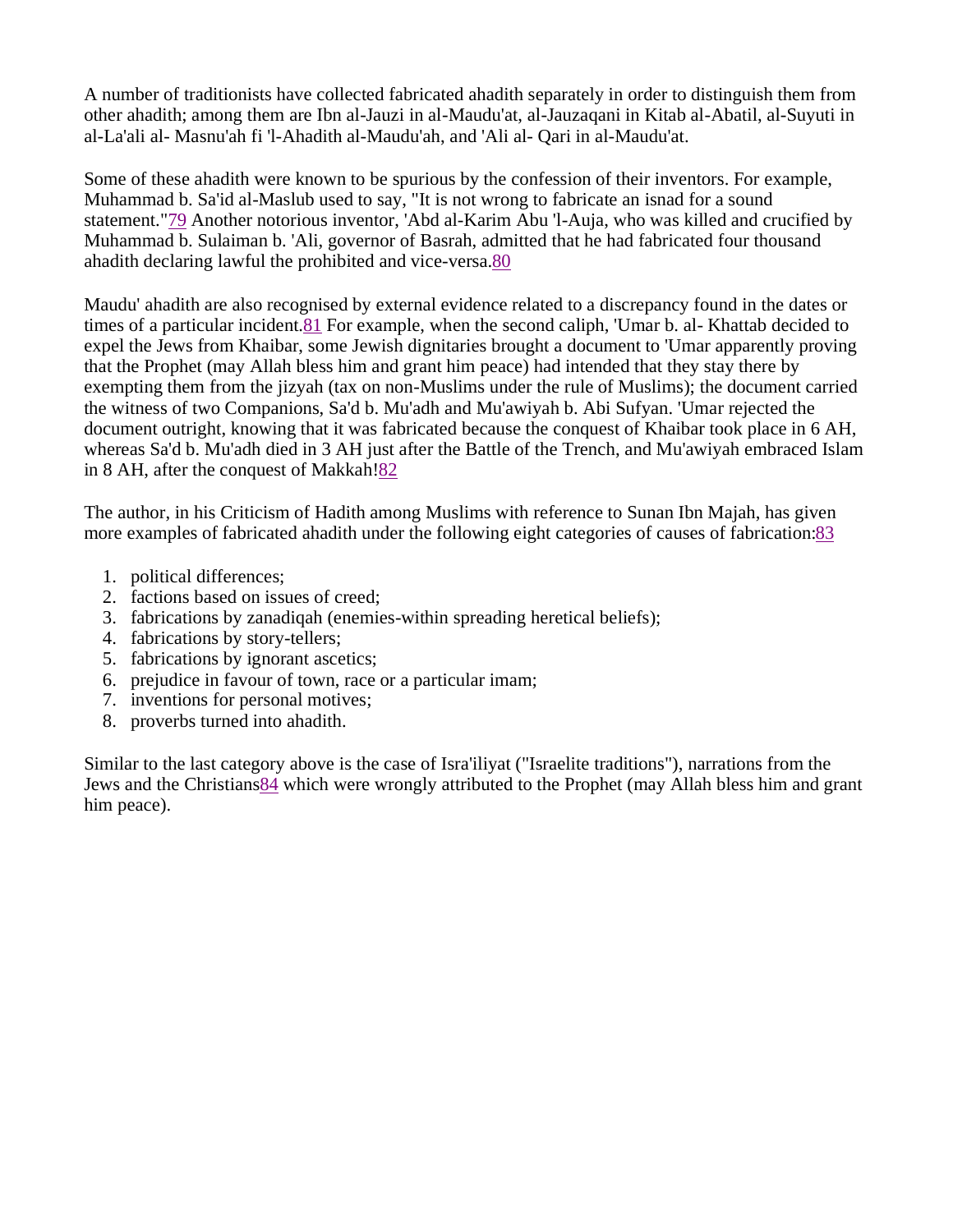## **SECTION C**

## **FURTHER BRANCHES OF MUSTALAH AND RIJAL AL-HADITH (classification of hadith and their reporters)**

The above-mentioned classification of ahadith plays a vital role in ascertaining the authenticity of a particular narration. Ibn al- Salah mentions sixty-five terms in his book, of which twenty-three have been discussed above. Two further types not included by Ibn al-Salah, mu'allaq and mutawatir, have been dealt with from other sources. The remaining forty-two types follow in brief, which help further distinguish between different types of narrations.

- 1. Knowledge of i'tibar ("consideration"), mutaba'ah ("follow-up") and shawahid ("witnesses"). Traditionists are always in search of strengthening support for a hadith which is reported by one source only; such research is termed i'tibar. If a supporting narration is not found for a particular hadith, it is declared as fard mutlaq (absolutely singular) or gharib. For example, if a hadith is reported through the following isnad: Hammad b. Salamah - -- Ayyub --- Ibn Sirin --- Abu Hurairah --- the Prophet (may Allah bless him and grant him peace), research would be done to ascertain whether another trustworthy reporter has narrated it from Ayyub; if so, it will be called mutaba'ah tammah (full follow-up); if not, a reporter other than Ayyub narrating from Ibn Sirin would be sought: if so, it will be called mutaba'ah qasirah (incomplete follow-up). Whereas mutaba'ah applies to the isnad, i.e. other narrations from the same reporters, a narration which supports the text (meaning) of the original hadith, although it may be through a completely different isnad, is called a shahid ("witness").85
- 2. Afrad (singular narrations).
- 3. The type of character required in an acceptable reporter.
- 4. The way a hadith is heard, and the different ways of acquiring ahadith.
- 5. How a hadith is written, and punctuation marks used.
- 6. The way a hadith is reported.
- 7. The manners required in traditionists.
- 8. The manners required in students of Hadith.
- 9. Knowledge of a higher or lower isnad (i.e. one with less or more reporters respectively).
- 10. Knowledge of difficult words.
- 11. Knowledge of abrogated ahadith.
- 12. Knowledge of altered words in a text or isnad.
- 13. Knowledge of contradictory ahadith.
- 14. Knowledge of additions made to an isnad (i.e. by an inserting the name of an additional reporter).
- 15. Knowledge of a well-concealed type of mursal hadith.
- 16. Knowledge of the Companions.
- 17. Knowledge of the Successors.
- 18. Knowledge of elders reporting from younger reporters.
- 19. Knowledge of reporters similar in age reporting from each other.
- 20. Knowledge of brothers and sisters among reporters.
- 21. Knowledge of fathers reporting from their sons.
- 22. Knowledge of sons reporting from their fathers.
- 23. Knowledge of cases where e.g. two reporters report from the same authority, one in his early life and the other in his old age; in such cases the dates of death of the two reporters will be of significance.
- 24. Knowledge of such authorities from whom only one person reported.
- 25. Knowledge of such reporters who are known by a number of names and titles.
- 26. Knowledge of unique names amongst the Companions in particular and the reporters in general.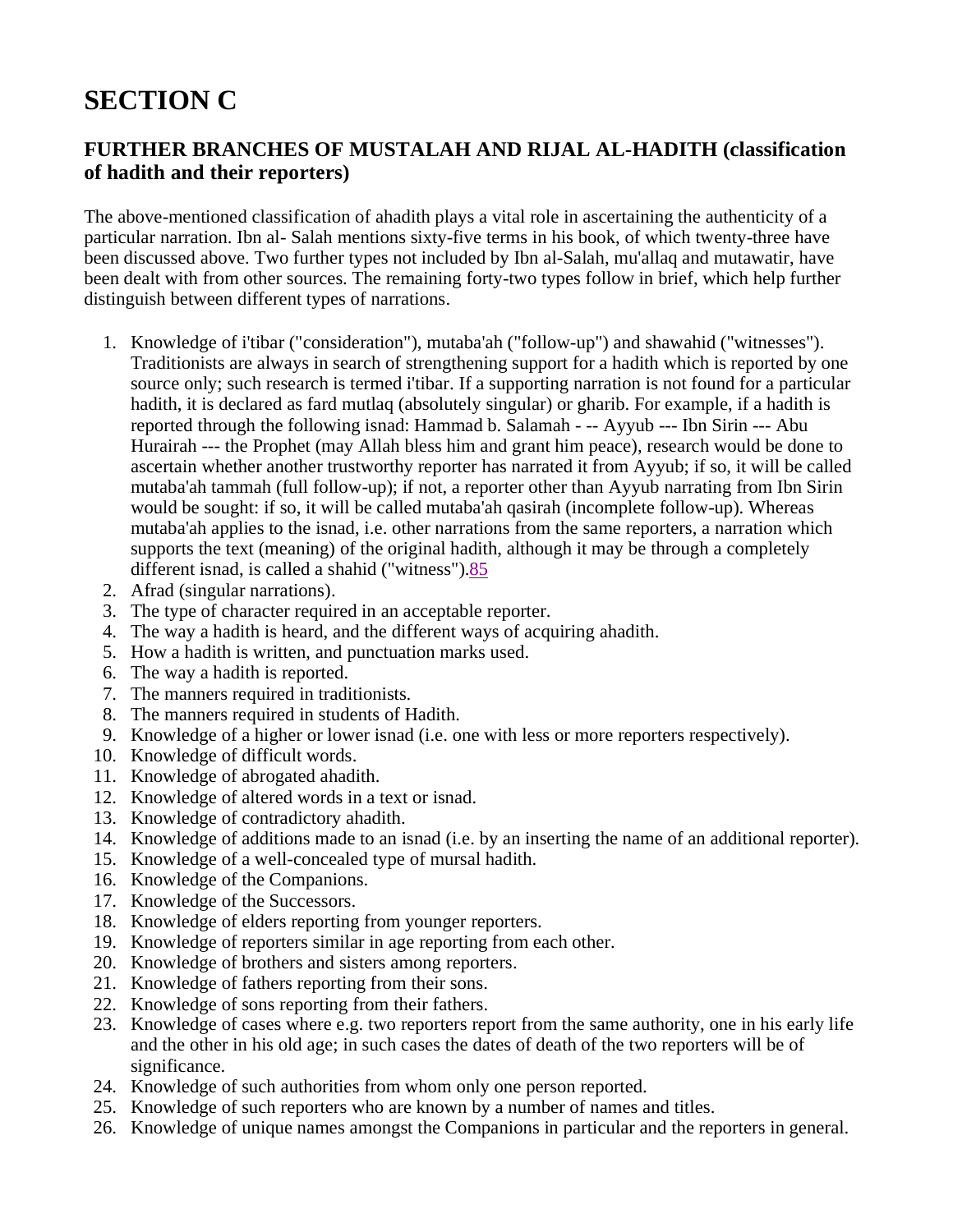- 27. Knowledge of names and by-names (kunyah).
- 28. Knowledge of by-names for reporters known by their names only.
- 29. Knowledge of nicknames (alqab) of the traditionists.
- 30. Knowledge of mu'talif and mukhtalif (names written similarly but pronounced differently), e.g. Kuraiz and Kariz.
- 31. Knowledge of muttafiq and muftariq (similar names but different identities), e.g. "Hanafi": there are two reporters who are called by this name; one because of his tribe Banu Hanifah; the other because of his attribution to a particular Madhhab (school of thought in jurisprudence).
- 32. Names covering both the previous types.
- 33. Names looking similar but they differ because of the difference in their father's names, e.g. Yazid b. al-Aswad and al-Aswad b. Yazid.
- 34. Names attributed to other than their fathers, e.g. Isma'il b. Umayyah; in this case Umayyah is the mother's name.
- 35. Knowledge of such titles which have a meaning different from what they seem to be, e.g. Abu Mas'ud al-Badri, not because he witnessed the battle of Badr but because he came to live there; Mu'awiyah b. 'Abdul Karim al- Dall ("the one going astray"), not because of his beliefs but because he lost his way while travelling to Makkah; and 'Abdullah b. Muhammad al-Da'if ("the weak"), not because of his reliability in Hadith, but due to a weak physique.
- 36. Knowledge of ambiguous reporters by finding out their names.
- 37. Knowledge of the dates of birth and death of reporters.
- 38. Knowledge of trustworthy and weak reporters.
- 39. Knowledge of trustworthy reporters who became confused in their old age.
- 40. Knowledge of contemporaries in a certain period.
- 41. Knowledge of free slaves (mawali) amongst the reporters.
- 42. Knowledge of the homelands and home towns of reporters.86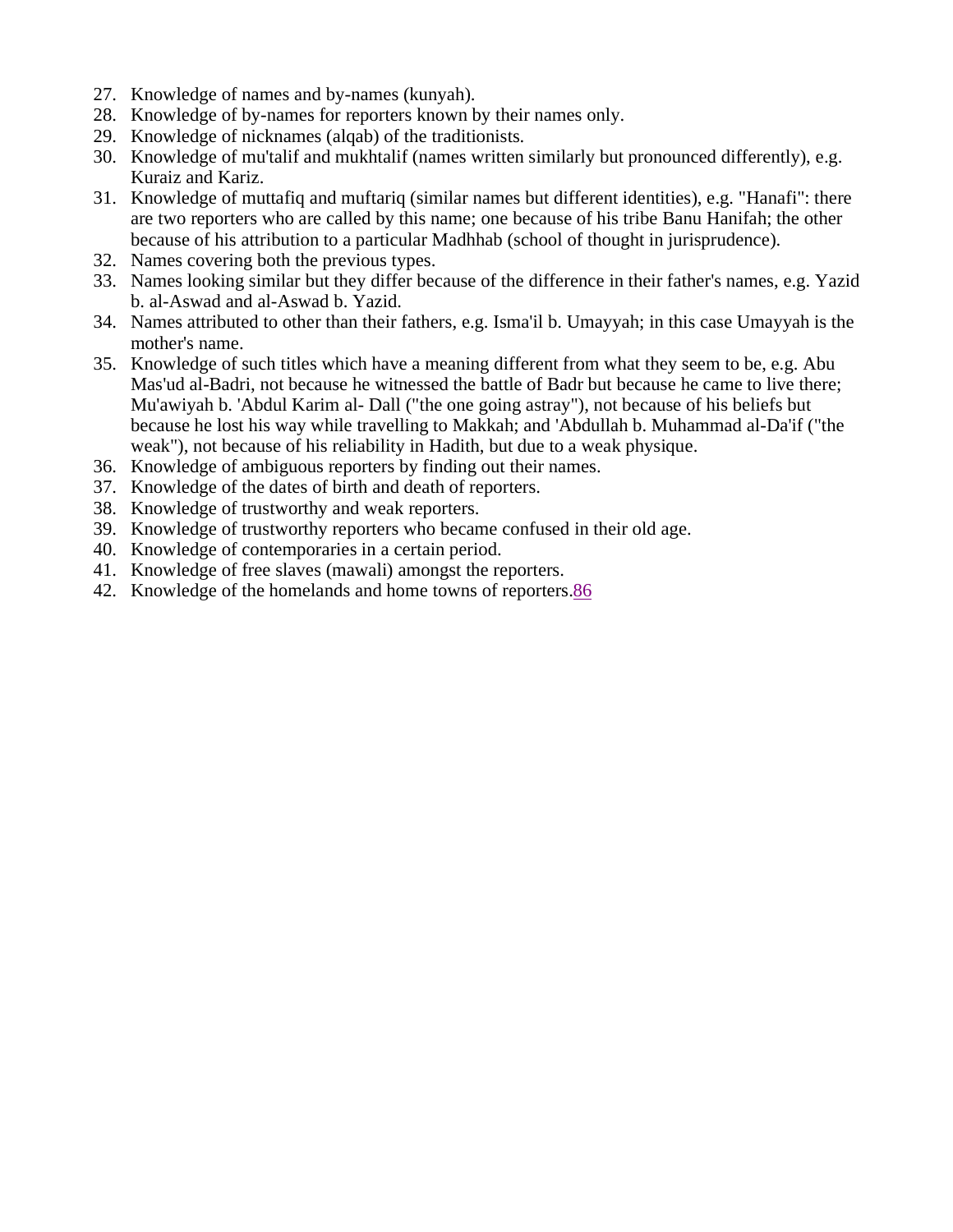# **Appendix & Endnotes**

## **APPENDIX**

#### **Verdicts on the ahadith mentioned in the Foreword**

- 1. Mutawatir, as declared by many scholars, including Ibn Taimiyyah, al-Suyuti, Najm al-Din al-Iskandari (d. 981) and al-'Ijlouni (d. 1162). About this hadith, al-Daraqutni said, "It is the most authentic one regarding the virtues of any surah." It is related by al-Bukhari, Muslim and others.
- 2. The following is the sahih hadith of al- Bukhari, Muslim, al-Tirmidhi, Ibn Majah and Ibn 'Asakir: "Verily, Allah has Ninety-Nine Names which if a person safeguards them, he will enter the Garden." In some narrations of this hadith found in al-Tirmidhi, Ibn Majah, al-Hakim and others, the names are listed at the end; however, at least three different listings are given, e.g. one list being, "He is Allah, besides whom there is no other deity, the Merciful, the Compassionate, ..., the Forbearing" while another is "Allah, the Unique, the Absolute, ..., the One who has nothing like unto Him." It is agreed that these latter narrations are da'if, and this is why al-Bukhari and Muslim did not include them in their Sahihs. Al-Tirmidhi says in his Sunan, "This (version of the) hadith is gharib; it has been narrated from various routes on the authority of Abu Hurairah, but we do not know of the mention of the Names in the numerous narrations, except this one." Ibn Taimiyyah says, "Al-Walid (one of the narrators of the hadith) related the Names from (the saying of) one of his Syrian teachers ... specific mention of the Names is not from the words of the Prophet (may Allah bless him and grant him peace), by the agreement of those familiar with Hadith."87 Ibn Kathir says in his Tafsir, under verse 180 of Surah al- A'raf, that these narrations are mudraj. Ibn Hajar takes a similar view in his commentary on Sahih al-Bukhari. Various scholars have given different lists of 99 Names from their study of the Qur'an and Sunnah, including Ja'far al- Sadiq, Sufyan b. 'Uyainah, Ibn Hazm, al-Qurtubi, Ibn Hajar and Salih b. 'Uthaimin.
- 3. Ibn Taimiyyah says, "It is not from the words of the Prophet (may Allah bless him and grant him peace), and there is no known isnad for it, neither sahih nor da'if"; al-Zarkashi (d. 794), Ibn Hajar, al-Suyuti and others agreed with him. Al-Qari says, "But its meaning is correct, deduced from the statement of Allah, I have not created the Jinn and Mankind, except to worship Me, i.e. to recognise/know me, as Ibn 'Abbas (may Allah be pleased with them both) has explained." These statements are mentioned by al-'Ijlouni, who adds, "This saying occurs often in the words of the Sufis, who have relied on it and built upon it some of their principles."88
- 4. Al-'Ijlouni says, "Al-Saghani (d. 650) said: Maudu'. I say: But its meaning is correct, even if it is not a hadith." no. 2123. 'Ali al- Qari says, "But its meaning is correct, for al- Dailami has related from Ibn 'Abbas as marfu': 'that Jibril came to me and said: O Muhammad! Were it not for you, the Garden would not have been created, and were it not for you, the Fire would not have been created', and in the narration of Ibn 'Asakir: 'Were it not for you, the world would not have been created'." Al- Albani also quotes al-Saghani's verdict, and comments on al-Qari's words thus, "It is not appropriate to certify the correctness of its meaning without establishing the authenticity of the narration from al-Dailami, which is something I have not found any of the scholars to have addressed. Personally, although I have not come across its isnad, I have no doubt about its weakness; enough of an indication for us is that al-Dailami is alone in reporting it. As for the narration of Ibn 'Asakir, Ibn al-Jauzi also related it in a long marfu' hadith from Salman and said, 'It is maudu', and al-Suyuti endorsed this in al-La'ali."89
- 5. Sahih related by al-Bukhari and Muslim.
- 6. Al-'Ijlouni says, "Al-Ghazali mentioned it in Ihya' 'Ulum al-Din with the wording, Allah says,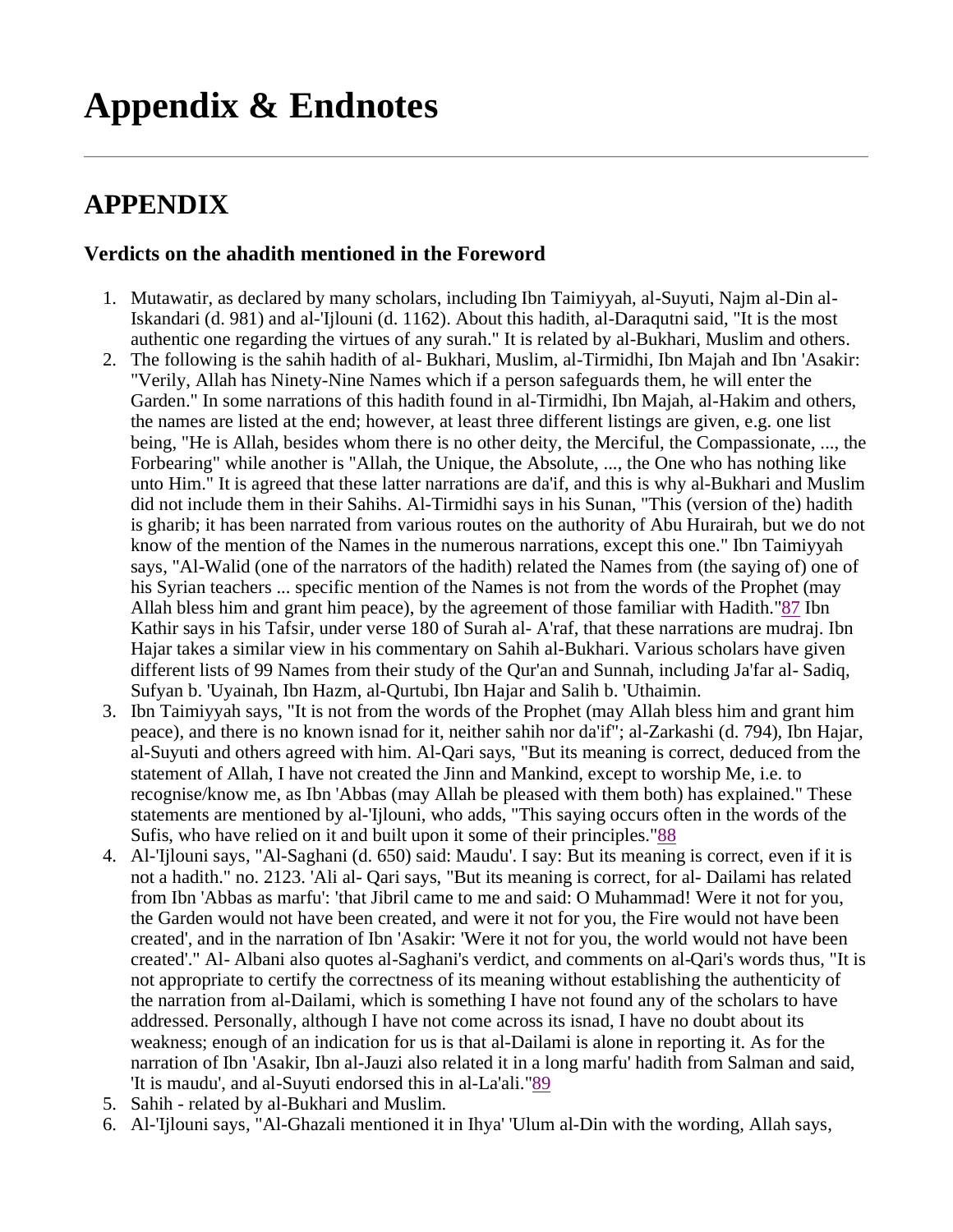"Neither My heaven nor My earth could contain Me, but the soft, humble heart of my believing slave can contain Me." Al-'Iraqi said in his notes on Al-Ihya', "I do not find a basis (i.e. isnad) for it", and al-Suyuti agreed with him, following al-Zarkashi. Al-'Iraqi then said, "But in the hadith of Abu 'Utbah in al-Tabarani there occurs: ... the vessels of your Lord are the hearts of His righteous slaves, and the most beloved to Him are the softest and most tender ones." Ibn Taimiyyah said, "It is mentioned in the Israelite traditions, but there is no known isnad from the Prophet (may Allah bless him and grant him peace) for it." Al-Sakhawi said in Al- Maqasid, following his shaykh al-Suyuti in Al- La'ali, "There is no known isnad from the Prophet (may Allah bless him and grant him peace) for it, and its meaning is that his heart can contain belief in Me, love of Me and gnosis of Me. But as for the one who says that Allah incarnates in the hearts of the people, then he is more of an infidel than the Christians, who specified that to Christ alone. It seems that Ibn Taimiyyah's mention of Israelite tradition refers to what Ahmad has related in Al-Zuhd from Wahb b. Munabbih who said that Allah opened the heavens for Ezekiel until he saw the Throne, so Ezekiel said, 'How Perfect are You! How Mighty are You, O Lord!' So Allah said, 'Truly, the heavens and the earth were too weak to contain Me, but the soft, humble heart of my believing slave contains Me'." He also quoted from al- Zarkashi's writing that one of the scholars said that it is a false hadith, fabricated by a renegade (from the religion), and that it is most-often quoted by a preacher to the masses, 'Ali b. Wafa, for his own purposes, who says at the time of spiritual rapture and dance, "Go round the House of your Lord." He further said that al-Tabarani has related from Abu 'Utbah al- Khawlani as marfu', "Truly, Allah has vessels from amongst the people of the earth, and the vessels of your Lord are the hearts of his righteous slaves, and the most beloved of them to Him are the softest and most tender ones"; in its isnad is Baqiyyah b. al-Walid, a mudallis, but he has clearly stated hearing the hadith."90 Al-Albani rates this last hadith mentioned as hasan.91

- 7. Al-Nawawi said, "It is not established." Ibn Taimiyyah said, "Maudu'." Al-Sam'ani said, "It is not known as marfu', but it is quoted as a statement of Yahya b. Mu'adh al-Razi." Al- Suyuti endorsed al-Nawawi's words, and also said, "This hadith is not authentic." Al- Fairozabadi said, "It is not a Prophetic statement, although most of the people think it is a hadith, but it is not authentic at all. In fact, it is only related in the Israelite traditions: O Man! Know yourself: you will know your Lord." Ibn al-Gharas said, after quoting al-Nawawi's verdict, "... but the books of the Sufis, such as Shaykh Muhi al-Din Ibn 'Arabi and others, are filled with it, being quoted like a hadith." Ibn 'Arabi also said, "This hadith, although it is not proved by way of narration, is proved to us by way of Kashf ('unveiling', while in a trance)."92 Regarding this methodology, al-Albani says, "Authenticating ahadith by way of Kashf is a wicked innovation of the Sufis, and depending upon it leads to the authentication of false, baseless ahadith ... This is because, even at the best of times, Kashf is like opinion, which may be right or wrong - and that is if no personal desires enter into it! We ask Allah to save us from it, and from everything with which He is not pleased."93
- 8. Sahih. Related by Malik in Al-Muwatta', al- Shafi'i in Al-Risalah (p. 110, Eng. trans.) and Muslim (1:382; Eng. trans. 1:272). This was the first of two questions which the Prophet (may Allah bless him and grant him peace) put to a slave-girl to test her faith, the second one being, "Who am I?" She answered, "Above the heaven" and "You are the Messenger of Allah" respectively, to which he said, "Free her, for she is a believer." Her first answer, which is found in the Qur'an (67:16-17, the word fi can mean 'above/on', as in 6:11, 20:71 & 27:8), means that Allah is above and separate from His creation, not mixed in with it, the erroneous belief which leads to worship of creation.
- 9. Maudu', as stated by al-Saghani and others. Scholars differ as to whether its meaning is correct or not, in what way, and to what extent. **94** It is sometimes used to justify divisive, anti- Islamic nationalism and patriotism!
- 10. Sahih. Related by Malik as mursal/mu'allaq/balaghat (depending on choice of terminology), and related twice as musnad by al- Hakim. The meaning of the hadith is contained in the Qur'an, in the mention of the Book and Wisdom (2:129, 2:151, 2:231, 3:164, 4:113, 33:34 & 62:2); al-Shafi'i says, "I have heard the most knowledgeable people about the Qur'an say that the Wisdom is the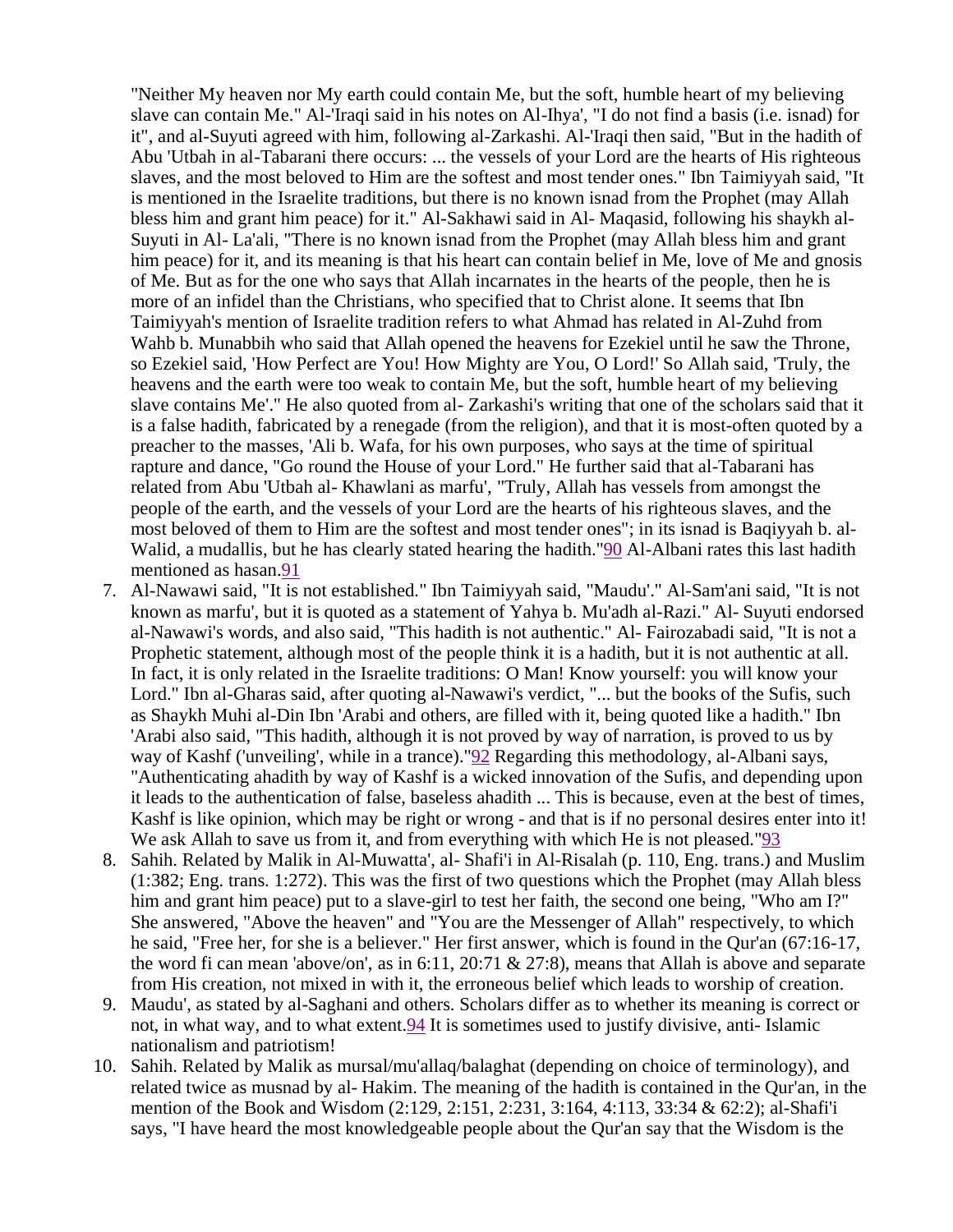Sunnah" (Al-Risalah, Eng. trans., p. 111).

- 11. Sahih. Related by al-Tirmidhi, Ahmad, Ibn Abi 'Asim, al-Hakim, al-Tabarani, al-Dailami and al-Tahawi.95 The phrase Ahl al-Bayt (members of the house) refers: (i) primarily to the Prophet's wives (may Allah bless him and grant him peace), from the clear context of the relevant verse of the Qur'an (33:33); (ii) to 'Ali, Fatimah, Hasan & Husain, from the "hadith of the garment" (cf. Sahih Muslim, Book of the Virtues of the Companions). It is imbalanced and unjust to exclude either of these categories from the hadith.
- 12. A sahih hadith related by Abu Dawud, al- Tirmidhi, Ibn Majah & Ahmad, and well-known amongst the people. The fullest narration is, "Abu Bakr will be in the Garden; 'Umar will be in the Garden; 'Uthman will be in the Garden; 'Ali will be in the Garden; Talhah will be in the Garden; al-Zubair will be in the Garden; 'Abd al-Rahman b. 'Auf will be in the Garden; Sa'd b. Abi Waqqas will be in the Garden; Sa'id b. Zaid will be in the Garden; Abu 'Ubaidah b. al-Jarrah will be in the Garden."
- 13. Related by Ishaq b. Rahawaih and al-Baihaqi with a sahih isnad as a statement of 'Umar. It is also collected by Ibn 'Adi and al-Dailami from Ibn 'Umar as marfu', but in its isnad is 'Isa b. Abdullah, who is weak. However, it is strengthened by another narration of Ibn 'Adi, and also supported by the hadith in the Sunan that a man saw in a dream that Prophet (may Allah bless him and grant him peace) was weighed against Abu Bakr, and was found to be heavier; then Abu Bakr was weighed against everyone else ...96
- 14. Related by al-Hakim, al-Tabarani and others. It is also related by al-Tirmidhi with the wording, "I am the House of Wisdom, and 'Ali is its Door". Al-Daraqutni labelled the hadith as mudtarib, both in isnad and text; al-Tirmidhi said it is gharib and munkar; al-Bukhari said that it has no sahih narration; Ibn Ma'in said that it is a baseless lie. Similar dismissals of the hadith are reported from Abu Zur'ah, Abu Hatim and Yahya b. Sa'd. Al-Hakim declared the original hadith as sahih in isnad, but Ibn al- Jauzi regarded both versions as maudu', and al- Dhahabi agreed with him. Several of the later scholars, including Ibn Hajar al-'Asqalani, Ibn Hajar al-Makki and al-Suyuti declared it hasan due to its various routes of narration. Al- 'Ijlouni says, "... none of this devalues the consensus of the Adherents to the Sunnah from the Companions, the Successors and those after them, that the best of the Companions overall is Abu Bakr, followed by 'Umar ...", and quotes this view from Ibn 'Umar and 'Ali himself, as recorded in Sahih al-Bukhari.97 Al-Albani declares the hadith to be maudu'.98
- 15. A da'if or maudu' hadith, as stated by Ahmad b. Hanbal, Ibn 'Abd al-Barr, al-Bazzar and many others. Ibn Hazm states that not only is the isnad unsound, but the hadith cannot be true for two further reasons: (i) the Companions were not infallible, and hence made mistakes, so it would be wrong to say that following any of them leads to guidance; (ii) the comparison with the stars is wrong, for not every star guides one through every journey! There is a different, authentic comparison with the stars given in Sahih Muslim: the Prophet (may Allah bless him and grant him peace) said, "The stars are the custodians of the sky, so when the stars depart, there will come to the sky what is promised for it (i.e. on the Day of Judgment). I am the custodian of my Companions, so when I depart, there will come to my Companions what is promised for them (i.e. great trials and tribulations). My Companions are the custodians for my Ummah, so when my Companions depart, there will come to my Ummah what is promised for it (i.e. schisms, spread of innovations, etc.)." (4:1961, Eng. trans. IV:1344)
- 16. No isnad exists for this hadith: al-Subki (d. 756) said, "It is not known to the scholars of Hadith, and I cannot find an isnad for it, whether sahih, da'if, or maudu'." It, along with the previous one, is often used to justify the following two extremes: (i) blind following of the views of men, with no reference to the Qur'an and Sunnah; (ii) conveniently following whichever scholar holds the easiest view, or that most agreeable to one's desires, again without reference to the fundamental sources.
- 17. Numerous narrations of this hadith are found in the collections of Abu Dawud, al-Tirmidhi, Ibn Majah, al-Hakim, Ahmad and others: they vary in being sahih, hasan, or da'if, but the hadith is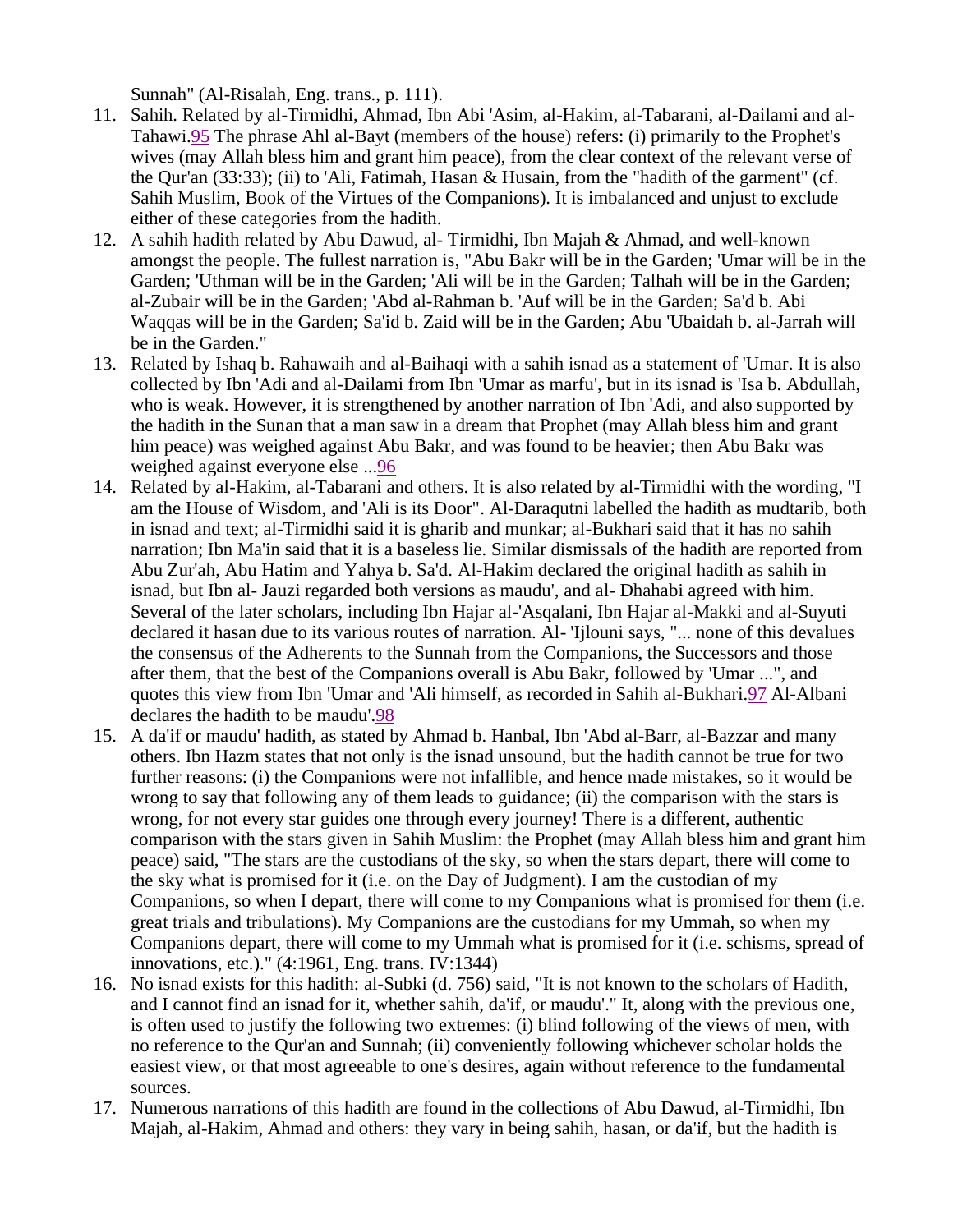established. Among those who have authenticated this hadith are al-Tirmidhi, al- Hakim, al-Shatibi, Ibn Taimiyyah, Ibn al-Qayyim, al-Dhahabi, Ibn Kathir, Ibn Hajar and al-'Iraqi. Most narrations mention the splitting-up of the Jews and the Christians into seventy-one or seventy-two sects, all being in the Fire except one, prior to mention of the Muslims dividing even more. In some of the narrations, the Prophet (may Allah bless him and grant him peace) describes the Saved Sect variously as "the Jama'ah (community, congregation, main body)", "the largest body (al-sawad al-a'zam)" and "that which follows what I and my Companions are upon." The hadith does not mean that the majority of Muslims will be in the Hellfire, for most of them ("the masses") are not involved in intentional, divisive innovation; further, mention of the Fire does not necessarily imply that the seventy-two sects will remain there forever, or that those sects are disbelievers.

- 18. Although the Mahdi is not mentioned explicitly in the collections of al-Bukhari and Muslim, numerous sahih ahadith, which are mutawatir in meaning, speak of the coming of the Mahdi, a man named Muhammad b. 'Abdullah and a descendant of the Prophet (may Allah bless him and grant him peace) through Fatimah, who will be the Leader (Imam, Khalifah) of the Muslims, rule for seven years and fill the world with justice and equity after it had been filled with tyranny and oppression. He will also fight the Dajjal along with Jesus son of Mary. The author, in his The Concept of the Mahdi among the Ahl al-Sunnah, has named 37 scholars who collected ahadith about the Mahdi with their own isnads and 69 later scholars who wrote in support of the concept, compared to 8 scholars who rejected the idea. The ahadith prophesying the Dajjal (False Christ), a one-eyed man who will have miraculous powers and will be followed by the Jews, and the return of Jesus Christ son of Mary (peace be upon them), who will descend in Damascus and pray behind the Mahdi, kill the Dajjal at the gate of Lod in Palestine, break the Cross, kill the Pig, marry and have children and live for forty years before dying a natural death, are mutawatir in meaning. They have been collected by al-Bukhari and Muslim, as well as other traditionists.
- 19. Mutawatir in meaning, and collected by al- Bukhari, Muslim and others.
- 20. Mutawatir in meaning, and collected by al- Bukhari, Muslim and others. Mention of the inadmissibility of intercession on the Day of Judgment in the Qur'an, e.g. 2:48 2:123, must be understood in the light of other verses, e.g. 20:109 and sahih ahadith. The reward of seeing Allah for the believers is referred to in the Qur'an, e.g. 75:22-23 and 83:15. These ahadith and those of the previous two categories were generally rejected by the classical Mu'tazilah (Rationalists), as well by those influenced by them today, on one or more of the following bases: (i) they contradict the Qur'an (in their view); (ii) they contradict Reason (in their view), and (iii) they are ahad, not mutawatir, and hence not acceptable in matters of belief (a flawed argument). Hence, the scholars who wrote the 'aqidah (creed) of the Ahl al-Sunnah included these concepts in it, to confirm their denial of the wrong ideas of the Mu'tazilah. Other authentic ahadith rejected by the Mu'tazilah are many, and include those describing the Prophet's Mi'raj (ascension to the heavens), which are again mutawatir in meaning.
- 21. The hadith with this wording is da'if, but its meaning is contained in the hadith of Ibn Majah and al-Nasa'i that a man came to the Prophet (may Allah bless him and grant him peace) and said, "O Messenger of Allah! I intend to go on a (military) expedition, but I have come to ask your advice." He said, "Is your mother alive?" He said, "Yes." He said, "Then stay with her, for the Garden is under her feet." This latter hadith is declared to be sahih by al-Hakim, al-Dhahabi and al-Mundhiri.99
- 22. A sahih hadith, collected by al-Bukhari, Muslim and others.
- 23. This hadith has many chains of narration on the authority of more than a dozen Companions, including twenty Successors apparently reporting from Anas alone. They are collected by Ibn Majah, al-Baihaqi, al-Tabarani and others, but all of them are da'if, according to Ahmad b. Hanbal, Ishaq b. Rahuwaih, Ibn 'Abd al-Barr, al- Bazzar and others, although some scholars authenticated a few of the chains. Al-Baihaqi said that its text is mashhur while its isnad is da'if, while al-Hakim and Ibn al-Salah regarded it as a prime example of a mashhur hadith which is not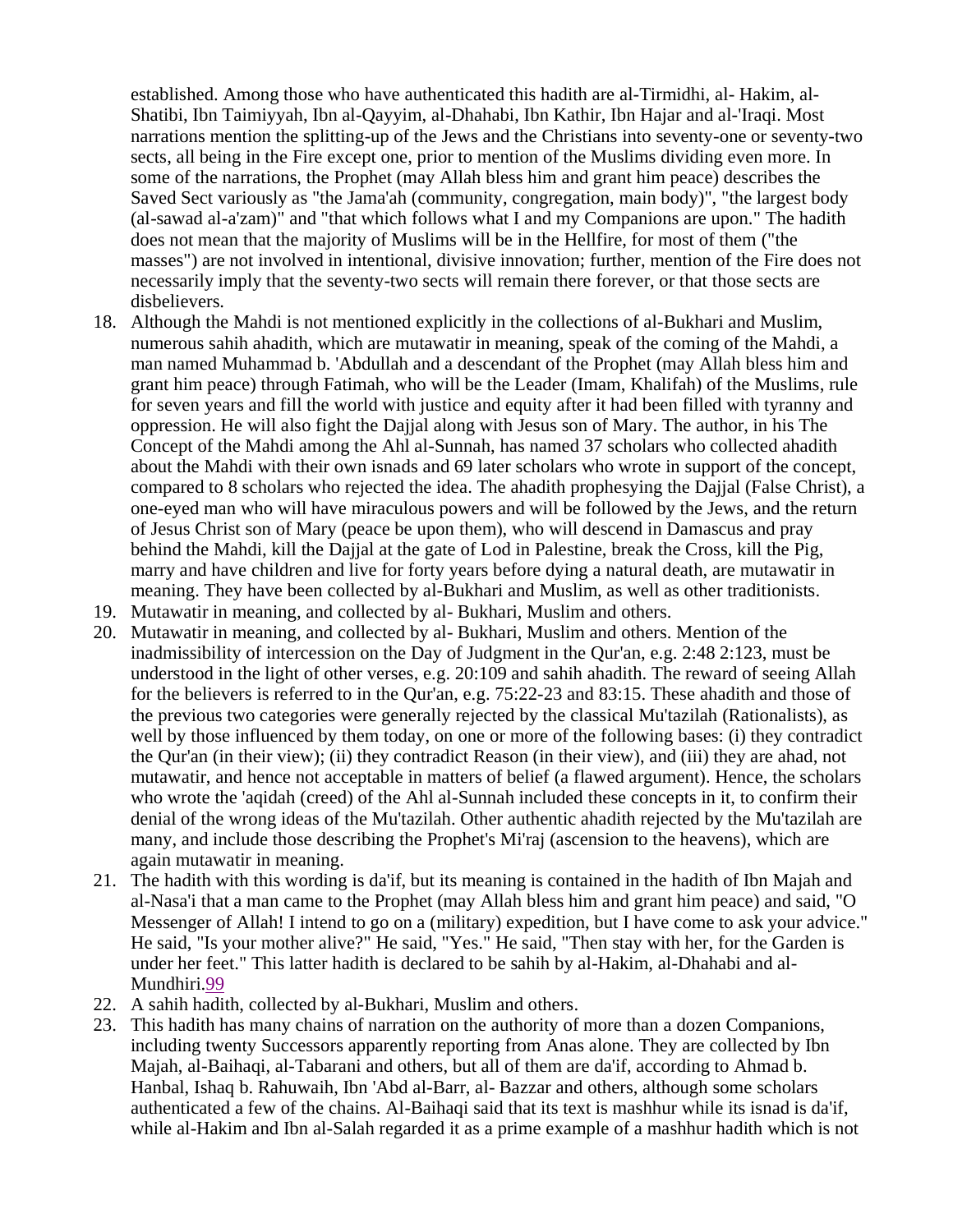sahih. However, it is regarded by later scholars of Hadith as having enough chains of narration to be strengthened to the level of hasan or sahih, a view which is stated by al- Mizzi, al-'Iraqi, Ibn Hajar, al-Suyuti and al- Albani.100

- 24. This additional statement is found in a few of the (weak) narrations of the previous hadith, and is declared as maudu' by Ibn Hibban, Ibn al- Jauzi, al-Sakhawi and al-Albani.101
- 25. Mentioned by al-Manjaniqi in his collection of ahadith of older narrators reporting from younger ones, on the authority of al-Hasan al- Basri. Al-Khatib al-Baghdadi said that it is maudu' as a narration from the Prophet (may Allah bless him and grant him peace), but that it is a statement of al-Hasan al-Basri.102
- 26. Related as marfu' by al-Baihaqi with a da'if isnad, according to al-'Iraqi. Ibn Hajar said that it is actually a saying of Ibrahim b. Abi 'Ablah, a Successor.103

*\*NB: The scholars of Hadith agree that a da'if or maudu' hadith must not be attributed to the Prophet*  (may Allah bless him and grant him peace), e.g. by saying, "The Prophet said: ...", even if the meaning is considered to be correct or if it is actually the saying of a Muslim scholar, for that would be a way of *lying about the Prophet (may Allah bless him and grant him peace).*

## **ENDNOTES**

- 1. Ar. Sunnah: Way, Path, Tradition, Example. See An Introduction to the Sunnah by Suhaib Hasan (Understanding Islam Series no. 5, published by Al-Quran Society), for Qur'anic proofs of revelation besides the Qur'an, the importance of the Sunnah, and a brief history of the collections of Hadith. See also Imam al- Shafi'i's al-Risalah for the authoritative position of the Sunnah (Eng. trans., pp. 109- 116).
- 2. related by Imam Muslim in the Introduction to his Sahih see Sahih Muslim (ed. M.F. 'Abdul Baqi, 5 vols., Cairo, 1374/1955), 1:15 & Sahih Muslim bi Sharh an-Nawawi (18 vols. in 6, Cairo, 1349), 1:87. The existing English translation of Sahih Muslim, by Abdul Hamid Siddiqi, does not contain this extremely valuable Introduction.
- 3. Ibn Abi Hatim al-Razi, Al-Jarh wa l-Ta'dil (8 vols., Hyderabad, 1360-1373), 1:20.
- 4. Sahih Muslim, 1:15. See Suhaib Hasan, Criticism of Hadith among Muslims with reference to Sunan Ibn Maja (Ta Ha publishers / Al-Quran Society, London, 1407/1986), pp. 15-17 for discussion of this statement of Ibn Sirin.
- 5. Remarks like these are exceptions from the basic Islamic prohibition of backbiting (ghibah) another Muslim, even if the statement is true. Such exceptions are allowed, even obligatory in some cases, where general benefit to the Muslim public is at stake, such as knowing which ahadith are authentic. See e.g. Riyad al- Salihin of al-Nawawi, Chapter on Backbiting, for the justification for certain types of backbiting from the Qur'an and Sunnah.
- 6. Muhammad Adib Salih, Lamahat fi Usul al-Hadith (2nd ed., al-Maktab al-Islami, Beirut, 1389), p. 143.
- 7. Tahir b. Ahmad al-Jaza'iri, Taujih al-Nazar ila Usul al-Nazar (Maktaba 'Ilmiyyah, Madinah, N.D.), p. 68.
- 8. Muhammad b. 'Abdullah al-Hakim, Ma'rifah 'Ulum al-Hadith (ed. Mu'azzam Husain, Cairo, 1937), p. 17.
- 9. ibid.
- 10. Jalal al-Din al-Suyuti, Tadrib al-Rawi (ed. A.A. Latif, 1st ed., Cairo, 1379/1959), 1:197.
- 11. Al-Dhahabi, Talkhis al-Mustadrak (printed with Mustadrak al-Hakim, 4 vols., Hyderabad), 3:176.
- 12. Abu 'l-Fida' 'Imad al-Din Ibn Kathir, Tafsir al-Qur'an al-Azim (4 vols., Cairo, N.D.), 1:80.
- 13. Yusuf b. 'Abdullah Ibn 'Abdul Barr, Tajrid al- Tamhid lima fi l-Muwatta' min al-Asanid (Cairo,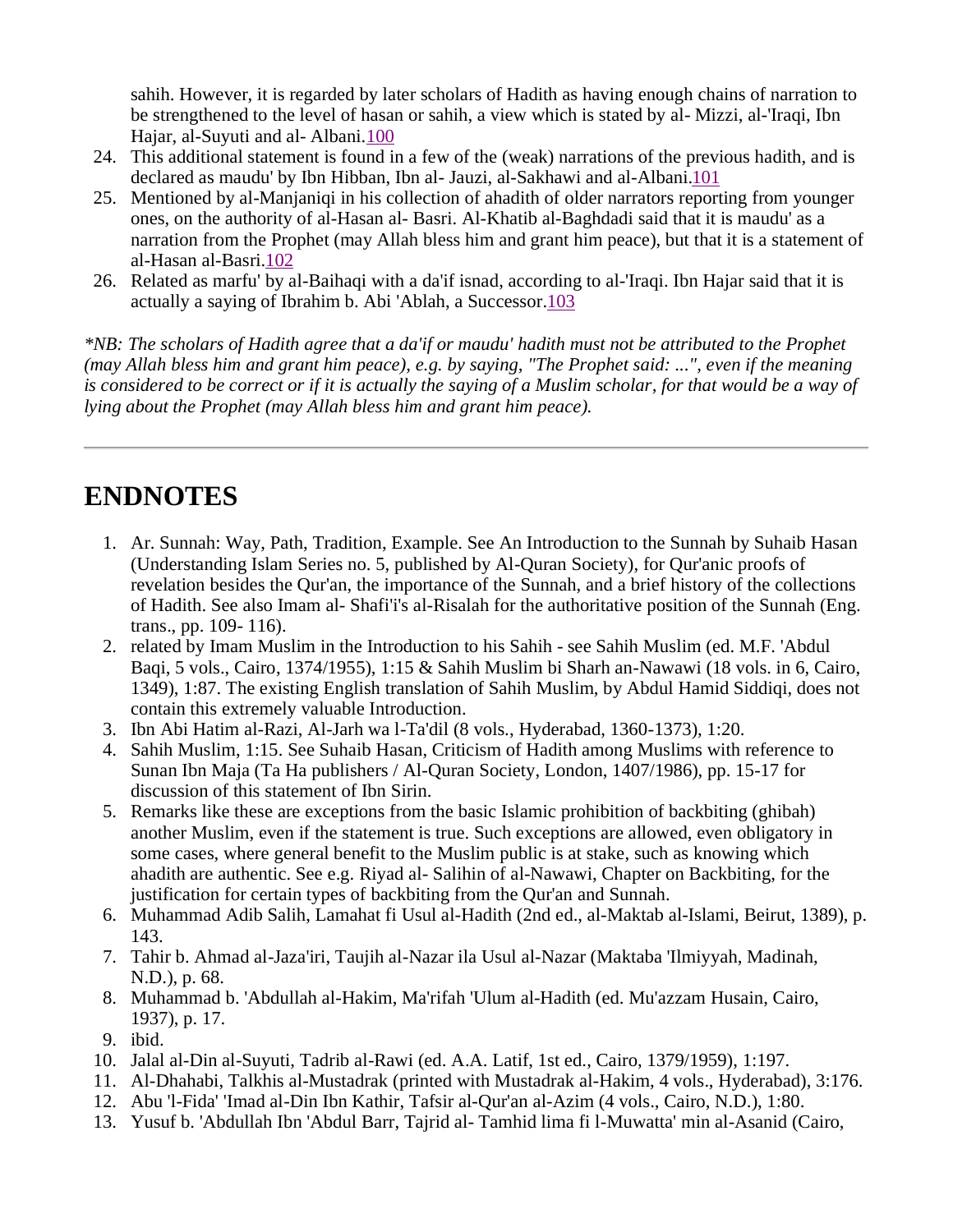1350), 1:2.

- 14. ibid.
- 15. al-Suyuti, 1:198.
- 16. For the discussion in detail, see al-Shafi'i, al-Risalah (ed. Ahmad Shakir, Cairo, 1358/1940, pp. 461-470; English translation: M. Khadduri, 2nd ed., Islamic Texts Society, Cambridge, 1987, pp. 279-284, where the mursal hadith has been translated as "interrupted tradition").
- 17. al-Suyuti, 1:199; Muhammad b. Mustafa al- Ghadamsi, Al-Mursal min al-Hadith (Darif Ltd., London, N.D.), p.71.
- 18. Ibn al-Qayyim, I'lam al-Muwaqqi'in (2nd ed., 4 vols. in 2, Dar al-Fikr, Beirut, 1397/1977), 1:31.
- 19. Ibn Hazm, Al-Ihkam fi Usul al-Ahkam (Matba'ah al-Sa'adah, Cairo, 1345), 2:135.
- 20. Al-Hazimi, Shurut al-A'immah al-Khamsah (ed. M.Z. al-Kauthari, Cairo, N.D.), p. 45.
- 21. According to the different interpretations of this verse, "they" here could refer to those who stay behind, or those who go forth.
- 22. al-Hakim, p. 26.
- 23. ibid.
- 24. Al-Khatib al-Baghdadi, Al-Kifayah fi 'Ilm al- Riwayah (Hyderabad, 1357), p. 387.
- 25. ibid., pp. 411-413.
- 26. Zain al-Din al-'Iraqi, Al-Taqyid wa 'l-Idah Sharh Muqaddimah Ibn al-Salah (al-Maktabah al-Salafiyyahh, Madinah, 1389/1969), p. 72
- 27. Ibn Taymiyyah, Minhaj al-Sunnah an-Nabawiyyah fi Naqd Kalam al-Shi'ah wa 'l-Qadariyyah (al-Maktabah al-Amiriyyah, Bulaq, 1322), 4:117.
- 28. Al-Dhahabi, Al-Muqizah (Maktab al-Matbu'at al- Islamiyyah, Halab, 1405), p. 40.
- 29. al-Jaza'iri, p. 33.
- 30. ibid.
- 31. Ibn Hajar al-'Asqalani, Sharh Nukhbah al-Fikr (ed. M. 'Aud & M.G. Sabbagh, Damascus, 1410/1990), pp. 8-9.
- 32. al-Jaza'iri, p. 49; Muhammad b. Isma'il al- Amir al-San'ani, Taudih al-Afkar (2 vols. ed. M.M. 'Abdul Hamid, Cairo, 1366), 2:405.
- 33. al-San'ani, 2:409.
- 34. al-Hakim, pp. 96-102.
- 35. al-San'ani, 2:455.
- 36. al-'Iraqi, p. 268.
- 37. al-San'ani, 2:406.
- 38. al-'Iraqi, p. 96.
- 39. ibid.
- 40. Ibn Hajar, Tabaqat al-Mudallisin (Cairo, 1322), p. 7f.
- 41. al-'Iraqi, p. 98.
- 42. al-Hakim, pp. 30-34.
- 43. ibid., p. 119.
- 44. Ibn Kathir, Ikhtisar 'Ulum al-Hadith (ed. Ahmad Shakir, 2nd imp., Cairo, 1951), p. 57.
- 45. al-Suyuti, 1:235; M. A. Salih, p. 260.
- 46. al-San'ani, 2:3.
- 47. ibid., 2:6.
- 48. al-Khatib, p. 431.
- 49. Ibn Kathir, Tafsir, 4:349.
- 50. Ibn Kathir, Ikhtisar, p. 62.
- 51. al-Suyuti, 1:248.
- 52. al-Hakim, p. 39.
- 53. al-'Iraqi, p. 129f.
- 54. al-Suyuti, 1:274.
- 55. Ibn Kathir, Ikhtisar, p. 72.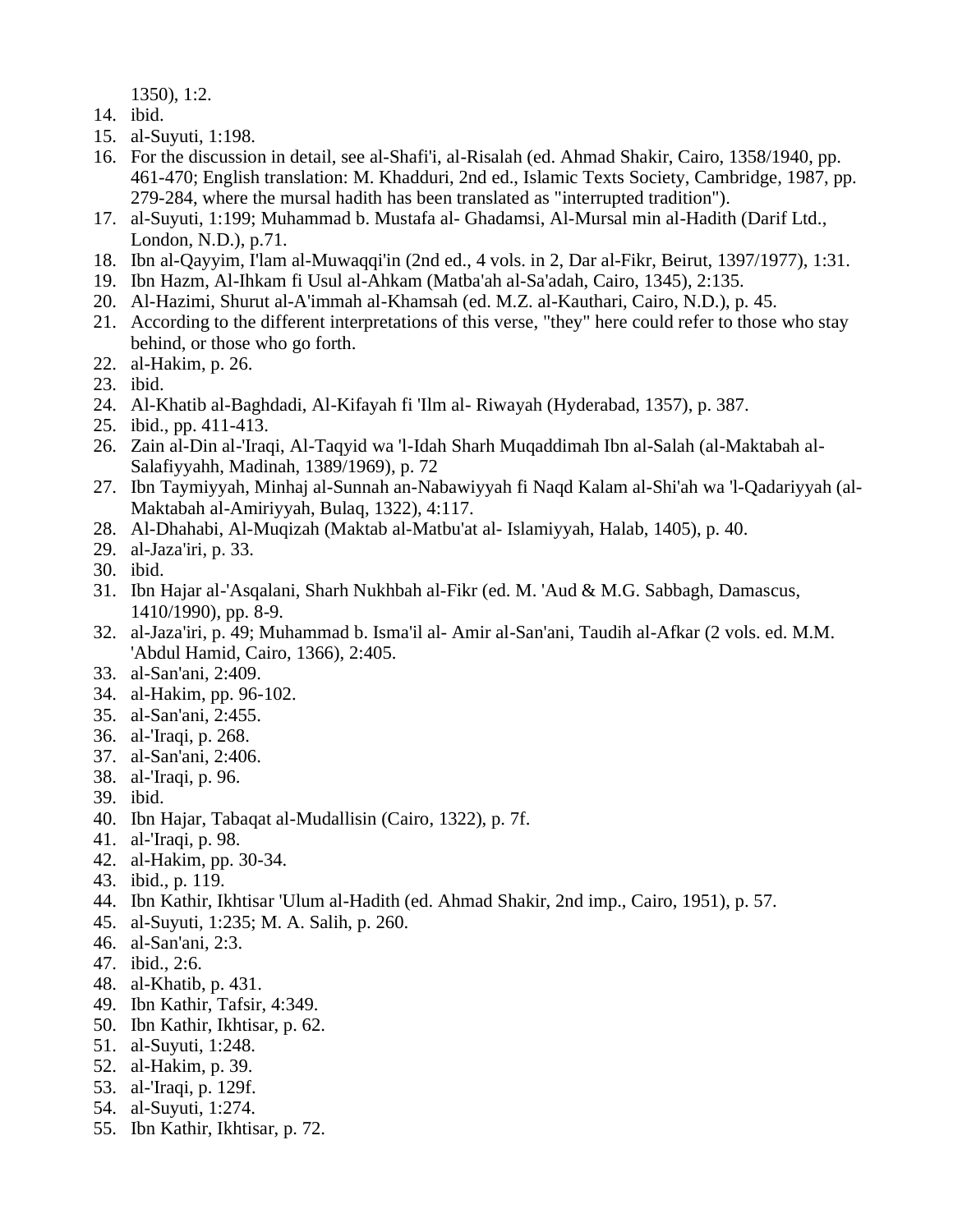- 56. ibid.
- 57. Ibn 'Abdul Barr, Al-Tamhid, 3:32, as quoted by Luqman al-Salafi, Ihtimam al-Muhaddithin bi Naqd al-Hadith, p. 381f.
- 58. Ibn Kathir, Ikhtisar, p. 88.
- 59. ibid., p. 87.
- 60. Shams al-Din Muhammad b. 'Abd al-Rahman al- Sakhawi, Fath al-Mughith Sharh Alfiyyah al-Hadith li 'l-'Iraqi (Lucknow, N.D.), 1:278.
- 61. 'Uthman b. 'Abd al-Rahman al-Dimashqi Ibn al- Salah, 'Ulum al-Hadith (commonly known as Muqaddimah, ed. al-Tabbakh, Halab, 1350), p. 116.
- 62. 'Ali b. 'Abdullah b. Ja'far Ibn al-Madini, Kitab al-'Ilal, p. 58. Ibn Hajar al-'Asqalani mentions that the Imams of Hadith have agreed that al-Hasan al-Basri did not hear a single word from 'Ali.
- 63. Sahih Muslim, 4:2149 (English transl., IV:1462, Sharh Nawawi, 17:133).
- 64. Ibn Taimiyyah, Majmu' Fatawa (37 vols., ed. 'Abd al-Rahman b. Qasim & his son Muhammad, Riyad, 1398), 18:18f. Ibn Taimiyyah mentions that Imam Muslim's authentication of this hadith is supported by Abu Bakr al-Anbari & Ibn al- Jauzi, whereas al-Baihaqi supports those who disparaged it. Al-Albani says that it was Ibn al-Madini who criticised it, whereas Ibn Ma'in did not (the latter was known to be very strict, both of them were shaikhs of al-Bukhari). He further says that the hadith is sahih, and does not contradict the Qur'an, contrary to the probable view of the scholars who criticised the hadith, since what is mentioned in the Qur'an is the creation of the heavens and the earth in six days, each of which may be like a thousand years, whereas the hadith refers to the creation of the earth only, in days which are shorter than those referred to in the Qur'an (Silsilah al-Ahadith as-Sahihah, no. 1833).
- 65. al-Dhahabi, p. 27.
- 66. al-Shafi'i, p. 370f (Eng. trans., pp. 239- 240).
- 67. al-Dhahabi, p. 24.
- 68. al-Nawawi, Muqaddimah, p. 14.
- 69. al-Tibi, al-Husain b. 'Abdullah, al-Khulasah fi Usul al-Hadith (ed. Subhi al-Samarra'i, Baghdad, 1391), p. 36.
- 70. ibid., p. 38.
- 71. al-Nawawi, Muqaddimah, p. 43.
- 72. al-Dhahabi, p. 26.
- 73. ibid., pp. 32-33.
- 74. al-Albani, Silsilah al-Ahadith al-Sahihah, no. 62.
- 75. al-Jaza'iri, p. 149.
- 76. al-Sakhawi, 1:99.
- 77. al-Dhahabi, pp. 33-34.
- 78. ibid., p. 36.
- 79. al-Sakhawi, 1:264.
- 80. ibid., 1:275.
- 81. al-Nawawi, Taqrib, 1:275.
- 82. see Ibn al-Qayyim, al-Manar al-Munif fi 'l- Sahih wa 'l-Da'if (ed. A.F. Abu Ghuddah, Lahore, 1402/1982), pp. 102-105 for a fuller discussion. Ibn al-Qayyim mentions more than ten clear indications of the forgery of the document, which the Jews repeatedly attempted to use to deceive the Muslims over the centuries, but each time a scholar of Hadith intervened to point out the forgery - such incidents occurred with Ibn Jarir al-Tabari (d. 310), al-Khatib al-Baghdadi (d. 463) and Ibn Taimiyyah (d. 728), who spat on the document as it was unfolded from beneath its silken covers.
- 83. Suhaib Hasan, Criticism of Hadith, pp. 35-44.
- 84. The Prophet (may Allah bless him and grant him peace) allowed such narrations, but they are not to be confirmed nor denied, except for what is confirmed or denied by the Qur'an and Sunnah. See e.g. An Introduction to the Principles of Tafseer of Ibn Taimiyyah (trans. M.A.H. Ansari, Al-